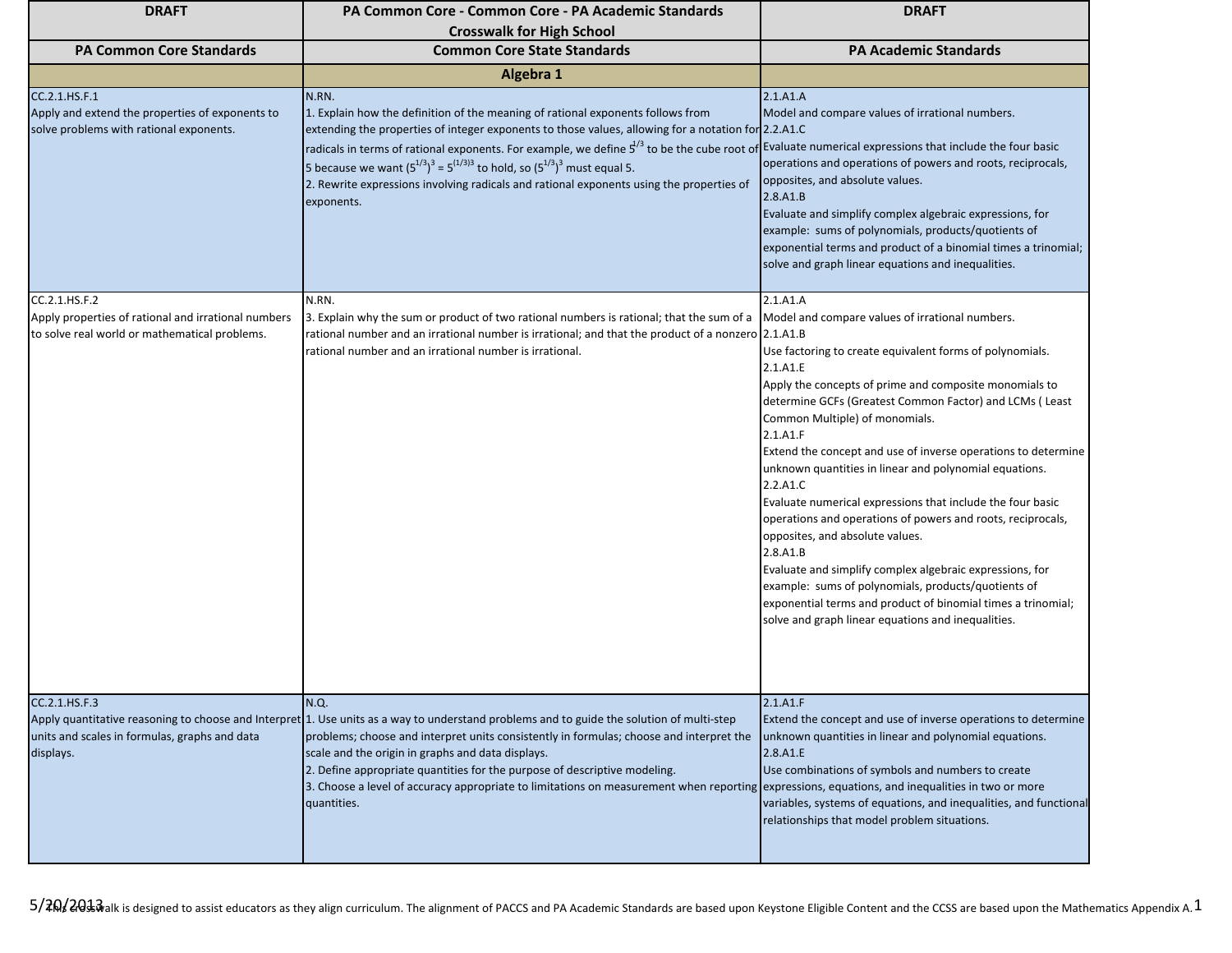| <b>DRAFT</b>                                                                                                              | PA Common Core - Common Core - PA Academic Standards                                                                                                                                                                                                                                                                      | <b>DRAFT</b>                                                                                                                                                                                                                                                                                                                                                                                                                                                                                                                                                          |
|---------------------------------------------------------------------------------------------------------------------------|---------------------------------------------------------------------------------------------------------------------------------------------------------------------------------------------------------------------------------------------------------------------------------------------------------------------------|-----------------------------------------------------------------------------------------------------------------------------------------------------------------------------------------------------------------------------------------------------------------------------------------------------------------------------------------------------------------------------------------------------------------------------------------------------------------------------------------------------------------------------------------------------------------------|
|                                                                                                                           | <b>Crosswalk for High School</b>                                                                                                                                                                                                                                                                                          |                                                                                                                                                                                                                                                                                                                                                                                                                                                                                                                                                                       |
| <b>PA Common Core Standards</b>                                                                                           | <b>Common Core State Standards</b>                                                                                                                                                                                                                                                                                        | <b>PA Academic Standards</b>                                                                                                                                                                                                                                                                                                                                                                                                                                                                                                                                          |
| CC.2.1.HS.F.4<br>Use units as a way to understand problems and to<br>guide the solution of multi-step problems.           | N.Q.<br>1. Use units as a way to understand problems and to guide the solution of multi-step<br>problems; choose and interpret units consistently in formulas; choose and interpret the<br>scale and the origin in graphs and data displays.<br>2. Define appropriate quantities for the purpose of descriptive modeling. | 2.1.A1.F<br>Extend the concept and use of inverse operations to determine<br>unknown quantities in linear and polynomial equations.<br>2.8.A1.E<br>Use combinations of symbols and numbers to create<br>expressions, equations, and inequalities in two or more<br>variables, systems of equations, and inequalities, and functional<br>relationships that model problem situations.<br>2.8.A1.F<br>Interpret the results of solving equations, inequalities, systems<br>of equations, and inequalities in the context of the situations<br>that motivated the model. |
| CC.2.1.HS.F.5                                                                                                             | N.Q.                                                                                                                                                                                                                                                                                                                      | 2.1.A1.F                                                                                                                                                                                                                                                                                                                                                                                                                                                                                                                                                              |
| Choose a level of accuracy appropriate to limitations<br>on measurement when reporting quantities.                        | 3. Choose a level of accuracy appropriate to limitations on measurement when reporting Extend the concept and use of inverse operations to determine<br>quantities.                                                                                                                                                       | unknown quantities in linear and polynomial equations.<br>2.8.A1.E<br>Use combinations of symbols and numbers to create<br>expressions, equations, and inequalities in two or more<br>variables, systems of equations, and inequalities, and functional<br>relationships that model problem situations.<br>2.8.A1.F<br>Interpret the results of solving equations, inequalities, systems<br>of equations, and inequalities in the context of the situation<br>that motivated the model.                                                                               |
| CC.2.1.HS.F.6<br>Extend the knowledge of arithmetic operations and<br>apply to complex numbers.                           | <b>Intentionally Blank</b>                                                                                                                                                                                                                                                                                                | 2.8.A1.B<br>Evaluate and simplify complex algebraic expressions, for<br>example: sums of polynomials, products/quotients of<br>exponential terms and product of a binomial times a trinomial;<br>solve and graph linear equations and inequalities.                                                                                                                                                                                                                                                                                                                   |
| CC.2.1.HS.F.7<br>Apply concepts of complex numbers in polynomial<br>identities and quadratic equations to solve problems. | <b>Intentionally Blank</b>                                                                                                                                                                                                                                                                                                | 2.8.A1.B<br>Evaluate and simplify complex algebraic expressions, for<br>example: sums of polynomials, products/quotients of<br>exponential terms and product of a binomial times a trinomial;<br>solve and graph linear equations and inequalities.                                                                                                                                                                                                                                                                                                                   |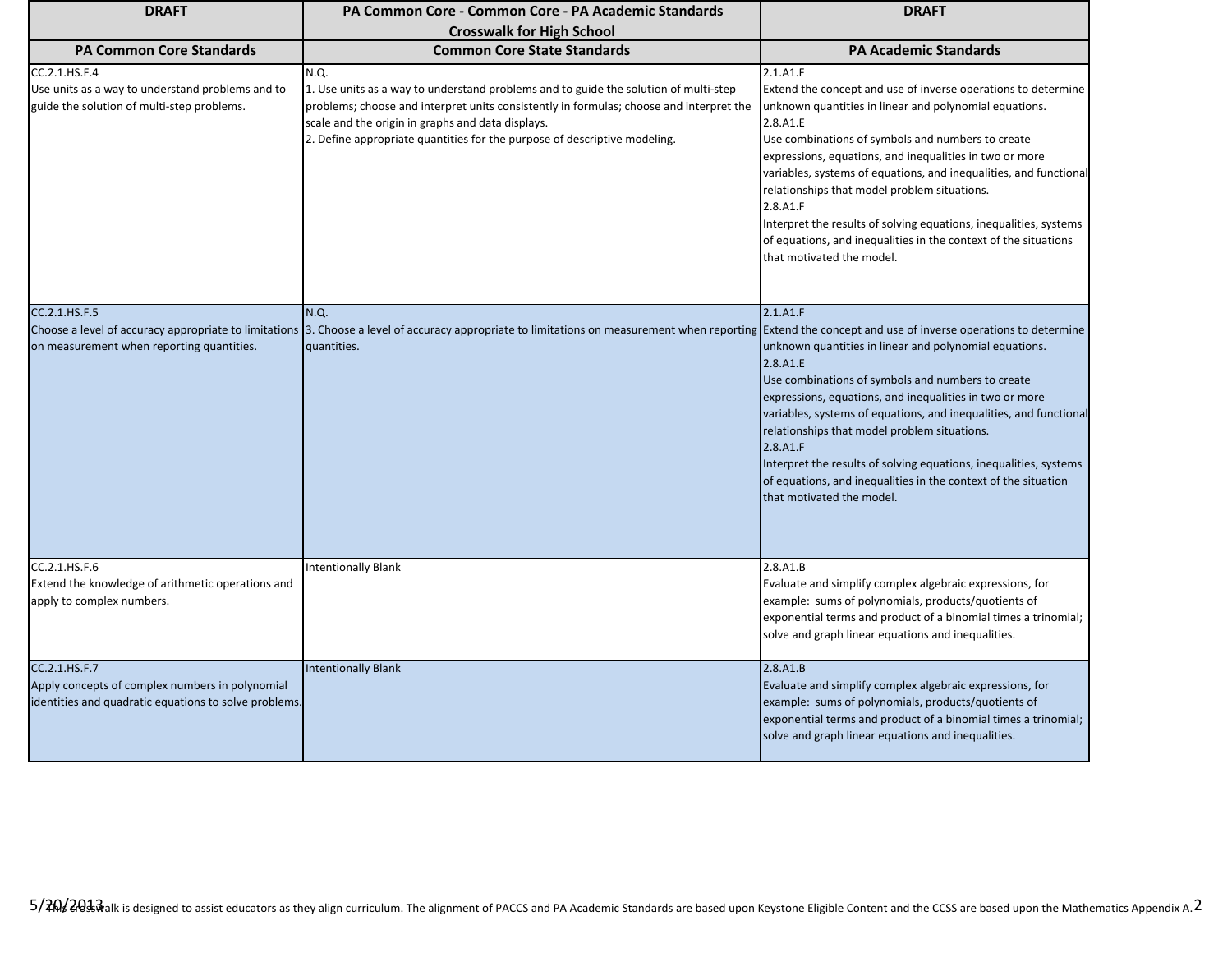| <b>DRAFT</b>                                                                                                | PA Common Core - Common Core - PA Academic Standards                                                                                                                                                                                                                                                                                                                                                                                                                                                                                                                                                                                                                      | <b>DRAFT</b>                                                                                                                                                                                                                                                                                                                                                                                                                                                                                                                                                                                                                                                                                                                              |
|-------------------------------------------------------------------------------------------------------------|---------------------------------------------------------------------------------------------------------------------------------------------------------------------------------------------------------------------------------------------------------------------------------------------------------------------------------------------------------------------------------------------------------------------------------------------------------------------------------------------------------------------------------------------------------------------------------------------------------------------------------------------------------------------------|-------------------------------------------------------------------------------------------------------------------------------------------------------------------------------------------------------------------------------------------------------------------------------------------------------------------------------------------------------------------------------------------------------------------------------------------------------------------------------------------------------------------------------------------------------------------------------------------------------------------------------------------------------------------------------------------------------------------------------------------|
|                                                                                                             | <b>Crosswalk for High School</b>                                                                                                                                                                                                                                                                                                                                                                                                                                                                                                                                                                                                                                          |                                                                                                                                                                                                                                                                                                                                                                                                                                                                                                                                                                                                                                                                                                                                           |
| <b>PA Common Core Standards</b>                                                                             | <b>Common Core State Standards</b>                                                                                                                                                                                                                                                                                                                                                                                                                                                                                                                                                                                                                                        | <b>PA Academic Standards</b>                                                                                                                                                                                                                                                                                                                                                                                                                                                                                                                                                                                                                                                                                                              |
| CC.2.2.HS.D.1<br>Interpret the structure of expressions to represent a<br>quantity in terms of its context. | A.SSE.<br>1. Interpret expressions that represent a quantity in terms of its context.<br>a. Interpret parts of an expression, such as terms, factors, and<br>coefficients.<br>b. Interpret complicated expressions by viewing one or more of their<br>parts as a single entity. For example, interpret $P(1+r)$ n as the product of P and a factor<br>not depending on P.<br>2. Use the structure of an expression to identify ways to rewrite it. For example, see $\hat{x}$ -<br>$\sqrt{q}$ as $(x^2)^2 - (y^2)^2$ , thus recognizing it as a difference of squares that can be factored as $(x^2)^2$<br>$-y^2$ )(x <sup>2</sup> + y <sup>2</sup> ).                    | 2.1.A1.A<br>Model and compare values of irrational numbers.<br>2.1.A1.B<br>Use factoring to create equivalent forms of polynomials.<br>2.1.A1.E<br>Apply the concepts of prime and composite monomials to<br>determine GCFs (Greatest Common Factor) and LCMs (Least<br>Common Multiple) of monomials.<br>2.2.A1.C<br>Evaluate numerical expressions that include the four basic<br>operations and operations of powers and roots, reciprocals,<br>opposites, and absolute values.<br>2.8.A1.B<br>Evaluate and simplify complex algebraic expressions, for<br>example: sums of polynomials, products/quotients of<br>exponential terms and product of a binomial times a trinomial;<br>solve and graph linear equations and inequalities. |
| CC.2.2.HS.D.2<br>Write expressions in equivalent forms to solve<br>problems.                                | A.SSE.<br>3. Choose and produce an equivalent form of an expression to reveal and explain<br>properties of the quantity represented by the expression.<br>a. Factor a quadratic expression to reveal the zeros of the function it<br>defines.<br>b. Complete the square in a quadratic expression to reveal the<br>maximum or minimum value of the function it defines.<br>c. Use the properties of exponents to transform expressions for<br>exponential functions. For example the expression 1.15 can be rewritten as $(1.15^{1/12})^{12t} \approx$ 2.2.A1.C<br>$1.012^{12t}$ to reveal the approximate equivalent monthly interest rate if the annual rate is<br>15%. | 2.1.A1.A<br>Model and compare values of irrational numbers.<br>2.1.A1.B<br>Use factoring to create equivalent forms of polynomials.<br>2.1.A1.E<br>Apply the concepts of prime and composite monomials to<br>determine GCFs (Greatest Common Factor) and LCMs (Least<br>Common Multiple) of monomials.<br>Evaluate numerical expressions that include the four basic<br>operations and operations of powers and roots, reciprocals,<br>opposites, and absolute values.<br>2.8.A1.B<br>Evaluate and simplify algebraic expressions, for example: sums<br>of polynomials, products/quotients of exponential terms and<br>product of a binomial times a trinomial; solve and graph linear<br>equations and inequalities.                     |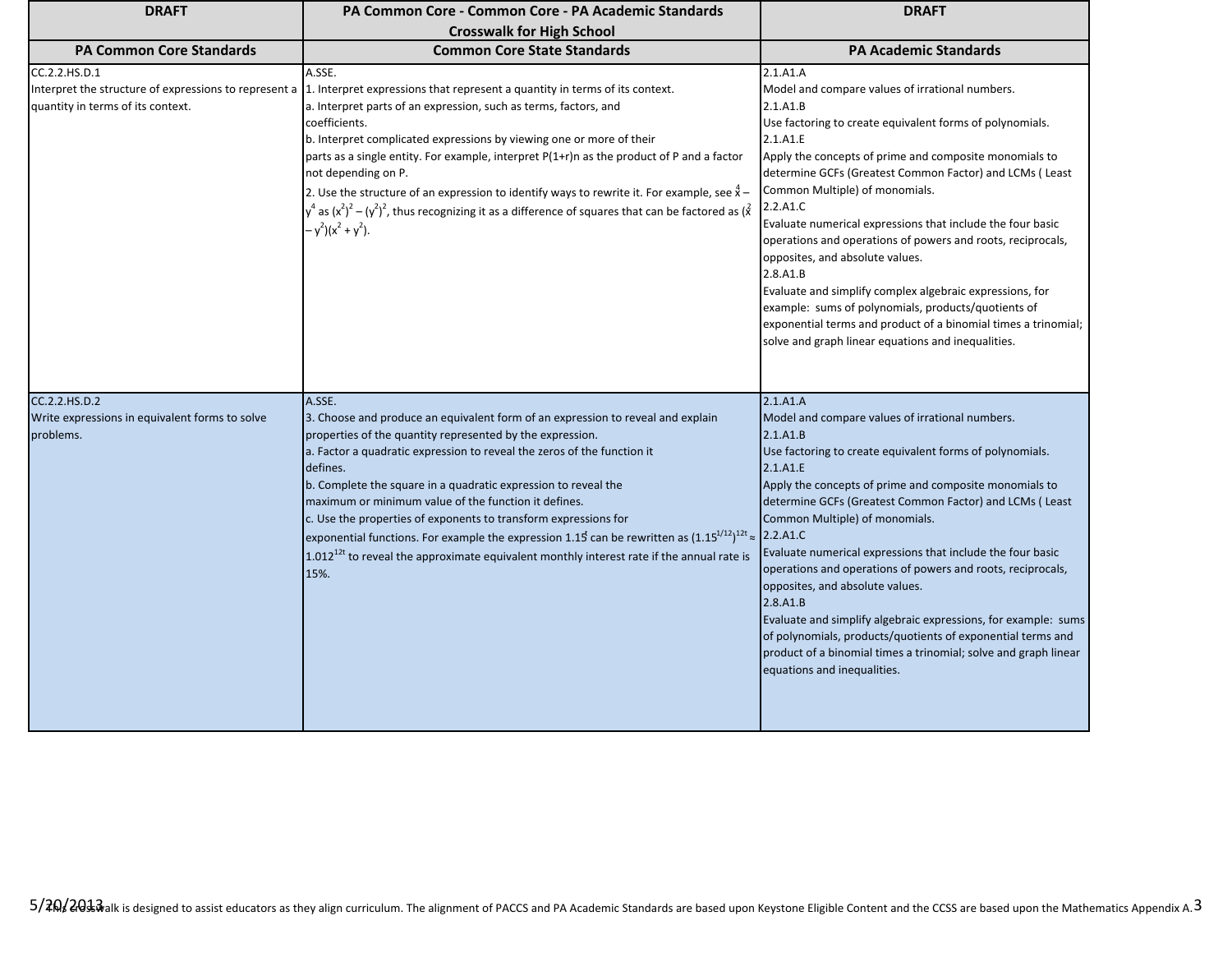| <b>DRAFT</b>                                                                                                                                          | PA Common Core - Common Core - PA Academic Standards                                                                                                                                                                        | <b>DRAFT</b>                                                                                                                                                                                                                                                                                                                                                                                                                                                                                                                                                                                                                                                                                                                              |
|-------------------------------------------------------------------------------------------------------------------------------------------------------|-----------------------------------------------------------------------------------------------------------------------------------------------------------------------------------------------------------------------------|-------------------------------------------------------------------------------------------------------------------------------------------------------------------------------------------------------------------------------------------------------------------------------------------------------------------------------------------------------------------------------------------------------------------------------------------------------------------------------------------------------------------------------------------------------------------------------------------------------------------------------------------------------------------------------------------------------------------------------------------|
|                                                                                                                                                       | <b>Crosswalk for High School</b>                                                                                                                                                                                            |                                                                                                                                                                                                                                                                                                                                                                                                                                                                                                                                                                                                                                                                                                                                           |
| <b>PA Common Core Standards</b>                                                                                                                       | <b>Common Core State Standards</b>                                                                                                                                                                                          | <b>PA Academic Standards</b>                                                                                                                                                                                                                                                                                                                                                                                                                                                                                                                                                                                                                                                                                                              |
| CC.2.2.HS.D.3<br>Extend the knowledge of arithmetic operations and<br>apply to polynomials.                                                           | A.APR.<br>1. Understand that polynomials form a system analogous to the integers, namely, they<br>are closed under the operations of addition, subtraction, and multiplication; add,<br>subtract, and multiply polynomials. | 2.1.A1.A<br>Model and compare values of irrational numbers.<br>2.1.A1.B<br>Use factoring to create equivalent forms of polynomials.<br>2.1.A1.E<br>Apply the concepts of prime and composite monomials to<br>determine GCFs (Greatest Common Factor) and LCMs (Least<br>Common Multiple) of monomials.<br>2.2.A1.C<br>Evaluate numerical expressions that include the four basic<br>operations and operations of powers and roots, reciprocals,<br>opposites, and absolute values.<br>2.8.A1.B<br>Evaluate and simplify complex algebraic expressions, for<br>example: sums of polynomials, products/quotients of<br>exponential terms and product of a binomial times a trinomial;<br>solve and graph linear equations and inequalities. |
| CC.2.2.HS.D.4<br>Understand the relationship between zeros and<br>factors of polynomials to make generalizations about<br>functions and their graphs. | <b>Intentionally Blank</b>                                                                                                                                                                                                  | <b>Intentionally Blank</b>                                                                                                                                                                                                                                                                                                                                                                                                                                                                                                                                                                                                                                                                                                                |
| CC.2.2.HS.D.5<br>Use polynomial identities to solve problems.                                                                                         | <b>Intentionally Blank</b>                                                                                                                                                                                                  | 2.1.A1.A<br>Model and compare values of irrational numbers.<br>2.1.A1.B<br>Use factoring to create equivalent forms of polynomials.<br>2.1.A1.E<br>Apply the concepts of prime and composite monomials to<br>determine GCFs (Greatest Common Factor) and LCMs (Least<br>Common Multiple) of monomials.<br>2.2.A1.C<br>Evaluate numerical expression that include the four basic<br>operations and operations of powers and roots, reciprocals,<br>opposites, and absolute values.<br>2.8.A1.B<br>Evaluate and simplify algebraic expressions, for example: sums<br>of polynomials, products/quotients of exponential terms and<br>product of a binomial times trinomial; solve and graph linear<br>equations and inequalities.            |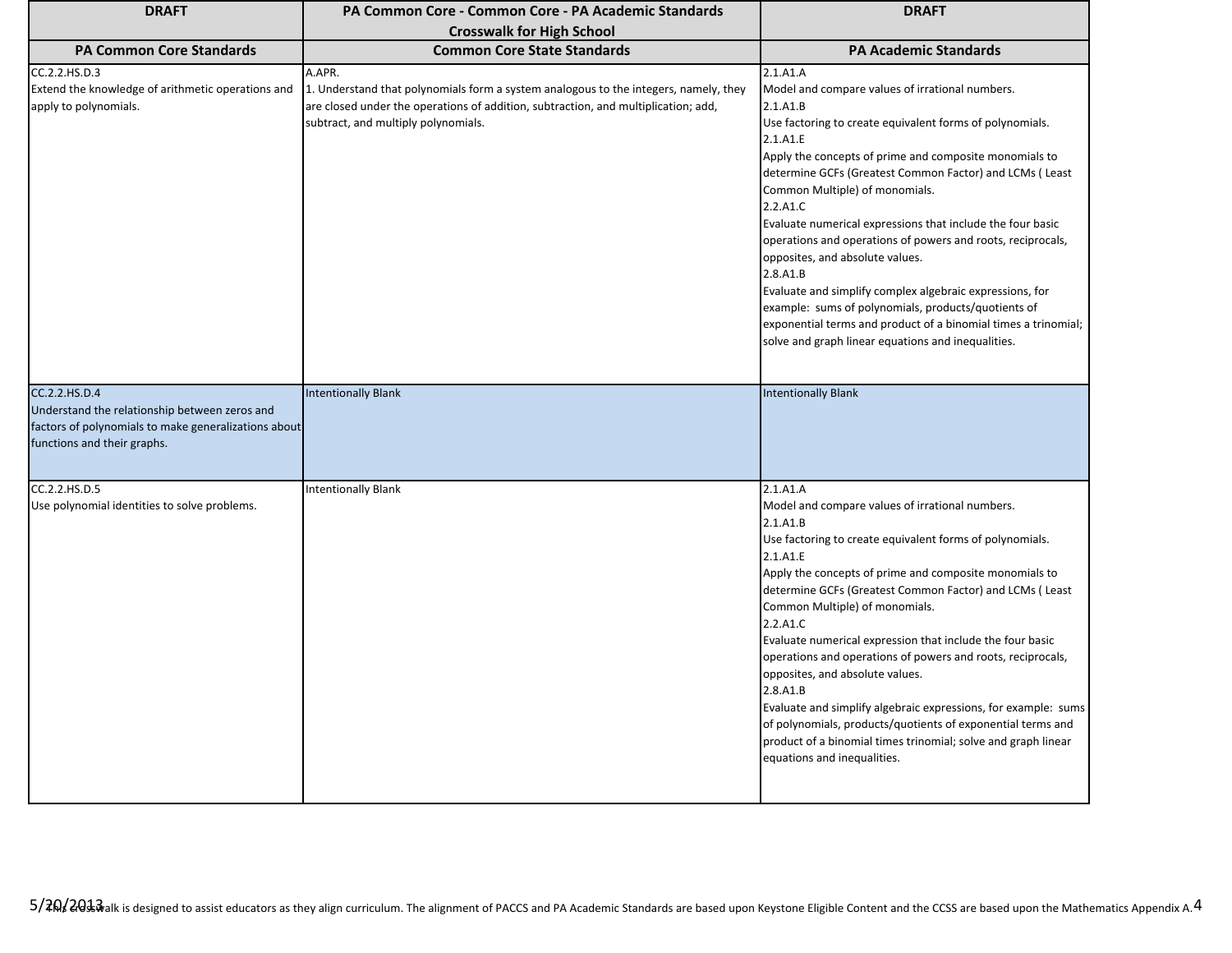| <b>DRAFT</b>                                                                                         | PA Common Core - Common Core - PA Academic Standards                                                                                                                                                                                                                                                                                                                                                                                                                                                                                                                                                                                                                                                                                                                                                                                                                                                                                                                                                                                              | <b>DRAFT</b>                                                                                                                                                                                                                                                                                                                                                                                                                                                                                                                                                                                                                                                                                                                             |
|------------------------------------------------------------------------------------------------------|---------------------------------------------------------------------------------------------------------------------------------------------------------------------------------------------------------------------------------------------------------------------------------------------------------------------------------------------------------------------------------------------------------------------------------------------------------------------------------------------------------------------------------------------------------------------------------------------------------------------------------------------------------------------------------------------------------------------------------------------------------------------------------------------------------------------------------------------------------------------------------------------------------------------------------------------------------------------------------------------------------------------------------------------------|------------------------------------------------------------------------------------------------------------------------------------------------------------------------------------------------------------------------------------------------------------------------------------------------------------------------------------------------------------------------------------------------------------------------------------------------------------------------------------------------------------------------------------------------------------------------------------------------------------------------------------------------------------------------------------------------------------------------------------------|
|                                                                                                      | <b>Crosswalk for High School</b>                                                                                                                                                                                                                                                                                                                                                                                                                                                                                                                                                                                                                                                                                                                                                                                                                                                                                                                                                                                                                  |                                                                                                                                                                                                                                                                                                                                                                                                                                                                                                                                                                                                                                                                                                                                          |
| <b>PA Common Core Standards</b>                                                                      | <b>Common Core State Standards</b>                                                                                                                                                                                                                                                                                                                                                                                                                                                                                                                                                                                                                                                                                                                                                                                                                                                                                                                                                                                                                | <b>PA Academic Standards</b>                                                                                                                                                                                                                                                                                                                                                                                                                                                                                                                                                                                                                                                                                                             |
| CC.2.2.HS.D.6<br>Extend the knowledge of rational functions to<br>rewrite in equivalent forms.       | <b>Intentionally Blank</b>                                                                                                                                                                                                                                                                                                                                                                                                                                                                                                                                                                                                                                                                                                                                                                                                                                                                                                                                                                                                                        | 2.1.A1.A<br>Model and compare values of irrational numbers.<br>2.1.A1.B<br>Use factoring to create equivalent forms of polynomials.<br>2.1.A1.E<br>Apply the concepts of prime and composite monomials to<br>determine GCFs (Greatest Common Factor) and LCMs (Least<br>Common Multiple) of monomials.<br>2.2.A1.C<br>Evaluate numerical expressions that include the four basic<br>operations and operations of powers and roots, reciprocals,<br>opposites, and absolute values.<br>2.8.A1.B<br>Evaluate and simplify complex algebraic expressions, for<br>example: sums of polynomials, product/quotients of<br>exponential terms and product of a binomial times a trinomial;<br>solve and graph linear equations and inequalities. |
| CC.2.2.HS.D.7<br>Create and graph equations or inequalities to<br>describe numbers or relationships. | A.CED.<br>1. Create equations and inequalities in one variable and use them to solve problems.<br>Include equations arising from linear and quadratic functions, and simple rational and<br>exponential functions.<br>2. Create equations in two or more variables to represent relationships between<br>quantities; graph equations on coordinate axes with labels and scales.<br>3. Represent constraints by equations or inequalities, and by systems of equations and/or unknown quantities in linear and polynomial equations.<br>inequalities, and interpret solutions as viable or non-viable options in a modeling context 2.8.A1.B<br>For example, represent inequalities describing nutritional and cost constraints on<br>combinations of different foods.<br>4. Rearrange formulas to highlight a quantity of interest, using the same reasoning as in<br>solving equations. For example, rearrange Ohm's law V = IR to highlight resistance R.<br>Linear, quadratic, and exponential (integer inputs only); for A.CED.3 linear only. | 2.1.A1.E<br>Apply the concepts of prime and composite monomials to<br>determine GCFs (Greatest Common Factor) and LCMs (Least<br>Common Multiple) of monomials.<br>2.1.A1.F<br>Extend the concept and use of inverse operations to determine<br>Evaluate and simplify complex algebraic expressions, for<br>example: sums of polynomials, products/quotients of<br>exponential terms and product of a binomial times a trinomial;<br>solve and graph linear equations and inequalities.                                                                                                                                                                                                                                                  |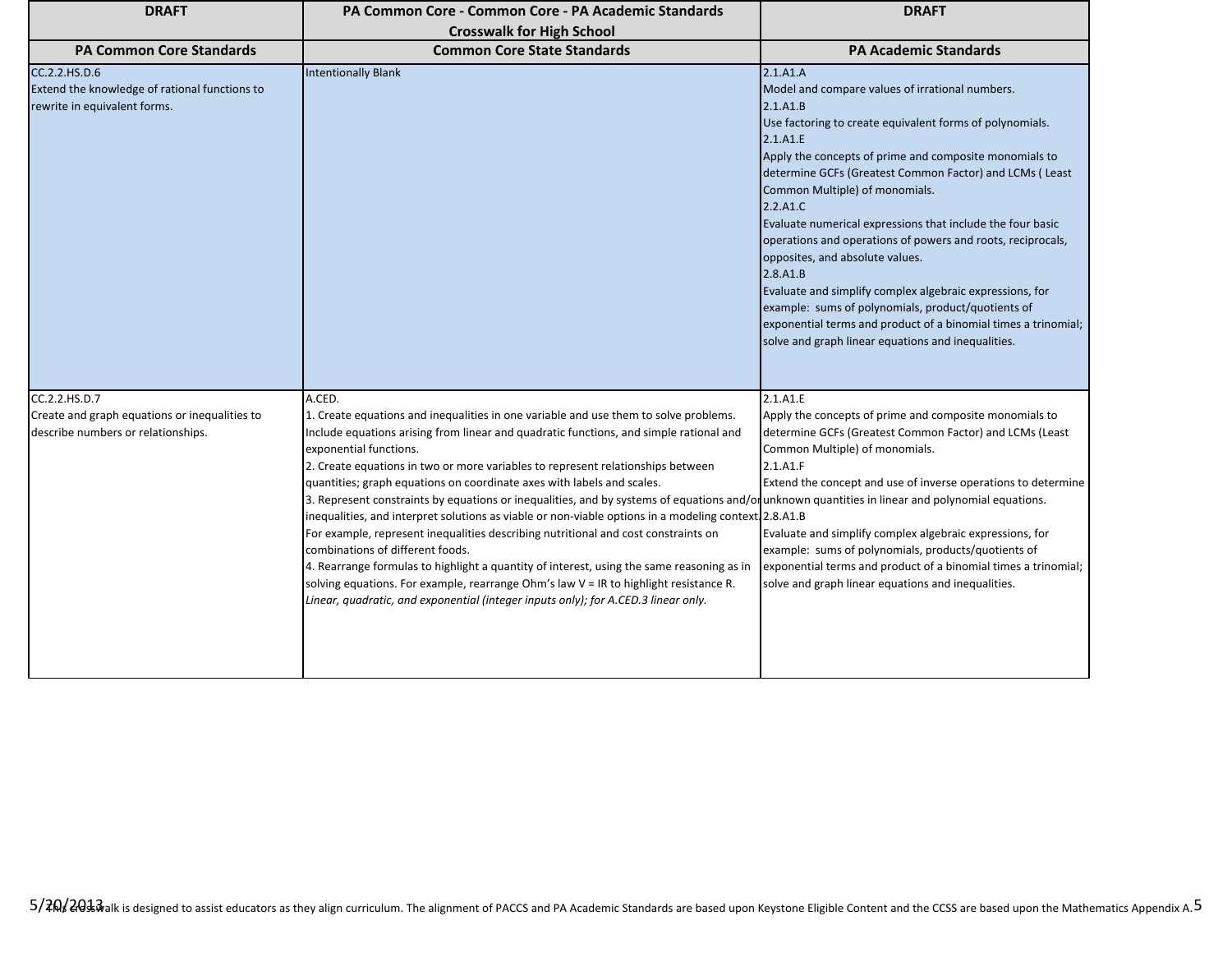| <b>DRAFT</b>                                                                                      | PA Common Core - Common Core - PA Academic Standards                                                                                                                                                                                                                                                                                                                                                                      | <b>DRAFT</b>                                                                                                                                                                                                                                                                                                                                                                                                                                                                                                                                                                                                                                                                                                                                                                                                                                                                                                                                                                                                                                   |
|---------------------------------------------------------------------------------------------------|---------------------------------------------------------------------------------------------------------------------------------------------------------------------------------------------------------------------------------------------------------------------------------------------------------------------------------------------------------------------------------------------------------------------------|------------------------------------------------------------------------------------------------------------------------------------------------------------------------------------------------------------------------------------------------------------------------------------------------------------------------------------------------------------------------------------------------------------------------------------------------------------------------------------------------------------------------------------------------------------------------------------------------------------------------------------------------------------------------------------------------------------------------------------------------------------------------------------------------------------------------------------------------------------------------------------------------------------------------------------------------------------------------------------------------------------------------------------------------|
|                                                                                                   | <b>Crosswalk for High School</b>                                                                                                                                                                                                                                                                                                                                                                                          |                                                                                                                                                                                                                                                                                                                                                                                                                                                                                                                                                                                                                                                                                                                                                                                                                                                                                                                                                                                                                                                |
| <b>PA Common Core Standards</b>                                                                   | <b>Common Core State Standards</b>                                                                                                                                                                                                                                                                                                                                                                                        | <b>PA Academic Standards</b>                                                                                                                                                                                                                                                                                                                                                                                                                                                                                                                                                                                                                                                                                                                                                                                                                                                                                                                                                                                                                   |
| CC.2.2.HS.D.8<br>Apply inverse operations to solve equations or<br>formulas for a given variable. | A.REI.<br>1. Explain each step in solving a simple equation as following from the equality of<br>numbers asserted at the previous step, starting from the assumption that the original<br>equation has a solution. Construct a viable argument to justify a solution method.<br>2. Solve simple rational and radical equations in one variable, and give examples showing 2.8.A1.E<br>how extraneous solutions may arise. | 2.1.A1.E<br>Apply the concepts of prime and composite monomials to<br>determine GCFs (Greatest Common Factor) and LCMs (Least<br>Common Multiple) of monomials.<br>Use combination of symbols and numbers to create<br>expressions, equations, and inequalities in two or more<br>variables, systems of equations, and inequalities and functional<br>relationships that model problem situations.<br>2.8.A1.F<br>Interpret the results of solving equations, inequalities, systems<br>of equations, and inequalities in the context of the situation<br>that motivated the model.                                                                                                                                                                                                                                                                                                                                                                                                                                                             |
| CC.2.2.HS.D.9<br>Use reasoning to solve equations and justify the<br>solution method.             | A.REI.<br>1. Explain each step in solving a simple equation as following from the equality of<br>numbers asserted at the previous step, starting from the assumption that the original<br>equation has a solution. Construct a viable argument to justify a solution method.<br>2. Solve simple rational and radical equations in one variable, and give examples showing 2.1.A1.E<br>how extraneous solutions may arise. | 2.1.A1.A<br>Model and compare values of irrational numbers.<br>2.1.A1.B<br>Use factoring to create equivalent forms of polynomials.<br>Apply the concepts of prime and composite monomials to<br>determine GCFs (Greatest Common Factor) and LCMs (Least<br>Common Multiple) of monomials.<br>2.1.A1.F<br>Extend the concept and use of inverse operations to determine<br>unknown quantities in linear and polynomial equations.<br>2.2.A1.C<br>Evaluate numerical expressions that include the four basic<br>operations and operations of powers and roots, reciprocals,<br>opposites, and absolute values.<br>2.8.A1.E<br>Use combinations of symbols and numbers to create<br>expressions, equations, and inequalities in two or more<br>variables, systems of equations, and inequalities, and functional<br>relationships that model problem situations.<br>2.8.A1.F<br>Interpret the results of solving equations, inequalities, systems<br>of equations, and inequalities in the context of the situation<br>that motivated the model. |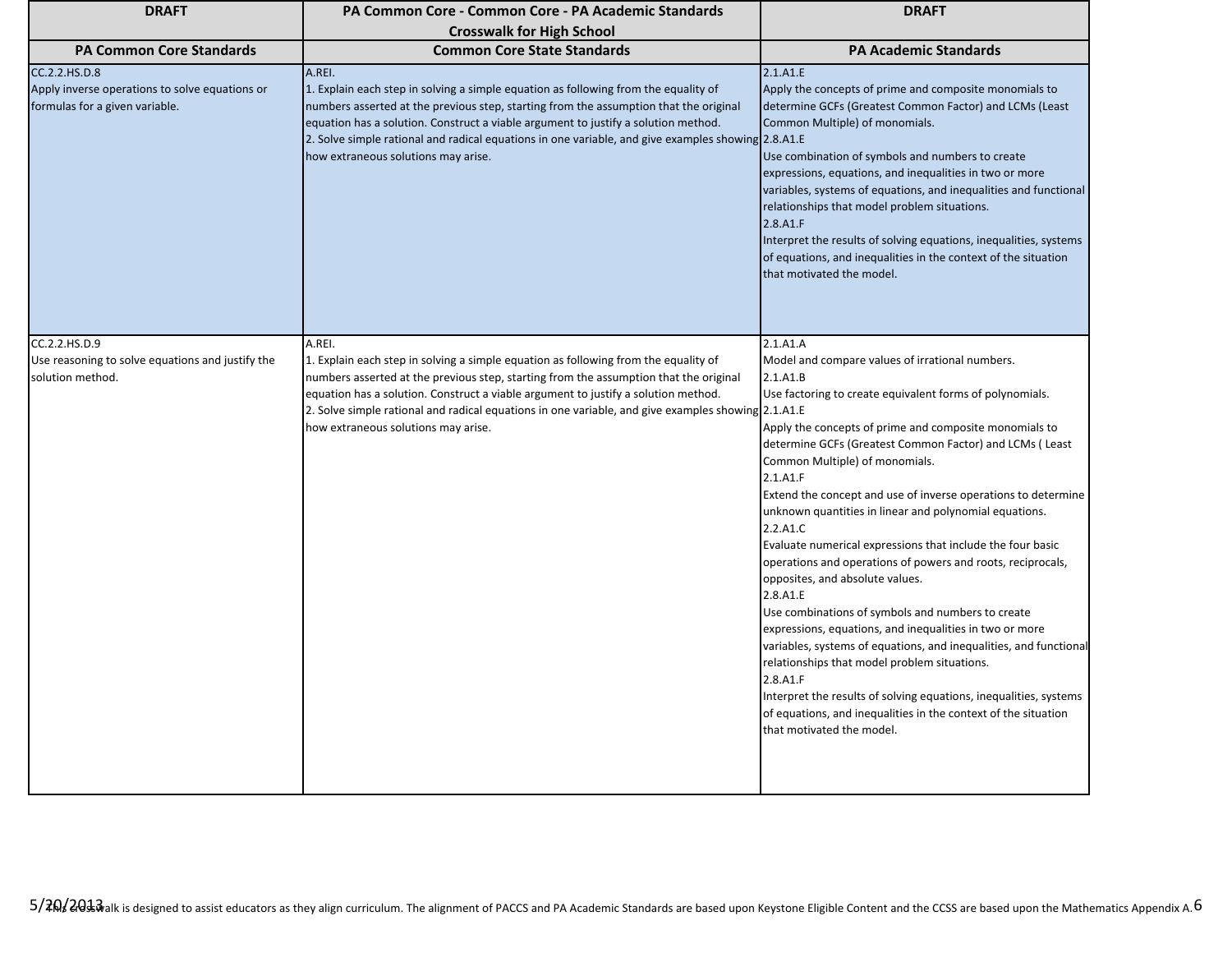| <b>DRAFT</b>                                                                                                         | PA Common Core - Common Core - PA Academic Standards                                                                                                                                                                                                                                                                                                                                                                                                                                                                                                                                                                                                                                                                                                                                                                                                                                                                                                                                                                                                                                                                                                                                                                                                                                                                                                                                                                                                                                                                                                                                                                                                                                                                                                                                                                                                                                                                                                                                                                                                                                                                                                                                                                                                                                                                                                                        | <b>DRAFT</b>                                                                                                                                                                                                                                                                                                                                                                                                                                                                                                                                                                                                                                                                                                                                                                                                         |
|----------------------------------------------------------------------------------------------------------------------|-----------------------------------------------------------------------------------------------------------------------------------------------------------------------------------------------------------------------------------------------------------------------------------------------------------------------------------------------------------------------------------------------------------------------------------------------------------------------------------------------------------------------------------------------------------------------------------------------------------------------------------------------------------------------------------------------------------------------------------------------------------------------------------------------------------------------------------------------------------------------------------------------------------------------------------------------------------------------------------------------------------------------------------------------------------------------------------------------------------------------------------------------------------------------------------------------------------------------------------------------------------------------------------------------------------------------------------------------------------------------------------------------------------------------------------------------------------------------------------------------------------------------------------------------------------------------------------------------------------------------------------------------------------------------------------------------------------------------------------------------------------------------------------------------------------------------------------------------------------------------------------------------------------------------------------------------------------------------------------------------------------------------------------------------------------------------------------------------------------------------------------------------------------------------------------------------------------------------------------------------------------------------------------------------------------------------------------------------------------------------------|----------------------------------------------------------------------------------------------------------------------------------------------------------------------------------------------------------------------------------------------------------------------------------------------------------------------------------------------------------------------------------------------------------------------------------------------------------------------------------------------------------------------------------------------------------------------------------------------------------------------------------------------------------------------------------------------------------------------------------------------------------------------------------------------------------------------|
|                                                                                                                      | <b>Crosswalk for High School</b>                                                                                                                                                                                                                                                                                                                                                                                                                                                                                                                                                                                                                                                                                                                                                                                                                                                                                                                                                                                                                                                                                                                                                                                                                                                                                                                                                                                                                                                                                                                                                                                                                                                                                                                                                                                                                                                                                                                                                                                                                                                                                                                                                                                                                                                                                                                                            |                                                                                                                                                                                                                                                                                                                                                                                                                                                                                                                                                                                                                                                                                                                                                                                                                      |
| <b>PA Common Core Standards</b>                                                                                      | <b>Common Core State Standards</b>                                                                                                                                                                                                                                                                                                                                                                                                                                                                                                                                                                                                                                                                                                                                                                                                                                                                                                                                                                                                                                                                                                                                                                                                                                                                                                                                                                                                                                                                                                                                                                                                                                                                                                                                                                                                                                                                                                                                                                                                                                                                                                                                                                                                                                                                                                                                          | <b>PA Academic Standards</b>                                                                                                                                                                                                                                                                                                                                                                                                                                                                                                                                                                                                                                                                                                                                                                                         |
| CC.2.2.HS.D.10<br>and systems of equations/inequalities algebraically<br>and graphically.                            | A.REI.<br>Represent, solve and interpret equations/inequalities 3. Solve linear equations and inequalities in one variable, including equations with<br>coefficients represented by letters.<br>4. Solve quadratic equations in one variable.<br>a. Use the method of completing the square to transform any quadratic equation in x<br>into an equation of the form $(x - p)^2 = q$ that has the same solutions. Derive the quadration<br>formula from this form.<br>b. Solve quadratic equations by inspection (e.g., for $\hat{x}$ = 49), taking square roots,<br>completing the square, the quadratic formula and factoring, as appropriate to the initial<br>form of the equation. Recognize when the quadratic formula gives complex solutions and<br>write them as $a \pm bi$ for real numbers a and b.<br>5. Prove that, given a system of two equations in two variables, replacing one equation b<br>the sum of that equation and a multiple of the other produces a system with the same<br>solutions.<br>6. Solve systems of linear equations exactly and approximately (e.g., with graphs),<br>focusing on pairs of linear equations in two variables.<br>7. Solve a simple system consisting of a linear equation and a quadratic equation in two<br>variables algebraically and graphically. For example, find the points of intersection<br>between the line $y = -3x$ and the circle $x^2 + y^2 = 3$ .<br>10. Understand that the graph of an equation in two variables is the set of all its solutions<br>plotted in the coordinate plane, often forming a curve (which could be a line).<br>11. Explain why the x-coordinates of the points where the graphs of the equations $y = f(x)$<br>and $y = g(x)$ intersect are the solutions of the equation $f(x) = g(x)$ ; find the solutions<br>approximately, e.g., using technology to graph the functions, make tables of values, or<br>find successive approximations. Include cases where $f(x)$ and/or $g(x)$ are linear,<br>polynomial, rational, absolute value, exponential, and logarithmic functions.<br>12. Graph the solutions to a linear inequality in two variables as a half-plane (excluding<br>the boundary in the case of a strict inequality), and graph the solution set to a system of<br>linear inequalities in two variables as the intersection of the corresponding half-planes. | 2.1.A1.F<br>Extend the concept and use of inverse operations to determine<br>unknown quantities in linear and polynomial equations.<br>2.8.A1.B<br>Evaluate and simplify algebraic expressions, for examples:<br>sums of polynomials, products/quotients of exponential terms<br>and product of a binomial times a trinomial; solve and graph<br>linear equations and inequalities.<br>2.8.A1.E<br>Use combinations of symbols and numbers to create<br>expressions, equations, and inequalities in two or more<br>variables, systems of equations, and inequalities, and functional<br>relationships that model problem situations.<br>2.8.A1.F<br>Interpret the results of solving equations, inequalities, systems<br>of equations, and inequalities in the context of the situation<br>that motivated the model. |
| CC.2.2.HS.C.1<br>Use the concept and notation of functions to<br>interpret and apply them in terms of their context. | F.IF.<br>1. Understand that a function from one set (called the domain) to another set (called the Select or calculate the appropriate measure of central<br>range) assigns to each element of the domain exactly one element of the range. If f is a<br>function and x is an element of its domain, then f(x) denotes the output of f<br>corresponding to the input x. The graph of f is the graph of the equation $y = f(x)$ .<br>2. Use function notation, evaluate functions for inputs in their domains, and interpret<br>statements that use function notation in terms of a context.<br>3. Recognize that sequences are functions, sometimes defined recursively, whose domain functions (domain, range) and characteristics of linear<br>is a subset of the integers. For example, the Fibonacci sequence is defined recursively by functions.<br>$f(0) = f(1) = 1$ , $f(n+1) = f(n) + f(n-1)$ for $n \ge 1$ .<br>Learn as general principle; focus on linear and exponential and on arithmetic and<br>geometric sequences.                                                                                                                                                                                                                                                                                                                                                                                                                                                                                                                                                                                                                                                                                                                                                                                                                                                                                                                                                                                                                                                                                                                                                                                                                                                                                                                                         | 2.6.A1.C<br>tendency, calculate and apply the interquartile range for one-<br>variable data, and construct a line of best fit and calculate its<br>equation for two variable data.<br>2.8.A1.D<br>Demonstrate an understanding and apply properties of<br>2.9.A1.C<br>Use techniques from coordinate geometry to establish<br>properties of lines and 2-dimensional shapes and solids.<br>2.11.A1.B<br>Describe rates of change as modeled by linear equations.                                                                                                                                                                                                                                                                                                                                                      |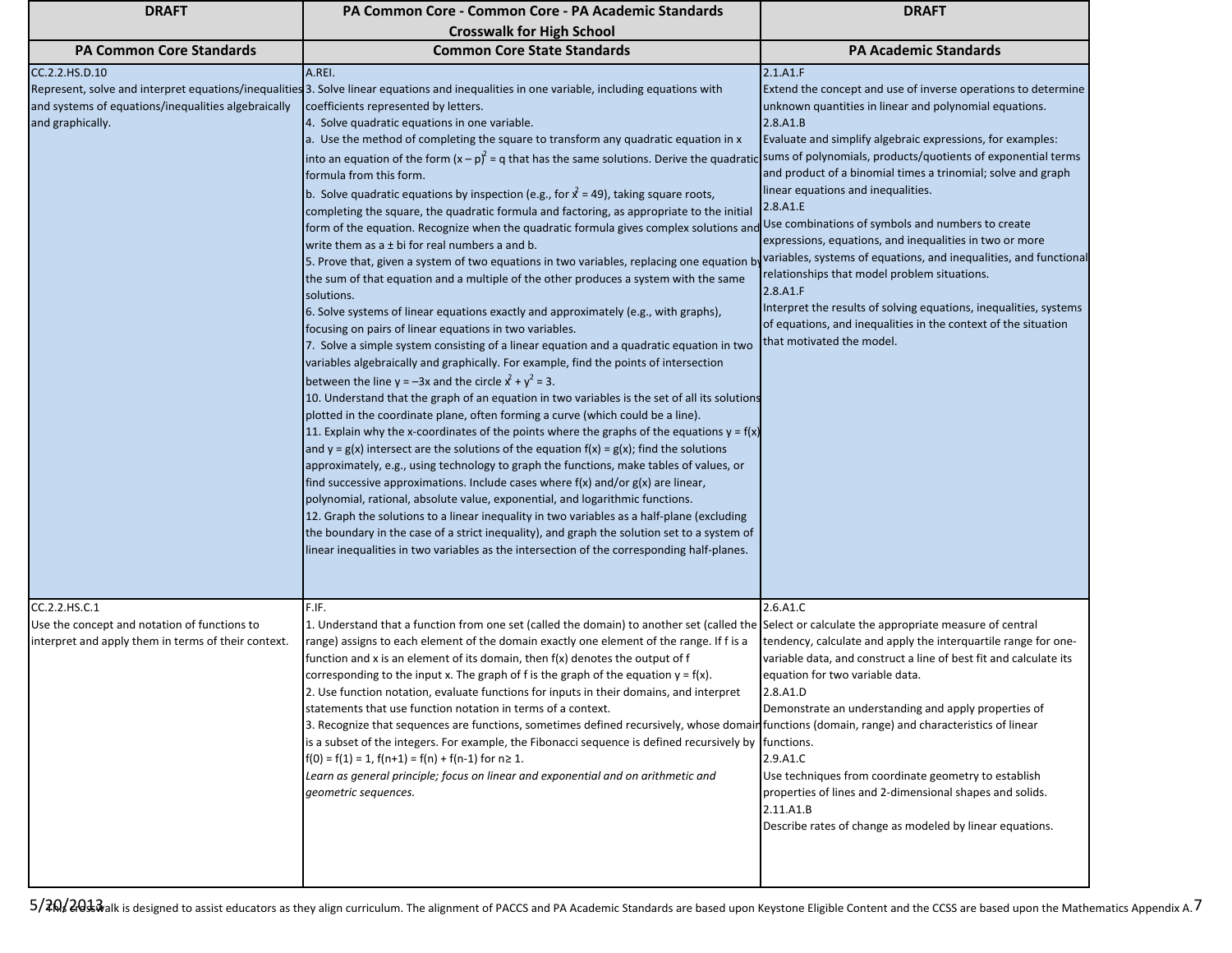| <b>DRAFT</b>                              | PA Common Core - Common Core - PA Academic Standards                                                                                    | <b>DRAFT</b>                                            |
|-------------------------------------------|-----------------------------------------------------------------------------------------------------------------------------------------|---------------------------------------------------------|
|                                           | <b>Crosswalk for High School</b>                                                                                                        |                                                         |
| <b>PA Common Core Standards</b>           | <b>Common Core State Standards</b>                                                                                                      | <b>PA Academic Standards</b>                            |
| CC.2.2.HS.C.2                             | F.IF.                                                                                                                                   | 2.8.A1.D                                                |
|                                           | Graph and analyze functions and use their properties 4. For a function that models a relationship between two quantities, interpret key | Demonstrate an understanding and apply properties of    |
| to make connections between the different | features of graphs and tables in terms of the quantities, and sketch graphs showing key                                                 | functions (domain, range) and characteristics of linear |
| representations.                          | features given a verbal description of the relationship. Key features include: intercepts;                                              | functions.                                              |
|                                           | intervals where the                                                                                                                     |                                                         |
|                                           | function is increasing, decreasing, positive, or negative; relative maximums and                                                        |                                                         |
|                                           | minimums; symmetries; end behavior; and periodicity.                                                                                    |                                                         |
|                                           | 5. Relate the domain of a function to its graph and, where applicable, to the quantitative                                              |                                                         |
|                                           | relationship it describes. For example, if the function $h(n)$ gives the number of person-                                              |                                                         |
|                                           | hours it takes to assemble n engines in a factory, then the positive integers would be an                                               |                                                         |
|                                           | appropriate domain for the function.                                                                                                    |                                                         |
|                                           | 6. Calculate and interpret the average rate of change of a function (presented                                                          |                                                         |
|                                           | symbolically or as a table) over a specified interval. Estimate the rate of change from a                                               |                                                         |
|                                           | graph.                                                                                                                                  |                                                         |
|                                           | 7. Graph functions expressed symbolically and show key features of the graph, by hand in                                                |                                                         |
|                                           | simple cases and using technology for more complicated cases.                                                                           |                                                         |
|                                           | a. Graph linear and quadratic functions and show intercepts,                                                                            |                                                         |
|                                           | maxima, and minima.                                                                                                                     |                                                         |
|                                           | b. Graph square root, cube root, and piecewise-defined functions,                                                                       |                                                         |
|                                           | including step functions and absolute value functions.                                                                                  |                                                         |
|                                           | e. Graph exponential and logarithmic functions, showing intercepts                                                                      |                                                         |
|                                           | and end behavior, and trigonometric functions, showing period, midline, and amplitude.                                                  |                                                         |
|                                           | 8. Write a function defined by an expression in different but equivalent forms to reveal                                                |                                                         |
|                                           | and explain different properties of the function.                                                                                       |                                                         |
|                                           | a. Use the process of factoring and completing the square in a                                                                          |                                                         |
|                                           | quadratic function to show zeros, extreme values, and symmetry of the graph, and                                                        |                                                         |
|                                           | interpret these in terms of a context.                                                                                                  |                                                         |
|                                           | b. Use the properties of exponents to interpret expressions for                                                                         |                                                         |
|                                           | exponential functions. For example, identify percent rate of change in functions such as y                                              |                                                         |
|                                           | $= (1.02)t$ , $y = (0.97)t$ , $y = (1.01)12t$ , $y = (1.2)t/10$ , and classify them as representing                                     |                                                         |
|                                           | exponential growth or decay                                                                                                             |                                                         |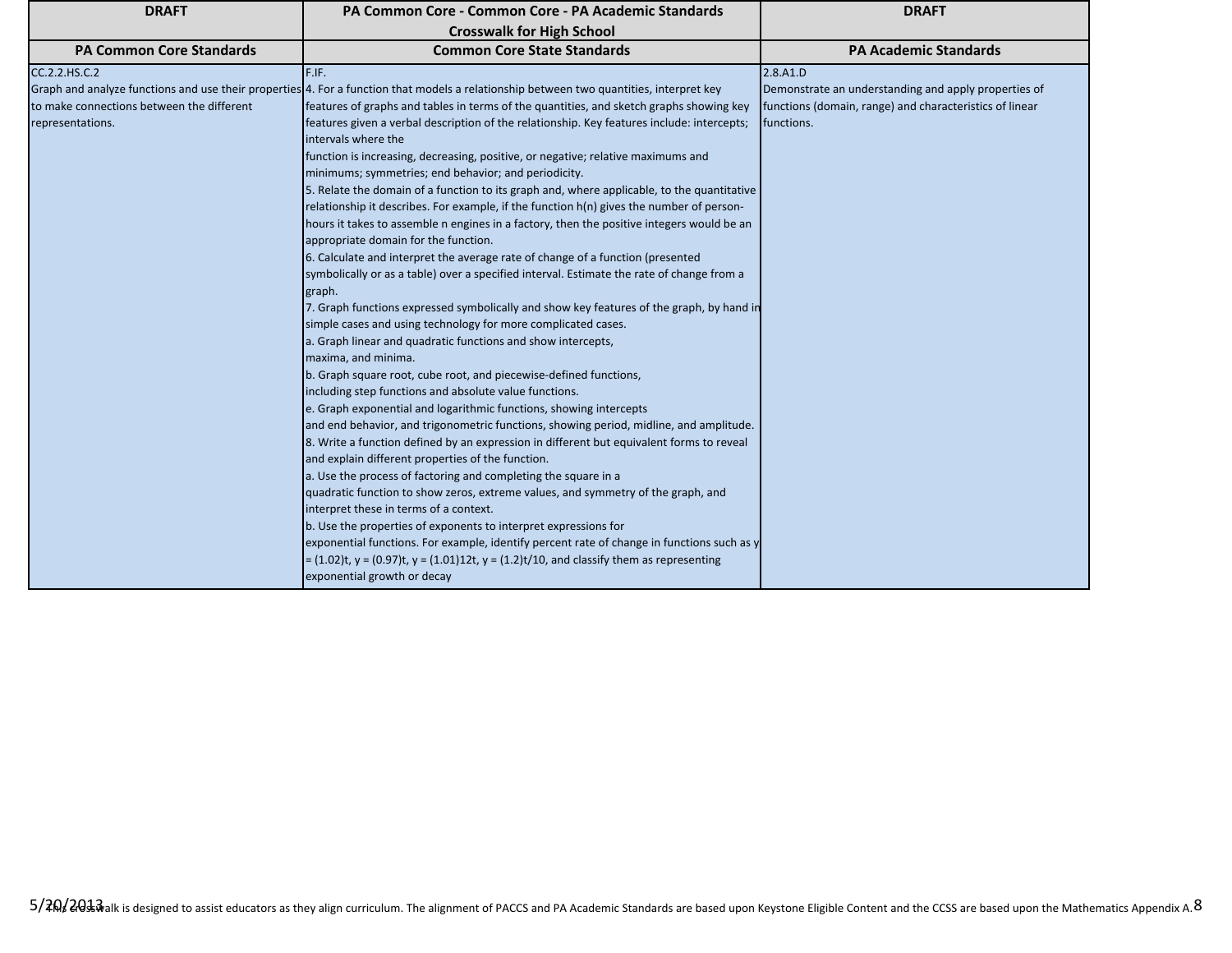| <b>DRAFT</b>                                                                                                    | PA Common Core - Common Core - PA Academic Standards                                                                                                                                                                                                                                                                                                                                                                                                                                                                                                                                                                                                                        | <b>DRAFT</b>                                                                                                                                                                                                                                                                                                                                                                                                                                                                                                                                                                                                                                                                                                                                                                                                                                                        |
|-----------------------------------------------------------------------------------------------------------------|-----------------------------------------------------------------------------------------------------------------------------------------------------------------------------------------------------------------------------------------------------------------------------------------------------------------------------------------------------------------------------------------------------------------------------------------------------------------------------------------------------------------------------------------------------------------------------------------------------------------------------------------------------------------------------|---------------------------------------------------------------------------------------------------------------------------------------------------------------------------------------------------------------------------------------------------------------------------------------------------------------------------------------------------------------------------------------------------------------------------------------------------------------------------------------------------------------------------------------------------------------------------------------------------------------------------------------------------------------------------------------------------------------------------------------------------------------------------------------------------------------------------------------------------------------------|
|                                                                                                                 | <b>Crosswalk for High School</b>                                                                                                                                                                                                                                                                                                                                                                                                                                                                                                                                                                                                                                            |                                                                                                                                                                                                                                                                                                                                                                                                                                                                                                                                                                                                                                                                                                                                                                                                                                                                     |
| <b>PA Common Core Standards</b>                                                                                 | <b>Common Core State Standards</b>                                                                                                                                                                                                                                                                                                                                                                                                                                                                                                                                                                                                                                          | <b>PA Academic Standards</b>                                                                                                                                                                                                                                                                                                                                                                                                                                                                                                                                                                                                                                                                                                                                                                                                                                        |
| CC.2.2.HS.C.3<br>Write functions or sequences that model<br>relationships between two quantities.               | F.BF.<br>1. Write a function that describes a relationship between two quantities.<br>a. Determine an explicit expression, a recursive process, or steps for<br>calculation from a context.<br>b. Combine standard function types using arithmetic operations. For<br>example, build a function that models the temperature of a cooling body by adding a<br>constant function to a decaying exponential, and relate these functions to the model.<br>2. Write arithmetic and geometric sequences both recursively and with an explicit<br>formula, use them to model situations, and translate between the two forms.                                                      | 2.6.A1.C<br>Select or calculate the appropriate measure of central<br>tendency, calculate and apply the interquartile range for one-<br>variable data, and construct a line of best fit and calculate its<br>equation for two variable data.<br>2.8.A1.C<br>Identify and represent patterns algebraically and/or graphically.<br>2.8.A1.D<br>Demonstrate an understanding and apply properties of<br>functions (domain, range) and characteristics of linear<br>functions.<br>2.8.A1.F<br>Interpret the results of solving equations, inequalities, systems<br>of equations, and inequalities in the context of the situation<br>that motivated the model.<br>2.9.A1.C<br>Use techniques from coordinate geometry to establish<br>properties of lines and 2-dimensional shapes and solids.<br>2.11.A1.B<br>Describe rates of change as modeled by linear equations. |
| CC.2.2.HS.C.4<br>Interpret the effects transformations have on<br>functions and find the inverses of functions. | F.BF.<br>3. Identify the effect on the graph of replacing $f(x)$ by $f(x) + k$ , k $f(x)$ , $f(kx)$ , and $f(x + k)$ for<br>specific values of k (both positive and negative); find the value of k given the graphs.<br>Experiment with cases and illustrate an explanation of the effects on the graph using<br>technology. Include recognizing even and odd functions from their graphs and algebraic<br>expressions for them.<br>4. Find inverse functions.<br>a. Solve an equation of the form $f(x) = c$ for a simple function f<br>that has an inverse and write an expression for the inverse. For example, $f(x) = 2x3$ or $f(x)$<br>$=(x+1)/(x-1)$ for $x \ne 1$ . | 2.8.A1.D<br>Demonstrate an understanding and apply properties of<br>functions (domain, range) and characteristics of linear<br>functions.                                                                                                                                                                                                                                                                                                                                                                                                                                                                                                                                                                                                                                                                                                                           |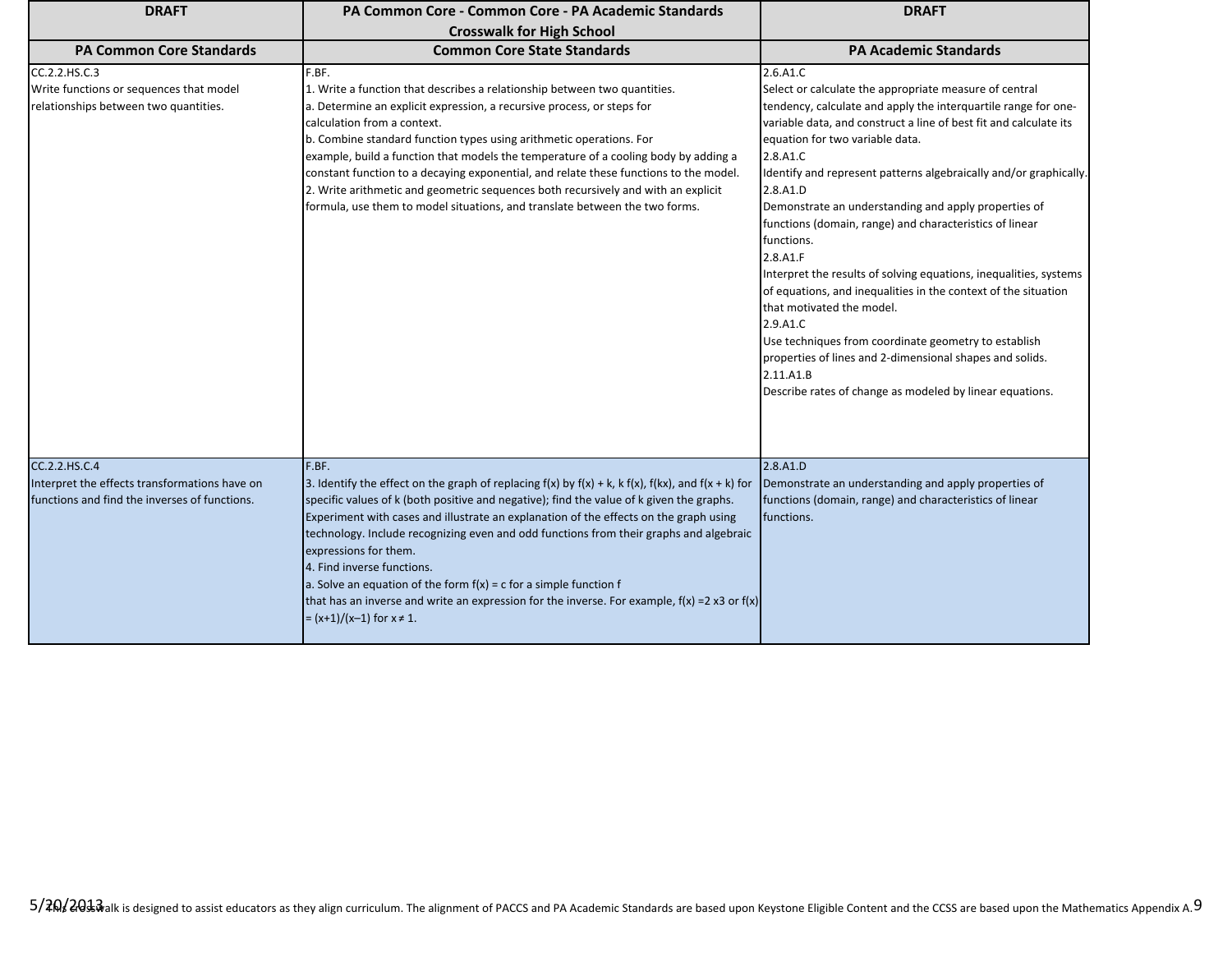| <b>DRAFT</b>                                                                                                                 | <b>PA Common Core - Common Core - PA Academic Standards</b>                                                                                                                                                                                                                                                                                                                                                                                                                                                                                                                                                                                                                                                                                                                                                                                                                                                                                                                  | <b>DRAFT</b>                                                                                                                                                                                                                                                                                                                                       |
|------------------------------------------------------------------------------------------------------------------------------|------------------------------------------------------------------------------------------------------------------------------------------------------------------------------------------------------------------------------------------------------------------------------------------------------------------------------------------------------------------------------------------------------------------------------------------------------------------------------------------------------------------------------------------------------------------------------------------------------------------------------------------------------------------------------------------------------------------------------------------------------------------------------------------------------------------------------------------------------------------------------------------------------------------------------------------------------------------------------|----------------------------------------------------------------------------------------------------------------------------------------------------------------------------------------------------------------------------------------------------------------------------------------------------------------------------------------------------|
|                                                                                                                              | <b>Crosswalk for High School</b>                                                                                                                                                                                                                                                                                                                                                                                                                                                                                                                                                                                                                                                                                                                                                                                                                                                                                                                                             |                                                                                                                                                                                                                                                                                                                                                    |
| <b>PA Common Core Standards</b>                                                                                              | <b>Common Core State Standards</b>                                                                                                                                                                                                                                                                                                                                                                                                                                                                                                                                                                                                                                                                                                                                                                                                                                                                                                                                           | <b>PA Academic Standards</b>                                                                                                                                                                                                                                                                                                                       |
| CC.2.2.HS.C.5<br>Construct and compare linear, quadratic and<br>exponential models to solve problems.                        | F.LE.<br>1. Distinguish between situations that can be modeled with linear functions and with<br>exponential functions.<br>a. Prove that linear functions grow by equal differences over equal<br>intervals, and that exponential functions grow by equal factors over equal intervals.<br>b. Recognize situations in which one quantity changes at a constant<br>rate per unit interval relative to another.<br>c. Recognize situations in which a quantity grows or decays by a<br>constant percent rate per unit interval relative to another<br>2. Construct linear and exponential functions, including arithmetic and geometric<br>sequences, given a graph, a description of a relationship, or two input-output pairs<br>(include reading these from a table).<br>3. Observe using graphs and tables that a quantity increasing exponentially eventually<br>exceeds a quantity increasing linearly, quadratic ally, or (more generally) as a polynomial<br>function. | 2.8.A1.D<br>Demonstrate an understanding and apply properties of<br>functions (domain, range) and characteristics of linear<br>functions.<br>2.9.A1.C<br>Use techniques from coordinate geometry to establish<br>properties of lines and 2-dimensional shapes and solids.<br>2.11.A1.B<br>Describe rates of change as modeled by linear equations. |
| CC.2.2.HS.C.6<br>Interpret functions in terms of the situation they<br>model.                                                | F.LE.<br>5. Interpret the parameters in a linear or exponential function in terms of a context.                                                                                                                                                                                                                                                                                                                                                                                                                                                                                                                                                                                                                                                                                                                                                                                                                                                                              | 2.8.A1.D<br>Demonstrate an understanding and apply properties of<br>functions (domain, range) and characteristics of linear<br>functions.<br>2.9.A1.C<br>Use techniques from coordinate geometry to establish<br>properties of lines and 2-dimensional shapes and solids.<br>2.11.A1<br>Describe rates of change as modeled by linear equations.   |
| CC.2.2.HS.C.7<br>Apply radian measure of an angle and the unit circle<br>to analyze the trigonometric functions.             | <b>Intentionally Blank</b>                                                                                                                                                                                                                                                                                                                                                                                                                                                                                                                                                                                                                                                                                                                                                                                                                                                                                                                                                   | <b>Intentionally Blank</b>                                                                                                                                                                                                                                                                                                                         |
| CC.2.2.HS.C.8<br>Choose trigonometric functions to model periodic<br>phenomena and describe the properties of the<br>graphs. | <b>Intentionally Blank</b>                                                                                                                                                                                                                                                                                                                                                                                                                                                                                                                                                                                                                                                                                                                                                                                                                                                                                                                                                   | <b>Intentionally Blank</b>                                                                                                                                                                                                                                                                                                                         |
| CC.2.2.HS.C.9<br>Prove the Pythagorean identity and use it to<br>calculate trigonometric ratios.                             | <b>Intentionally Blank</b>                                                                                                                                                                                                                                                                                                                                                                                                                                                                                                                                                                                                                                                                                                                                                                                                                                                                                                                                                   | <b>Intentionally Blank</b>                                                                                                                                                                                                                                                                                                                         |
| CC.2.3.HS.A.1<br>Use geometric figures and their properties to<br>represent transformations in the plane.                    | <b>Intentionally Blank</b>                                                                                                                                                                                                                                                                                                                                                                                                                                                                                                                                                                                                                                                                                                                                                                                                                                                                                                                                                   | <b>Intentionally Blank</b>                                                                                                                                                                                                                                                                                                                         |
| CC.2.3.HS.A.2<br>Apply rigid transformations to determine and explain<br>congruence.                                         | <b>Intentionally Blank</b>                                                                                                                                                                                                                                                                                                                                                                                                                                                                                                                                                                                                                                                                                                                                                                                                                                                                                                                                                   | <b>Intentionally Blank</b>                                                                                                                                                                                                                                                                                                                         |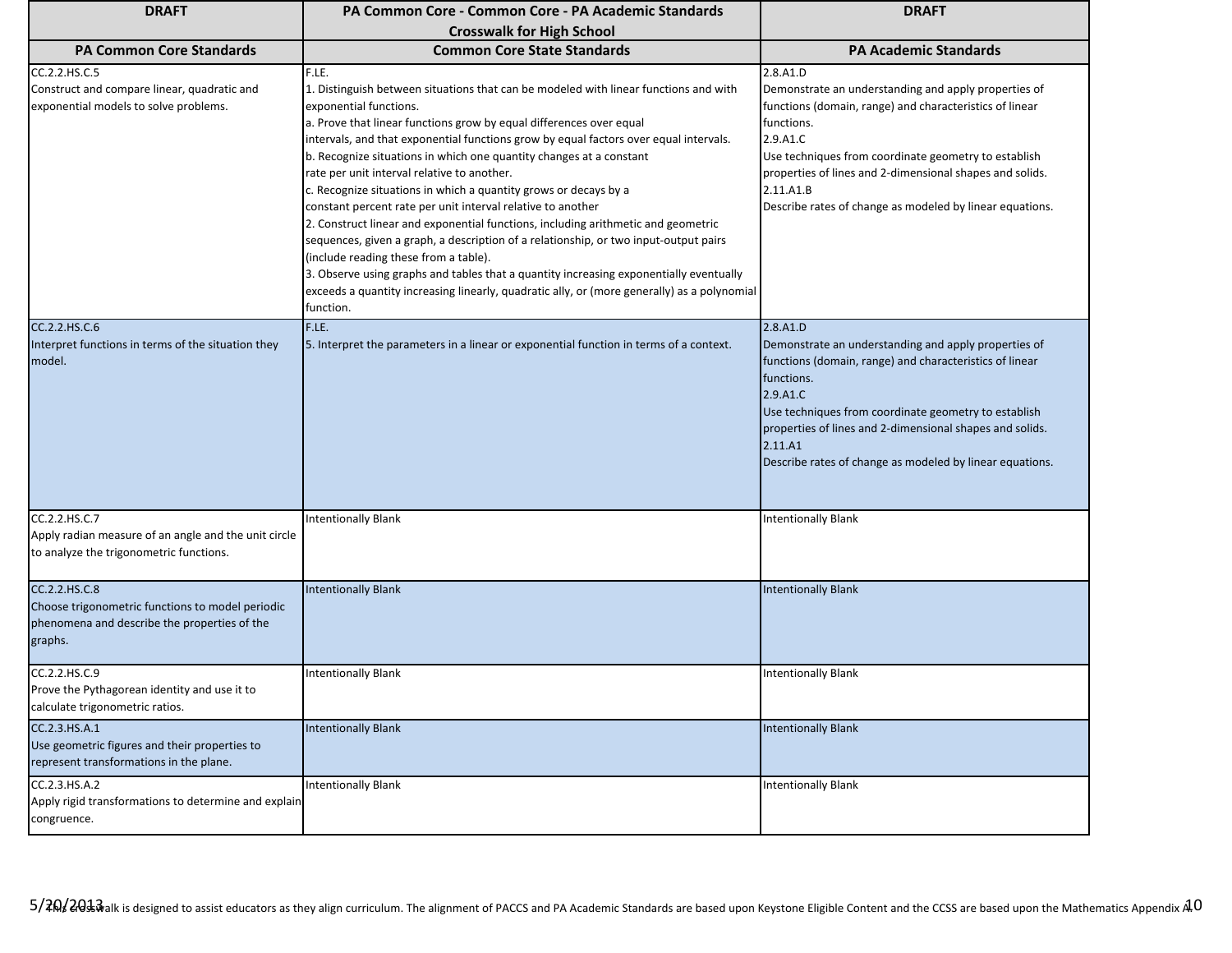| <b>DRAFT</b>                                                                                                   | PA Common Core - Common Core - PA Academic Standards                   | <b>DRAFT</b>                 |
|----------------------------------------------------------------------------------------------------------------|------------------------------------------------------------------------|------------------------------|
| <b>PA Common Core Standards</b>                                                                                | <b>Crosswalk for High School</b><br><b>Common Core State Standards</b> | <b>PA Academic Standards</b> |
| CC.2.3.HS.A.3<br>Verify and apply geometric theorems as they relate<br>to geometric figures.                   | <b>Intentionally Blank</b>                                             | <b>Intentionally Blank</b>   |
| CC.2.3.HS.A.4<br>Apply the concept of congruence to create geometric<br>constructions.                         | Intentionally Blank                                                    | <b>Intentionally Blank</b>   |
| CC.2.3.HS.A.5<br>Create justifications based on transformations to<br>establish similarity of plane figures.   | <b>Intentionally Blank</b>                                             | <b>Intentionally Blank</b>   |
| CC.2.3.HS.A.6<br>Verify and apply theorems involving similarity as they<br>relate to plane figures.            | <b>Intentionally Blank</b>                                             | <b>Intentionally Blank</b>   |
| CC.2.3.HS.A.7<br>Apply trigonometric ratios to solve problems<br>involving right triangles.                    | <b>Intentionally Blank</b>                                             | <b>Intentionally Blank</b>   |
| CC.2.3.HS.A.8<br>Apply geometric theorems to verify properties of<br>circles.                                  | <b>Intentionally Blank</b>                                             | <b>Intentionally Blank</b>   |
| CC.2.3.HS.A.9<br>Extend the concept of similarity to determine arc<br>lengths and areas of sectors of circles. | <b>Intentionally Blank</b>                                             | <b>Intentionally Blank</b>   |
| CC.2.3.HS.A.10<br>Translate between the geometric description and the<br>equation for a conic section.         | <b>Intentionally Blank</b>                                             | <b>Intentionally Blank</b>   |
| CC.2.3.HS.A.11<br>Apply coordinate geometry to prove simple<br>geometric theorems algebraically.               | <b>Intentionally Blank</b>                                             | <b>Intentionally Blank</b>   |
| CC.2.3.HS.A.12<br>Explain volume formulas and use them to solve<br>problems.                                   | <b>Intentionally Blank</b>                                             | <b>Intentionally Blank</b>   |
| CC.2.3.HS.A.13<br>Analyze relationships between two-dimensional and<br>three-dimensional objects.              | <b>Intentionally Blank</b>                                             | <b>Intentionally Blank</b>   |
| CC.2.3.HS.A.14<br>Apply geometric concepts to model and solve real<br>world problems.                          | <b>Intentionally Blank</b>                                             | <b>Intentionally Blank</b>   |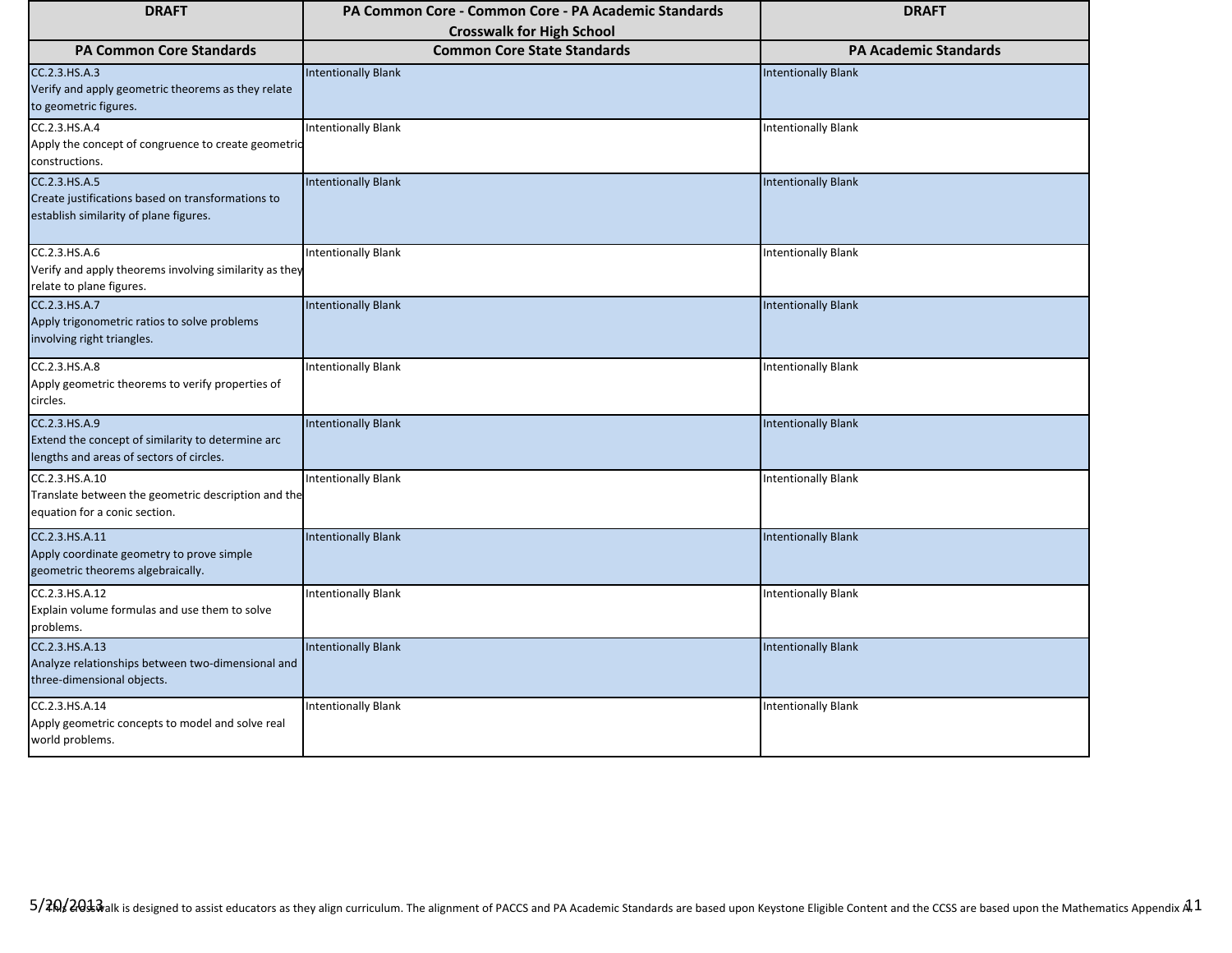| <b>DRAFT</b>                                                                                                                    | PA Common Core - Common Core - PA Academic Standards                                                                                                                                                                                                                                                                                                                                                                                                                                                                                                                                                                                                                                                                                                                                                                                                                                       | <b>DRAFT</b>                                                                                                                                                                                                                                                                                                                                                                                                                                                                          |
|---------------------------------------------------------------------------------------------------------------------------------|--------------------------------------------------------------------------------------------------------------------------------------------------------------------------------------------------------------------------------------------------------------------------------------------------------------------------------------------------------------------------------------------------------------------------------------------------------------------------------------------------------------------------------------------------------------------------------------------------------------------------------------------------------------------------------------------------------------------------------------------------------------------------------------------------------------------------------------------------------------------------------------------|---------------------------------------------------------------------------------------------------------------------------------------------------------------------------------------------------------------------------------------------------------------------------------------------------------------------------------------------------------------------------------------------------------------------------------------------------------------------------------------|
|                                                                                                                                 | <b>Crosswalk for High School</b>                                                                                                                                                                                                                                                                                                                                                                                                                                                                                                                                                                                                                                                                                                                                                                                                                                                           |                                                                                                                                                                                                                                                                                                                                                                                                                                                                                       |
| <b>PA Common Core Standards</b><br>CC.2.4.HS.B.1<br>count or measurement variable.                                              | <b>Common Core State Standards</b><br>S.ID.<br>Summarize, represent, and interpret data on a single 1. Represent data with plots on the real number line (dot plots, histograms, and box<br>plots).<br>2. Use statistics appropriate to the shape of the data distribution to compare center<br>(median, mean) and spread (interquartile range, standard deviation) of two or more<br>different data sets.<br>3. Interpret differences in shape, center, and spread in the context of the data sets,<br>accounting for possible effects of extreme data points (outliers).                                                                                                                                                                                                                                                                                                                 | <b>PA Academic Standards</b><br>2.6.A1.E<br>Make predictions based on lines of best fit or draw conclusions<br>on the value of a variable in a population based on the results of<br>a sample.<br>2.7.A1.A<br>Calculate probabilities for independent, dependent, or<br>compound events.                                                                                                                                                                                              |
| CC.2.4.HS.B.2<br>Summarize, represent, and interpret data on two<br>categorical and quantitative variables.                     | S.ID.<br>5. Summarize categorical data for two categories in two-way frequency tables. Interpret Demonstrate an understanding and apply properties of<br>relative frequencies in the context of the data (including joint, marginal, and conditional<br>relative frequencies). Recognize possible associations and trends in the data.<br>6. Represent data on two quantitative variables on a scatter plot, and describe how the<br>variables are related.<br>a. Fit a function to the data; use functions fitted to data to solve<br>problems in the context of the data. Use given functions or choose a function suggested 2.11.A1<br>by the context. Emphasize linear, quadratic, and exponential models.<br>b. Informally assess the fit of a function by plotting and analyzing<br>residuals.<br>c. Fit a linear function for a scatter plot that suggests a linear<br>association. | 2.8.A1.D<br>functions (domain, range) and characteristics of linear<br>functions.<br>2.9.A1.C<br>Use techniques from coordinate geometry to establish<br>properties of lines and 2-dimensional shapes and solids.<br>Describe rates of change as modeled by linear equations.                                                                                                                                                                                                         |
| CC.2.4.HS.B.3<br>on the data.                                                                                                   | S.ID.<br>Analyze linear models to make interpretations based  7. Interpret the slope (rate of change) and the intercept (constant term) of a linear model Select or calculate the appropriate measure of central<br>in the context of the data.<br>8. Compute (using technology) and interpret the correlation coefficient of a linear fit.<br>9. Distinguish between correlation and causation.                                                                                                                                                                                                                                                                                                                                                                                                                                                                                           | 2.6.A1.C<br>tendency, calculate and apply the interquartile range for one-<br>variable data, and construct a line of best fit and calculate its<br>equation for two variable data.<br>2.7.A1.A<br>Calculate probabilities for independent, dependent, or<br>compound events.<br>2.9.A1.C<br>Use techniques from coordinate geometry to establish<br>properties of lines and 2-dimensional shapes and solids.<br>2.11.A1.B<br>Describe rates of change as modeled by linear equations. |
| CC.2.4.HS.B.4<br>Recognize and evaluate random processes<br>underlying statistical experiments.                                 | <b>Intentionally Blank</b>                                                                                                                                                                                                                                                                                                                                                                                                                                                                                                                                                                                                                                                                                                                                                                                                                                                                 | 2.7.A1.A<br>Calculate probabilities for independent, dependent, or<br>compound events.                                                                                                                                                                                                                                                                                                                                                                                                |
| CC.2.4.HS.B.5<br>Make inferences and justify conclusions based on<br>sample surveys, experiments, and observational<br>studies. | <b>Intentionally Blank</b>                                                                                                                                                                                                                                                                                                                                                                                                                                                                                                                                                                                                                                                                                                                                                                                                                                                                 | 2.7.A1.A<br>Calculate probabilities for independent, dependent, or<br>compound events.                                                                                                                                                                                                                                                                                                                                                                                                |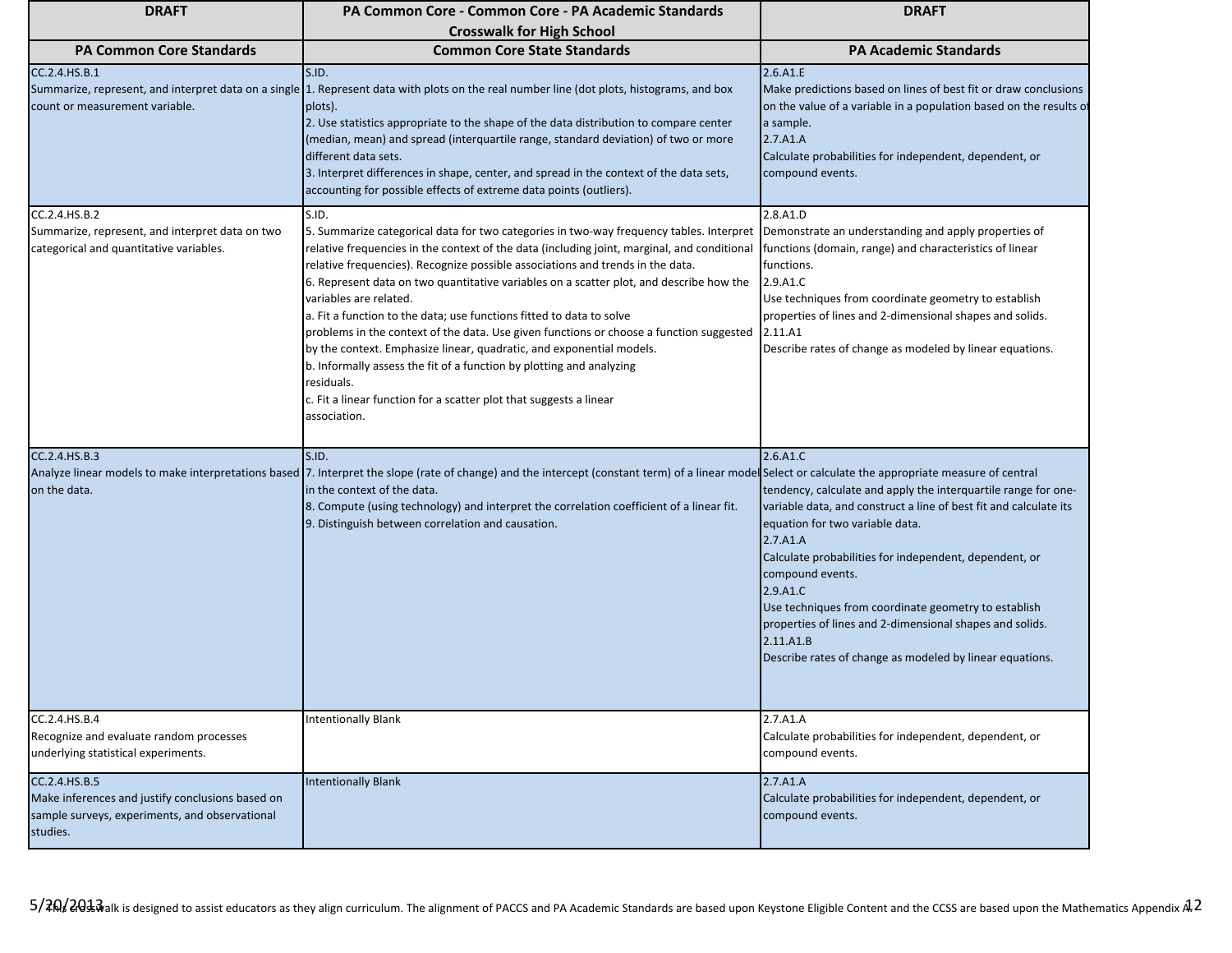| <b>DRAFT</b>                                                                                                                      | PA Common Core - Common Core - PA Academic Standards<br><b>Crosswalk for High School</b>                                                                                                                                                                                                                         | <b>DRAFT</b>                                                                                                                                                                                                                                                                                                                                                                                                                                                                                                                               |
|-----------------------------------------------------------------------------------------------------------------------------------|------------------------------------------------------------------------------------------------------------------------------------------------------------------------------------------------------------------------------------------------------------------------------------------------------------------|--------------------------------------------------------------------------------------------------------------------------------------------------------------------------------------------------------------------------------------------------------------------------------------------------------------------------------------------------------------------------------------------------------------------------------------------------------------------------------------------------------------------------------------------|
| <b>PA Common Core Standards</b>                                                                                                   | <b>Common Core State Standards</b>                                                                                                                                                                                                                                                                               | <b>PA Academic Standards</b>                                                                                                                                                                                                                                                                                                                                                                                                                                                                                                               |
| CC.2.4.HS.B.6<br>Use the concepts of independence and conditional<br>probability to interpret data.                               | <b>Intentionally Blank</b>                                                                                                                                                                                                                                                                                       | <b>Intentionally Blank</b>                                                                                                                                                                                                                                                                                                                                                                                                                                                                                                                 |
| CC.2.4.HS.B.7<br>Apply the rules of probability to compute<br>probabilities of compound events in a uniform<br>probability model. | S.CP.<br>6. Find the conditional probability of A given B as the fraction of B's outcomes that also<br>belong to A, and interpret the answer in terms of the model.<br>7. Apply the Addition Rule, $P(A \text{ or } B) = P(A) + P(B) - P(A \text{ and } B)$ , and interpret the answer<br>in terms of the model. | 2.7.A1.A<br>Calculate probabilities for independent, dependent, or<br>compound events.                                                                                                                                                                                                                                                                                                                                                                                                                                                     |
|                                                                                                                                   | <b>Algebra 2</b>                                                                                                                                                                                                                                                                                                 |                                                                                                                                                                                                                                                                                                                                                                                                                                                                                                                                            |
| CC.2.1.HS.F.1<br>Apply and extend the properties of exponents to<br>solve problems with rational exponents.                       | <b>Intentionally Blank</b>                                                                                                                                                                                                                                                                                       | 2.1.A2.A<br>Model and compare values of complex numbers.<br>2.1.A2.D<br>Use exponential notation to represent any rational number.<br>2.1.A2.F<br>Understand the concepts of exponential and logarithmic forms<br>and use the inverse relationships between exponential and<br>logarithmic expression to determine unknown quantities in<br>equations.<br>2.2.A2.C<br>Evaluate numerical expressions of complex numbers that<br>include the four basic operations and operations of powers,<br>opposites, conjugates, and absolute values. |
| CC.2.1.HS.F.2<br>Apply properties of rational and irrational numbers<br>to solve real world or mathematical problems.             | <b>Intentionally Blank</b>                                                                                                                                                                                                                                                                                       | <b>Intentionally Blank</b>                                                                                                                                                                                                                                                                                                                                                                                                                                                                                                                 |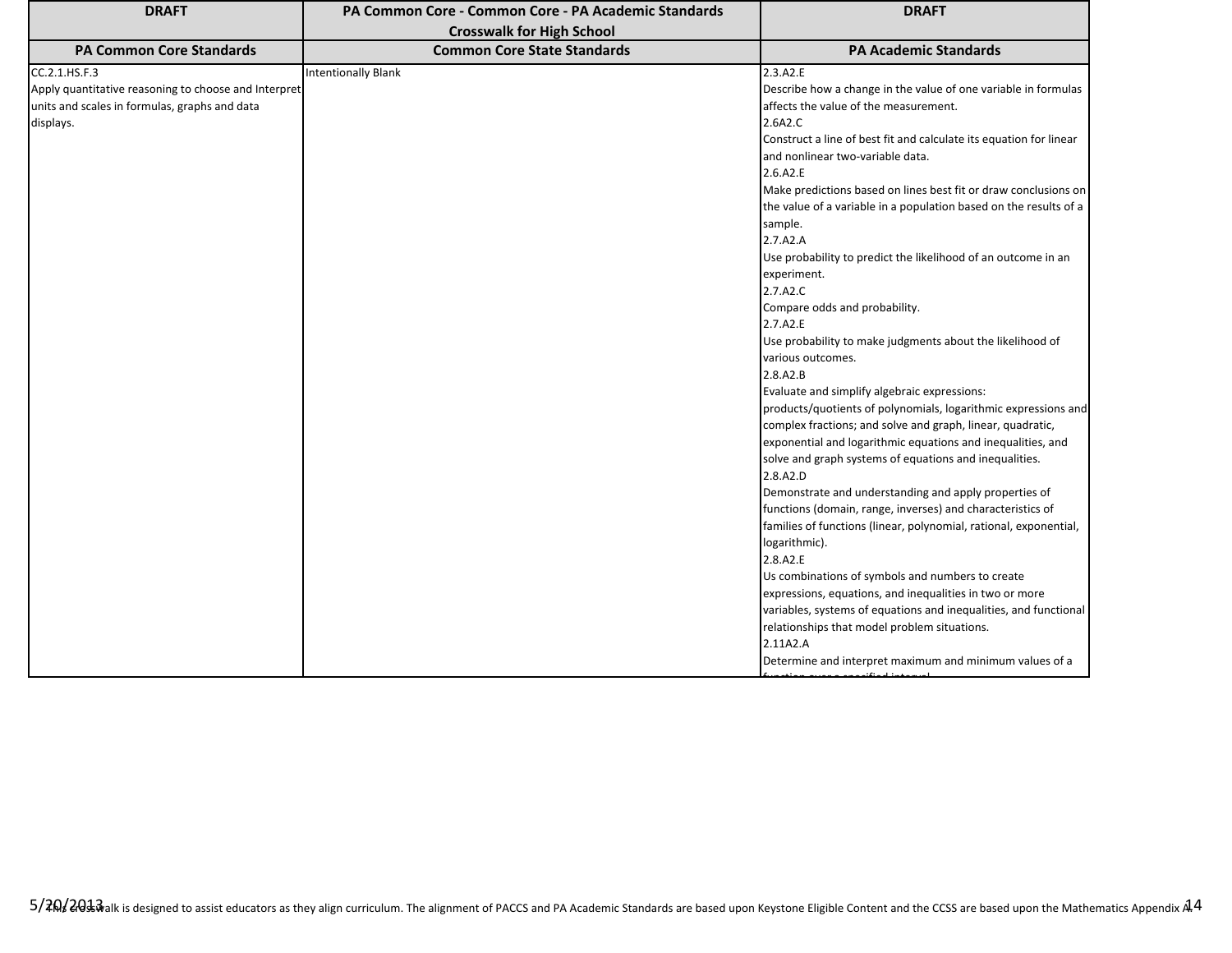| <b>DRAFT</b>                                                                                                    | PA Common Core - Common Core - PA Academic Standards                                                                                                                                                                            | <b>DRAFT</b>                                                                                                                                                                                                                                                                                                                                                                                                                                                                                                                                                                                                                                                                                                                                                                                                                                                                                                                                                                                                                                 |
|-----------------------------------------------------------------------------------------------------------------|---------------------------------------------------------------------------------------------------------------------------------------------------------------------------------------------------------------------------------|----------------------------------------------------------------------------------------------------------------------------------------------------------------------------------------------------------------------------------------------------------------------------------------------------------------------------------------------------------------------------------------------------------------------------------------------------------------------------------------------------------------------------------------------------------------------------------------------------------------------------------------------------------------------------------------------------------------------------------------------------------------------------------------------------------------------------------------------------------------------------------------------------------------------------------------------------------------------------------------------------------------------------------------------|
|                                                                                                                 | <b>Crosswalk for High School</b>                                                                                                                                                                                                |                                                                                                                                                                                                                                                                                                                                                                                                                                                                                                                                                                                                                                                                                                                                                                                                                                                                                                                                                                                                                                              |
| <b>PA Common Core Standards</b>                                                                                 | <b>Common Core State Standards</b>                                                                                                                                                                                              | <b>PA Academic Standards</b>                                                                                                                                                                                                                                                                                                                                                                                                                                                                                                                                                                                                                                                                                                                                                                                                                                                                                                                                                                                                                 |
| CC.2.1.HS.F.4<br>Use units as a way to understand problems and to<br>guide the solution of multi-step problems. | <b>Intentionally Blank</b>                                                                                                                                                                                                      | 2.3.A2.E<br>Describe how a change in the value of one variable in formulas<br>affects the value of the measurement.<br>2.8.A2.B<br>Evaluate and simplify algebraic expressions, for example:<br>products/quotients of polynomials, logarithmic expressions and<br>complex fractions; and solve and graph linear, quadratic,<br>exponential and logarithmic equations and inequalities, and<br>solve and graph systems of equations and inequalities.<br>2.8.A2.D<br>Demonstrate an understanding and apply properties of<br>functional (domain, range, inverses) and characteristics of<br>families of functions (linear, polynomial, rational, exponential,<br>logarithmic).<br>2.8.A2.E<br>Use combinations of symbols and numbers to create<br>expressions, equations, and inequalities in two or more<br>variables, systems of equations and inequalities, and functional<br>relationships that model problem situations.<br>2.11.A2.A<br>Determine and interpret maximum and minimum values of a<br>function over a specified interval. |
| CC.2.1.HS.F.5                                                                                                   | <b>Intentionally Blank</b>                                                                                                                                                                                                      | 2.6.A2.C                                                                                                                                                                                                                                                                                                                                                                                                                                                                                                                                                                                                                                                                                                                                                                                                                                                                                                                                                                                                                                     |
| Choose a level of accuracy appropriate to limitations<br>on measurement when reporting quantities.              |                                                                                                                                                                                                                                 | Construct a line of best fit and calculate its equation for linear<br>and nonlinear two-variable data.<br>2.6.A2.E<br>Make predictions based on lines of best fit or draw conclusions<br>on the value of a variable in a population based on the results of<br>a sample.<br>2.7.A2.A<br>Use probability to predict the likelihood of an outcome in an<br>experiment.<br>2.7.A2.C<br>Compare odds and probability.<br>2.7.A2.E<br>Use probability to make judgments about the likelihood of<br>various outcomes.                                                                                                                                                                                                                                                                                                                                                                                                                                                                                                                              |
| CC.2.1.HS.F.6<br>Extend the knowledge of arithmetic operations and                                              | N.CN.                                                                                                                                                                                                                           | 2.1.A2.A                                                                                                                                                                                                                                                                                                                                                                                                                                                                                                                                                                                                                                                                                                                                                                                                                                                                                                                                                                                                                                     |
| apply to complex numbers.                                                                                       | 1. Know there is a complex number i such that $i2 = -1$ , and every complex number has<br>the form $a + bi$ with a and $b$ real.<br>2. Use the relation $i2 = -1$ and the commutative, associative, and distributive properties | Model and compare values of complex numbers.<br>2.2.A2.C<br>Evaluate numerical expressions of complex numbers that                                                                                                                                                                                                                                                                                                                                                                                                                                                                                                                                                                                                                                                                                                                                                                                                                                                                                                                           |
|                                                                                                                 | to add, subtract, and multiply complex numbers.                                                                                                                                                                                 | include the four basic operations and operations of powers,<br>opposites, conjugates, and absolute values.                                                                                                                                                                                                                                                                                                                                                                                                                                                                                                                                                                                                                                                                                                                                                                                                                                                                                                                                   |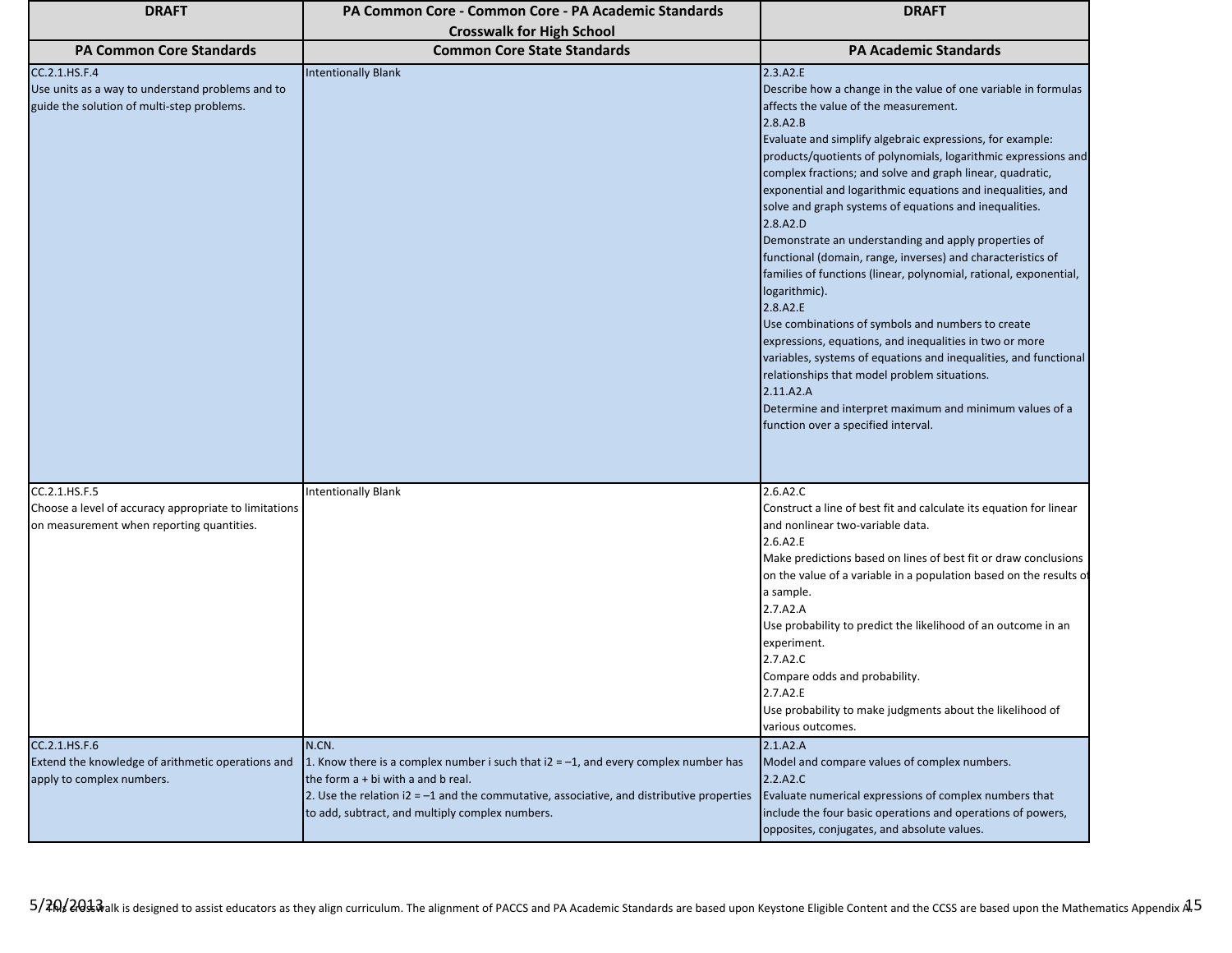| <b>DRAFT</b>                                                                                                | PA Common Core - Common Core - PA Academic Standards                                                                                                                                                                                                                                                                                                                                                                                                                                                                                                                                                | <b>DRAFT</b>                                                                                                                                                                                                                                                                                                                                                                                                                                                                                                                                           |
|-------------------------------------------------------------------------------------------------------------|-----------------------------------------------------------------------------------------------------------------------------------------------------------------------------------------------------------------------------------------------------------------------------------------------------------------------------------------------------------------------------------------------------------------------------------------------------------------------------------------------------------------------------------------------------------------------------------------------------|--------------------------------------------------------------------------------------------------------------------------------------------------------------------------------------------------------------------------------------------------------------------------------------------------------------------------------------------------------------------------------------------------------------------------------------------------------------------------------------------------------------------------------------------------------|
| <b>PA Common Core Standards</b>                                                                             | <b>Crosswalk for High School</b><br><b>Common Core State Standards</b>                                                                                                                                                                                                                                                                                                                                                                                                                                                                                                                              | <b>PA Academic Standards</b>                                                                                                                                                                                                                                                                                                                                                                                                                                                                                                                           |
| CC.2.1.HS.F.7<br>Apply concepts of complex numbers in polynomial                                            | N.CN.<br>7. Solve quadratic equations with real coefficients that have complex solutions.<br>identities and quadratic equations to solve problems. 8. (+) Extend polynomial identities to the complex numbers. For example, rewrite $x^2 + 4$<br>as $(x + 2i)(x - 2i)$ .<br>9. (+) Know the Fundamental Theorem of Algebra; show that it is true for quadratic<br>polynomials.                                                                                                                                                                                                                      | <b>Intentionally Blank</b>                                                                                                                                                                                                                                                                                                                                                                                                                                                                                                                             |
| CC.2.2.HS.D.1<br>Interpret the structure of expressions to represent a<br>quantity in terms of its context. | A.SSE.<br>1. Interpret expressions that represent a quantity in terms of its context.<br>a. Interpret parts of an expression, such as terms, factors, and<br>coefficients.<br>b. Interpret complicated expressions by viewing one or more of their<br>parts as a single entity. For example, interpret P(1+r)n as the product of P and a factor<br>not depending on P.<br>2. Use the structure of an expression to identify ways to rewrite it. For example, see x4 -<br>$y4$ as $(x2)2 - (y2)2$ , thus recognizing it as a difference of squares that can be factored as<br>$(x2 - y2)(x2 + y2)$ . | 2.1.A2.B<br>Use factoring to create equivalent forms of polynomials.<br>2.1.A2.D<br>Use exponential notation to represent any rational number.<br>2.1.A2.F<br>Understand the concepts of exponential and logarithmic forms<br>and use the inverse relationships between exponential and<br>logarithmic expression to determine unknown quantities in<br>equations.<br>2.2.A2.C<br>Evaluate numerical expressions of complex numbers that<br>include the four basic operations and operations of powers,<br>opposites, conjugates, and absolute values. |
| CC.2.2.HS.D.2<br>Write expressions in equivalent forms to solve<br>problems.                                | A.SSE.<br>4. Derive the formula for the sum of a finite geometric series (when the<br>common ratio is not 1), and use the formula to solve problems. For example, calculate<br>mortgage payments.                                                                                                                                                                                                                                                                                                                                                                                                   | 2.1.A2.B<br>Use factoring to create equivalent forms of polynomials.<br>2.1.A2.D<br>Use exponential notation to represent any rational number.<br>2.1.A2.F<br>Understand the concepts of exponential and logarithmic forms<br>and use the inverse relationships between exponential, and<br>logarithmic expression to determine unknown quantities in<br>equations.<br>2.2.A2.C<br>Evaluate numerical expressions of complex numbers that<br>include four basic operations and operations of powers,<br>opposites, conjugates, and absolute values.    |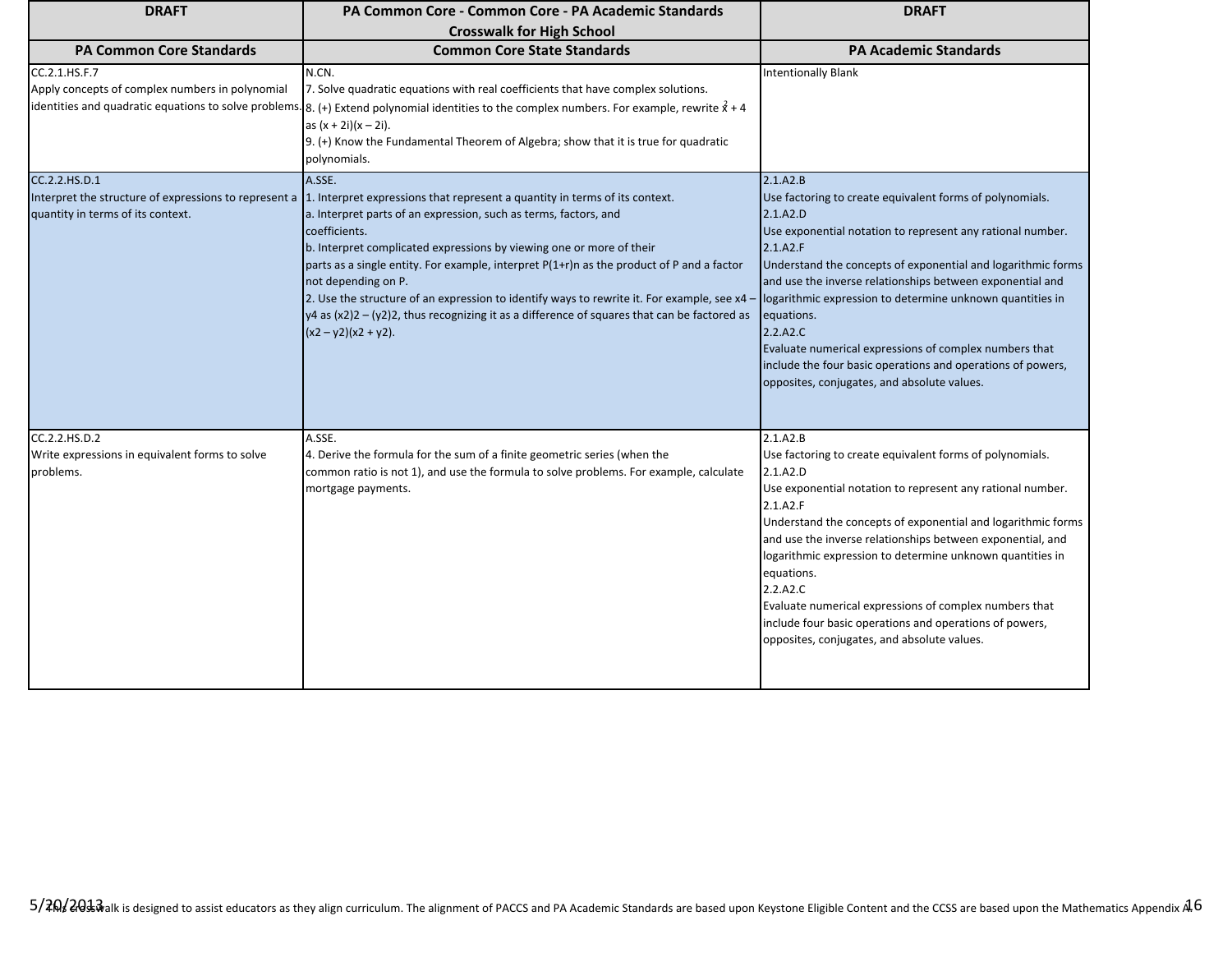| <b>DRAFT</b>                                                                                | PA Common Core - Common Core - PA Academic Standards                                                                                                                                                                                         | <b>DRAFT</b>                                                                                                                                                                                                                                                                                                                                                                                                                                                                                                                                           |
|---------------------------------------------------------------------------------------------|----------------------------------------------------------------------------------------------------------------------------------------------------------------------------------------------------------------------------------------------|--------------------------------------------------------------------------------------------------------------------------------------------------------------------------------------------------------------------------------------------------------------------------------------------------------------------------------------------------------------------------------------------------------------------------------------------------------------------------------------------------------------------------------------------------------|
|                                                                                             | <b>Crosswalk for High School</b>                                                                                                                                                                                                             |                                                                                                                                                                                                                                                                                                                                                                                                                                                                                                                                                        |
| <b>PA Common Core Standards</b>                                                             | <b>Common Core State Standards</b>                                                                                                                                                                                                           | <b>PA Academic Standards</b>                                                                                                                                                                                                                                                                                                                                                                                                                                                                                                                           |
| CC.2.2.HS.D.3<br>Extend the knowledge of arithmetic operations and<br>apply to polynomials. | A.APR.<br>1. Understand that polynomials form a system analogous to the integers, namely, they<br>are closed under the operations of addition, subtraction, and multiplication; add,<br>subtract, and multiply polynomials.                  | 2.1.A2.B<br>Use factoring to create equivalent forms of polynomials.<br>2.1.A2.D<br>Use exponential notation to represent any rational number.<br>2.1.A2.F<br>Understand the concepts of exponential and logarithmic forms<br>and use the inverse relationships between exponential and<br>logarithmic expression to determine unknown quantities in<br>equations.<br>2.2.A2.C<br>Evaluate numerical expressions of complex numbers that<br>include the four basic operations and operations of powers,<br>opposites, conjugates, and absolute values. |
| CC.2.2.HS.D.4                                                                               | A.APR.                                                                                                                                                                                                                                       | 2.1.A2.B                                                                                                                                                                                                                                                                                                                                                                                                                                                                                                                                               |
| Understand the relationship between zeros and                                               | 2. Know and apply the Remainder Theorem: For a polynomial $p(x)$ and a number a, the<br>factors of polynomials to make generalizations about remainder on division by x – a is p(a), so p(a) = 0 if and only if (x – a) is a factor of p(x). | Use factoring to create equivalent forms of polynomials.<br>2.1.A2.D                                                                                                                                                                                                                                                                                                                                                                                                                                                                                   |
| functions and their graphs.                                                                 | 3. Identify zeros of polynomials when suitable factorizations are available, and use the<br>zeros to construct a rough graph of the function defined by the polynomial.                                                                      | Use exponential notation to represent any rational number.<br>2.1.A2.F<br>Understand the concepts of exponential and logarithmic forms<br>and use the inverse relationships between exponential and<br>logarithmic expression to determine unknown quantities in<br>equations.<br>2.2.A2.C<br>Evaluate numerical expressions of complex numbers that<br>include the four basic operations and operations of powers,<br>opposites, conjugates, and absolute values.                                                                                     |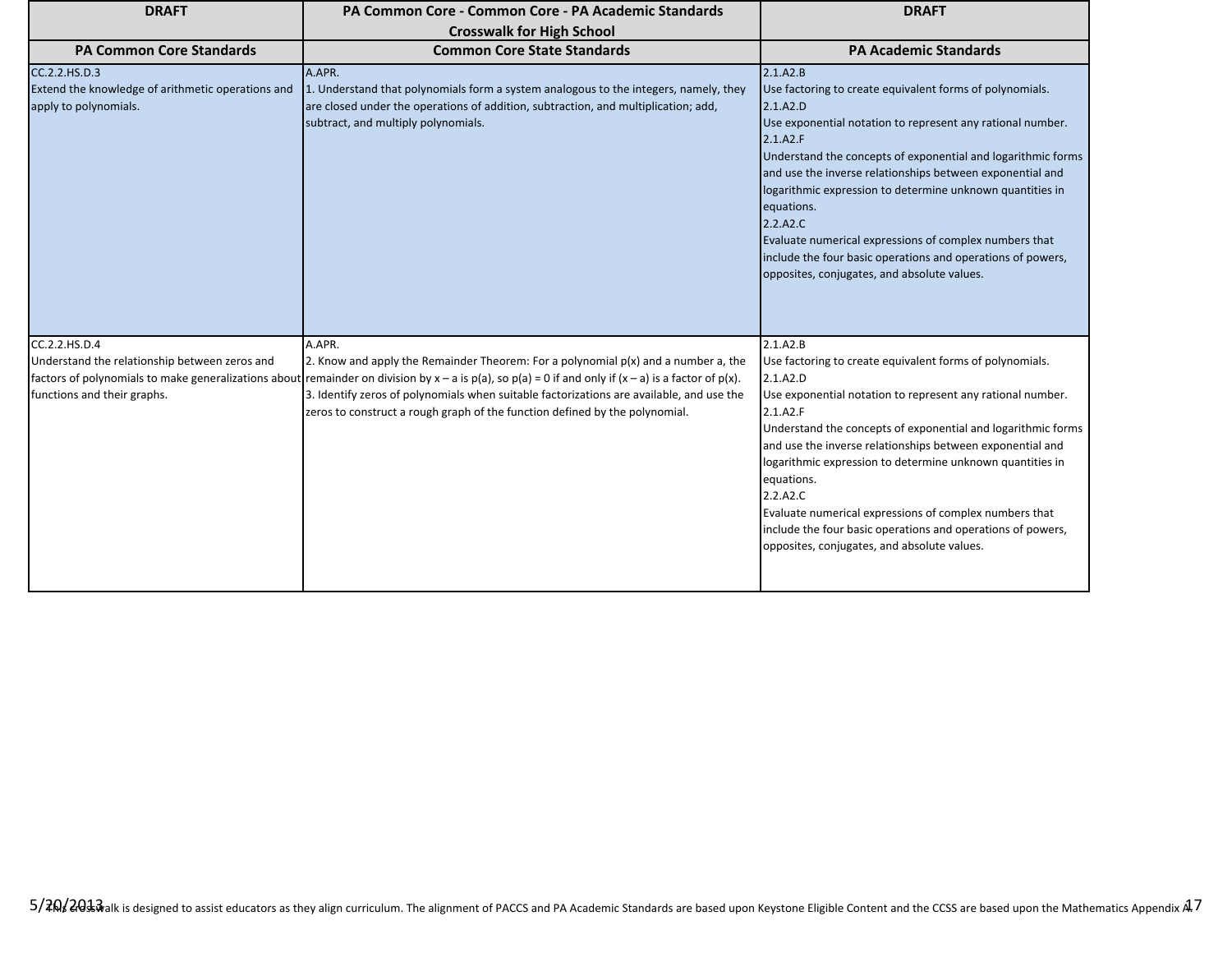| <b>DRAFT</b>                                                  | PA Common Core - Common Core - PA Academic Standards                                                                                                                                                                                                                                                                                                                                                                                                      | <b>DRAFT</b>                                                                                                                                                                                                                                                                                                                                                                                                                                                                                                                                                                                                                                                                                                                                                                                                                                                                                                                                                                                                                                                                                                                                                                                                                                                                                                                                                                                                                                                                                                                                                                                                                                                                           |
|---------------------------------------------------------------|-----------------------------------------------------------------------------------------------------------------------------------------------------------------------------------------------------------------------------------------------------------------------------------------------------------------------------------------------------------------------------------------------------------------------------------------------------------|----------------------------------------------------------------------------------------------------------------------------------------------------------------------------------------------------------------------------------------------------------------------------------------------------------------------------------------------------------------------------------------------------------------------------------------------------------------------------------------------------------------------------------------------------------------------------------------------------------------------------------------------------------------------------------------------------------------------------------------------------------------------------------------------------------------------------------------------------------------------------------------------------------------------------------------------------------------------------------------------------------------------------------------------------------------------------------------------------------------------------------------------------------------------------------------------------------------------------------------------------------------------------------------------------------------------------------------------------------------------------------------------------------------------------------------------------------------------------------------------------------------------------------------------------------------------------------------------------------------------------------------------------------------------------------------|
|                                                               | <b>Crosswalk for High School</b>                                                                                                                                                                                                                                                                                                                                                                                                                          |                                                                                                                                                                                                                                                                                                                                                                                                                                                                                                                                                                                                                                                                                                                                                                                                                                                                                                                                                                                                                                                                                                                                                                                                                                                                                                                                                                                                                                                                                                                                                                                                                                                                                        |
| <b>PA Common Core Standards</b>                               | <b>Common Core State Standards</b>                                                                                                                                                                                                                                                                                                                                                                                                                        | <b>PA Academic Standards</b>                                                                                                                                                                                                                                                                                                                                                                                                                                                                                                                                                                                                                                                                                                                                                                                                                                                                                                                                                                                                                                                                                                                                                                                                                                                                                                                                                                                                                                                                                                                                                                                                                                                           |
| CC.2.2.HS.D.5<br>Use polynomial identities to solve problems. | A.APR.<br>4. Prove polynomial identities and use them to describe numerical relationships. For<br>example, the polynomial identity $(x2 + y2)^2 = (x2 - y2)^2 + (2xy)^2$ can be used to generate<br>Pythagorean triples.<br>5. (+) Know and apply the Binomial Theorem for the expansion of $(x + y)$ in powers of x<br>and y for a positive integer n, where x and y are any numbers, with coefficients<br>determined for example by Pascal's Triangle.1 | 2.1.A2.B<br>Use factoring to create equivalent forms of polynomials.<br>2.1.A2.D<br>Use exponential notation to represent any rational number.<br>2.1.A2.F<br>Understand the concepts of exponential and logarithmic forms<br>and use the inverse relationships between exponential and<br>logarithmic expression to determine unknown quantities in<br>equations.<br>2.2.A2.C<br>Evaluate numerical expressions of complex numbers that<br>include the four basic operations and operations of powers,<br>opposites, conjugates, and absolute values.<br>2.3.A2.C<br>Solve a formula for a given variable using algebraic processes.<br>2.8.A2.B<br>Evaluate and simplify algebraic expressions, for example:<br>products/quotients of polynomials, logarithmic expressions and<br>complex fractions; and solve and graph linear, quadratic,<br>exponential and logarithmic equations and inequalities, and<br>solve and graph systems of equations and inequalities.<br>2.8.A2.D<br>Demonstrate an understanding and apply properties of<br>functions (domain, range, inverses) and characteristics of<br>families of functions (linear, polynomial, rational, exponential,<br>logarithmic).<br>2.8.A2.E<br>Use combinations of symbols and numbers to create<br>expressions, equations, and inequalities in two or more<br>variables, systems of equations and inequalities, and functional<br>relationships that model problem situations.<br>2.8.A2.F<br>Interpret the results of solving equations, inequalities, systems<br>of equations and inequalities in the context of the situation that<br>motivated the model.<br>2.11.A2.B<br>Analyze and internret rates growth/decay |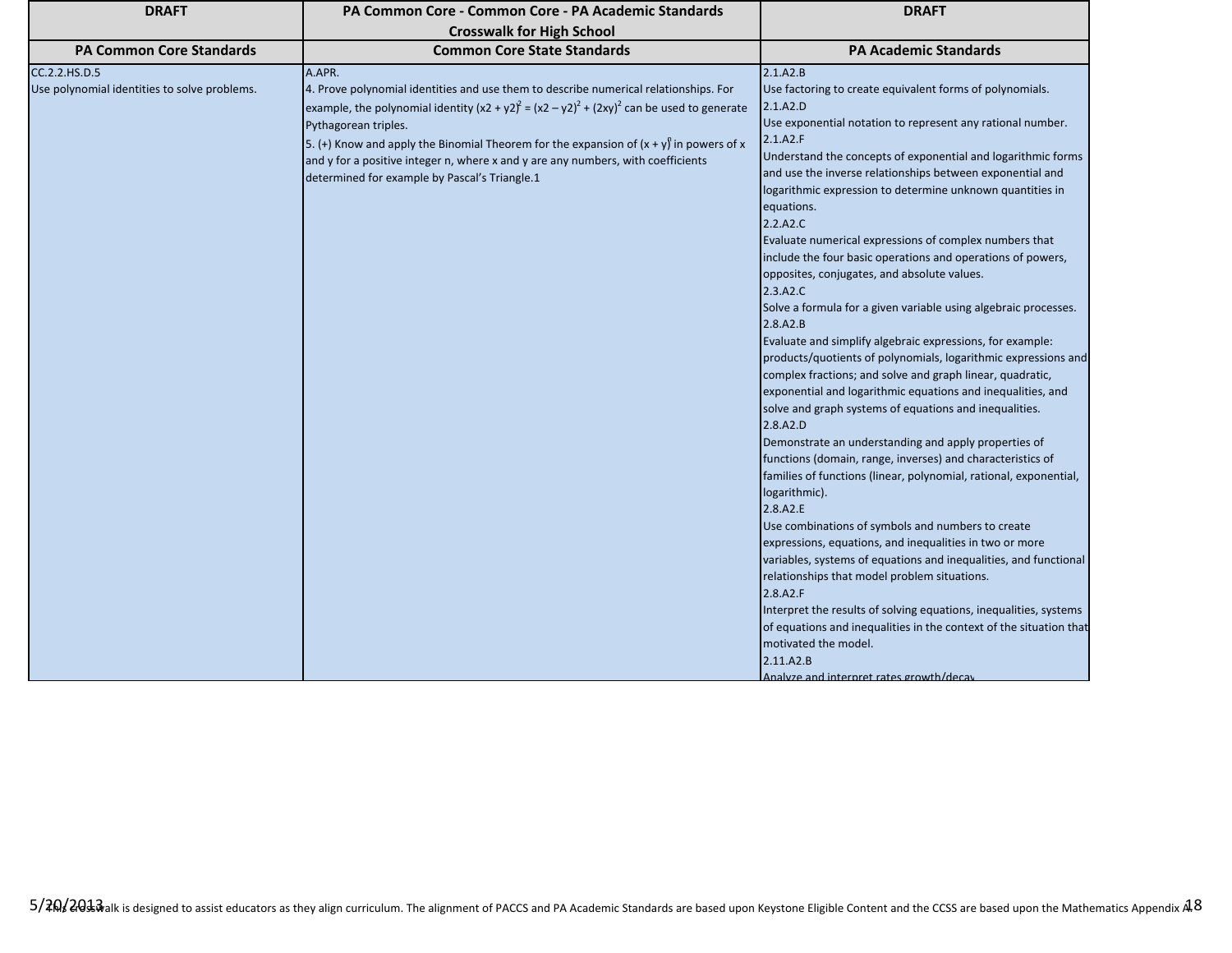| <b>DRAFT</b>                                                                                   | PA Common Core - Common Core - PA Academic Standards                                                                                                                                                                                                                                                                                                                                                                                                                                                                                                                                                                                                                                                                                                                                                                   | <b>DRAFT</b>                                                                                                                                                                                                                                                                                                                                                                                                                                                                                                                                                                                                                                                                                                                                                                                                                                                                                                                                                                                                                                           |
|------------------------------------------------------------------------------------------------|------------------------------------------------------------------------------------------------------------------------------------------------------------------------------------------------------------------------------------------------------------------------------------------------------------------------------------------------------------------------------------------------------------------------------------------------------------------------------------------------------------------------------------------------------------------------------------------------------------------------------------------------------------------------------------------------------------------------------------------------------------------------------------------------------------------------|--------------------------------------------------------------------------------------------------------------------------------------------------------------------------------------------------------------------------------------------------------------------------------------------------------------------------------------------------------------------------------------------------------------------------------------------------------------------------------------------------------------------------------------------------------------------------------------------------------------------------------------------------------------------------------------------------------------------------------------------------------------------------------------------------------------------------------------------------------------------------------------------------------------------------------------------------------------------------------------------------------------------------------------------------------|
|                                                                                                | <b>Crosswalk for High School</b>                                                                                                                                                                                                                                                                                                                                                                                                                                                                                                                                                                                                                                                                                                                                                                                       |                                                                                                                                                                                                                                                                                                                                                                                                                                                                                                                                                                                                                                                                                                                                                                                                                                                                                                                                                                                                                                                        |
| <b>PA Common Core Standards</b>                                                                | <b>Common Core State Standards</b>                                                                                                                                                                                                                                                                                                                                                                                                                                                                                                                                                                                                                                                                                                                                                                                     | <b>PA Academic Standards</b>                                                                                                                                                                                                                                                                                                                                                                                                                                                                                                                                                                                                                                                                                                                                                                                                                                                                                                                                                                                                                           |
| CC.2.2.HS.D.6<br>Extend the knowledge of rational functions to<br>rewrite in equivalent forms. | A.APR.<br>6. Rewrite simple rational expressions in different forms; write $a(x)/b(x)$ in the form $q(x)$ + Understand the concepts of exponential and logarithmic forms<br>$\left \frac{r(x)}{b(x)}\right $ , where a(x), b(x), q(x), and r(x) are polynomials with the degree of r(x) less than and use the inverse relationships between exponential and<br>the degree of b(x), using inspection, long division, or, for the more complicated examples logarithmic expression to determine unknown quantities in<br>a computer algebra system.<br>7. $(+)$ Understand that rational expressions form a system analogous to the rational<br>numbers, closed under addition, subtraction, multiplication, and division by a nonzero<br>rational expression; add, subtract, multiply, and divide rational expressions. | 2.1.A2.F<br>equations.<br>2.3.A2.C<br>Solve a formula for a given variable using algebraic processes.<br>2.3.A2.E<br>Describe how a change in the value of one variable in formulas<br>affects the value of the measurement.<br>2.8.A2.B<br>Evaluate and simplify algebraic expressions, for example:<br>products/quotients of polynomials, logarithmic expressions and<br>complex fractions; and solve and graph linear, quadratic,<br>exponential and logarithmic equations and inequalities, and<br>solve and graph systems of equations and inequalities.<br>2.8.A2.E<br>Use combinations of symbols and numbers to create<br>expressions, equations, and inequalities in two or more<br>variables, systems of equations and inequalities, and functional<br>relationships that model problem situations.<br>2.8.A2.F<br>Interpret the results of solving equations, inequalities, systems<br>of equations and inequalities in the context of the situation that<br>motivated the model.<br>2.11.A2.B<br>Analyze and interpret rates growth/decay. |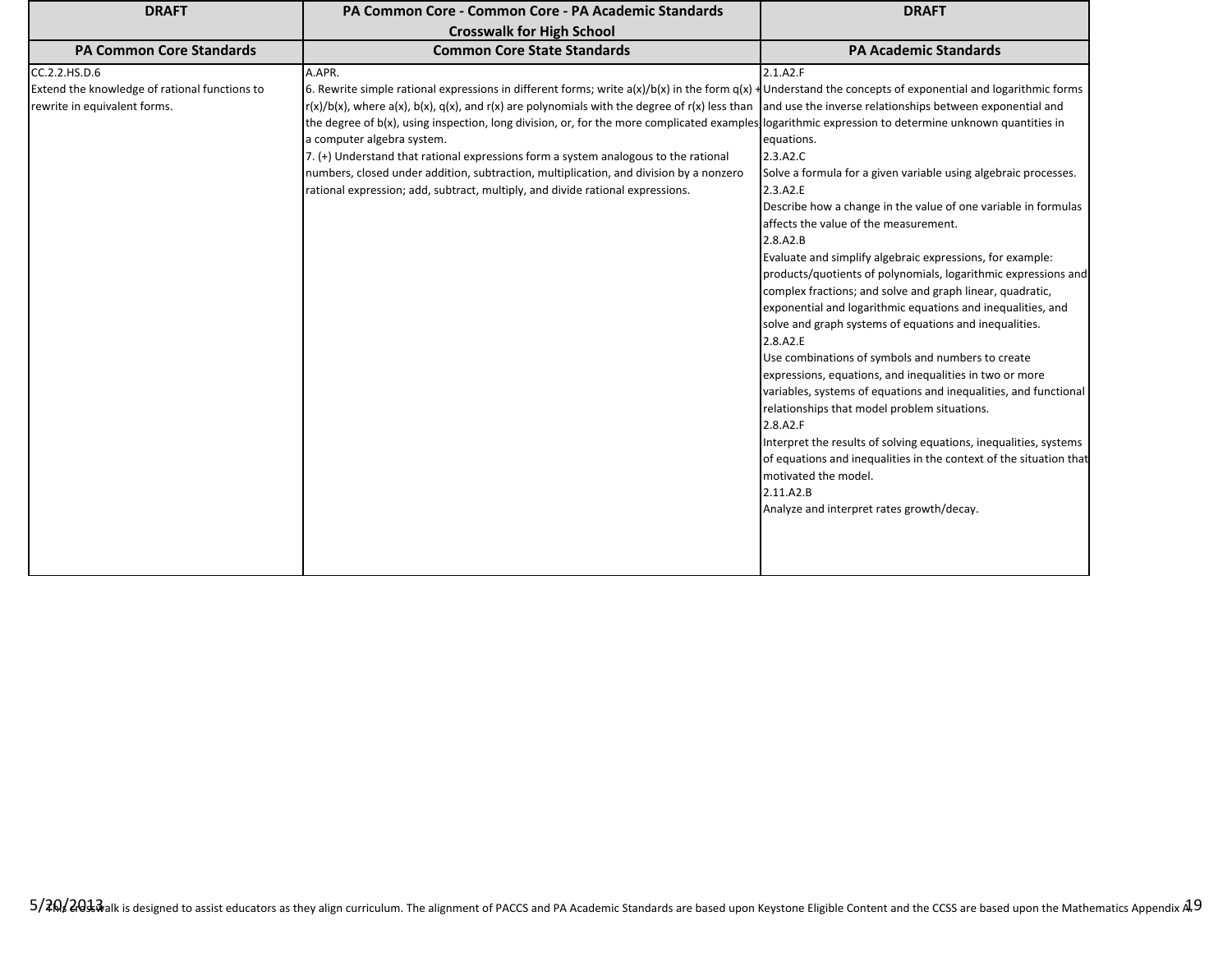| <b>DRAFT</b>                                                                                         | PA Common Core - Common Core - PA Academic Standards                                                                                                                                                                                                                                                                                                                                                                                                                                                                                                                                                                                                                                                                                                                                                                                                                                                                                                                 | <b>DRAFT</b>                                                                                                                                                                                                                                                                                                                                                                                                                                                                                                                                                                                                                                                                                                                                                                                                                                                                                                                                                                                                                                                                                                                                                                                                                                                                                                                                                                                                                                                                           |
|------------------------------------------------------------------------------------------------------|----------------------------------------------------------------------------------------------------------------------------------------------------------------------------------------------------------------------------------------------------------------------------------------------------------------------------------------------------------------------------------------------------------------------------------------------------------------------------------------------------------------------------------------------------------------------------------------------------------------------------------------------------------------------------------------------------------------------------------------------------------------------------------------------------------------------------------------------------------------------------------------------------------------------------------------------------------------------|----------------------------------------------------------------------------------------------------------------------------------------------------------------------------------------------------------------------------------------------------------------------------------------------------------------------------------------------------------------------------------------------------------------------------------------------------------------------------------------------------------------------------------------------------------------------------------------------------------------------------------------------------------------------------------------------------------------------------------------------------------------------------------------------------------------------------------------------------------------------------------------------------------------------------------------------------------------------------------------------------------------------------------------------------------------------------------------------------------------------------------------------------------------------------------------------------------------------------------------------------------------------------------------------------------------------------------------------------------------------------------------------------------------------------------------------------------------------------------------|
|                                                                                                      | <b>Crosswalk for High School</b>                                                                                                                                                                                                                                                                                                                                                                                                                                                                                                                                                                                                                                                                                                                                                                                                                                                                                                                                     |                                                                                                                                                                                                                                                                                                                                                                                                                                                                                                                                                                                                                                                                                                                                                                                                                                                                                                                                                                                                                                                                                                                                                                                                                                                                                                                                                                                                                                                                                        |
| <b>PA Common Core Standards</b>                                                                      | <b>Common Core State Standards</b>                                                                                                                                                                                                                                                                                                                                                                                                                                                                                                                                                                                                                                                                                                                                                                                                                                                                                                                                   | <b>PA Academic Standards</b>                                                                                                                                                                                                                                                                                                                                                                                                                                                                                                                                                                                                                                                                                                                                                                                                                                                                                                                                                                                                                                                                                                                                                                                                                                                                                                                                                                                                                                                           |
| CC.2.2.HS.D.7<br>Create and graph equations or inequalities to<br>describe numbers or relationships. | A.CED.<br>1. Create equations and inequalities in one variable and use them to solve problems.<br>Include equations arising from linear and quadratic functions, and simple rational and<br>exponential functions.<br>2. Create equations in two or more variables to represent relationships between<br>quantities; graph equations on coordinate axes with labels and scales.<br>3. Represent constraints by equations or inequalities, and by systems of equations and/or Solve a formula for a given variable using algebraic processes.<br>inequalities, and interpret solutions as viable or non-viable options in a modeling context 2.3.A2.E<br>For example, represent inequalities describing nutritional and cost constraints on<br>combinations of different foods.<br>4. Rearrange formulas to highlight a quantity of interest, using the same reasoning as in<br>solving equations. For example, rearrange Ohm's law V = IR to highlight resistance R. | 2.1.A2.F<br>Understand the concepts of exponential and logarithmic forms<br>and use the inverse relationships between exponential and<br>logarithmic expression to determine unknown quantities in<br>equations.<br>2.3.A2.C<br>Describe how a change in the value of one variable in formulas<br>affects the value of the measurement.<br>2.8.A2.B<br>Evaluate and simplify algebraic expressions, for example:<br>products/quotients of polynomials, logarithmic expressions and<br>complex fractions; and solve and graph linear, quadratic,<br>exponential and logarithmic equations and inequalities, solve<br>and graph systems of equations and inequalities.<br>2.8.A2.D<br>Demonstrate an understanding and apply properties of<br>functions (domain, range, inverses) and characteristics of<br>families of functions (linear, polynomial, rational, exponential,<br>logarithmic).<br>2.8.A2.E<br>Use combinations of symbols and numbers to create<br>expressions, equations, and inequalities in two or more<br>variables, systems of equations and inequalities, and functional<br>relationships that model problem situations.<br>2.8.A2.F<br>Interpret the equations, inequalities, systems of equations and<br>inequalities in the context of the that situation that motivated<br>the model.<br>2.11.A2.A<br>Determine and interpret maximum and minimum values of a<br>function over a specified interval.<br>2.11.A2.B<br>Analyze and interpret rates growth/decay. |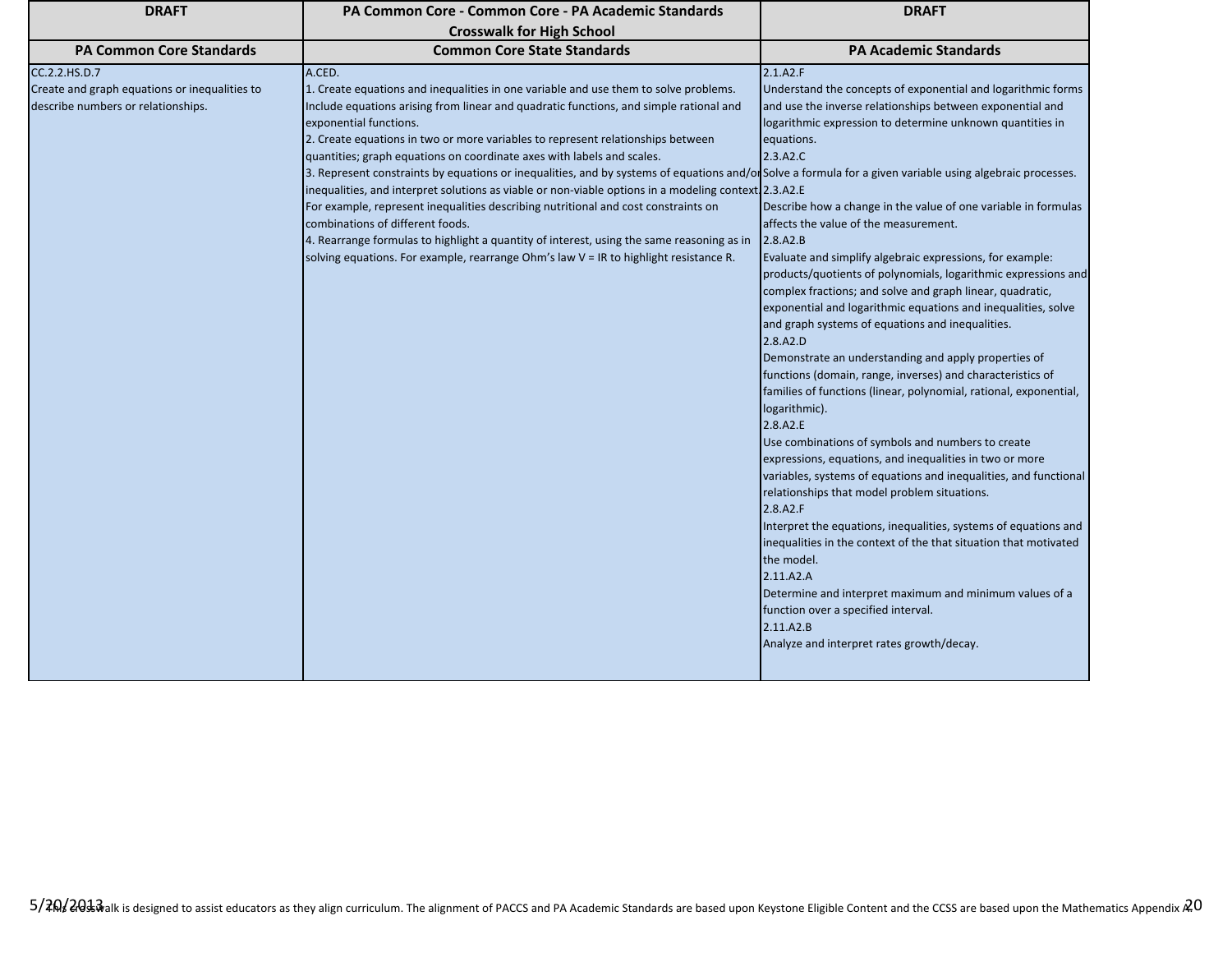| <b>DRAFT</b>                                                                                      | PA Common Core - Common Core - PA Academic Standards                                                                                                                                                    | <b>DRAFT</b>                                                                                                                                                                                                                                                                                                                                                                                                                                                                                                                                                                                                                                                                                                                                                                                                                                                                                                                                                                                                                                                                                                                                                                      |
|---------------------------------------------------------------------------------------------------|---------------------------------------------------------------------------------------------------------------------------------------------------------------------------------------------------------|-----------------------------------------------------------------------------------------------------------------------------------------------------------------------------------------------------------------------------------------------------------------------------------------------------------------------------------------------------------------------------------------------------------------------------------------------------------------------------------------------------------------------------------------------------------------------------------------------------------------------------------------------------------------------------------------------------------------------------------------------------------------------------------------------------------------------------------------------------------------------------------------------------------------------------------------------------------------------------------------------------------------------------------------------------------------------------------------------------------------------------------------------------------------------------------|
| <b>PA Common Core Standards</b>                                                                   | <b>Crosswalk for High School</b><br><b>Common Core State Standards</b>                                                                                                                                  | <b>PA Academic Standards</b>                                                                                                                                                                                                                                                                                                                                                                                                                                                                                                                                                                                                                                                                                                                                                                                                                                                                                                                                                                                                                                                                                                                                                      |
| CC.2.2.HS.D.8<br>Apply inverse operations to solve equations or<br>formulas for a given variable. | A.REI.<br>2. Solve simple rational and radical equations in one variable, and give examples showing Understand the concepts of exponential and logarithmic forms<br>how extraneous solutions may arise. | 2.1.A2.F<br>and use the inverse relationships between exponential and<br>logarithmic expression to determine unknown quantities in<br>equations.<br>2.3.A2.C<br>Solve a formula for a given variable using algebraic processes.<br>2.3.A2.E<br>Describe how a change in the value of one variable in formulas<br>affects the value of the measurement.<br>2.8.A2.B<br>Evaluate and simplify algebraic expressions, for example:<br>products/quotients of polynomials, logarithmic expressions and<br>complex fractions; and solve and graph linear, quadratic,<br>exponential and logarithmic equations, and inequalities, and<br>solve and graph systems of equations and inequalities.<br>2.8.A2.E<br>Use combinations of symbols and numbers to create<br>expressions, equations, and inequalities in two or more<br>variables, systems of equations and inequalities, and functional<br>relationships that model problem situations.<br>2.8.A2.F<br>Interpret the results of solving equations, inequalities, systems<br>of equations and inequalities in the context of the situation that<br>motivated the model.<br>2.11.A2.B<br>Analyze and interpret rates growth/decay. |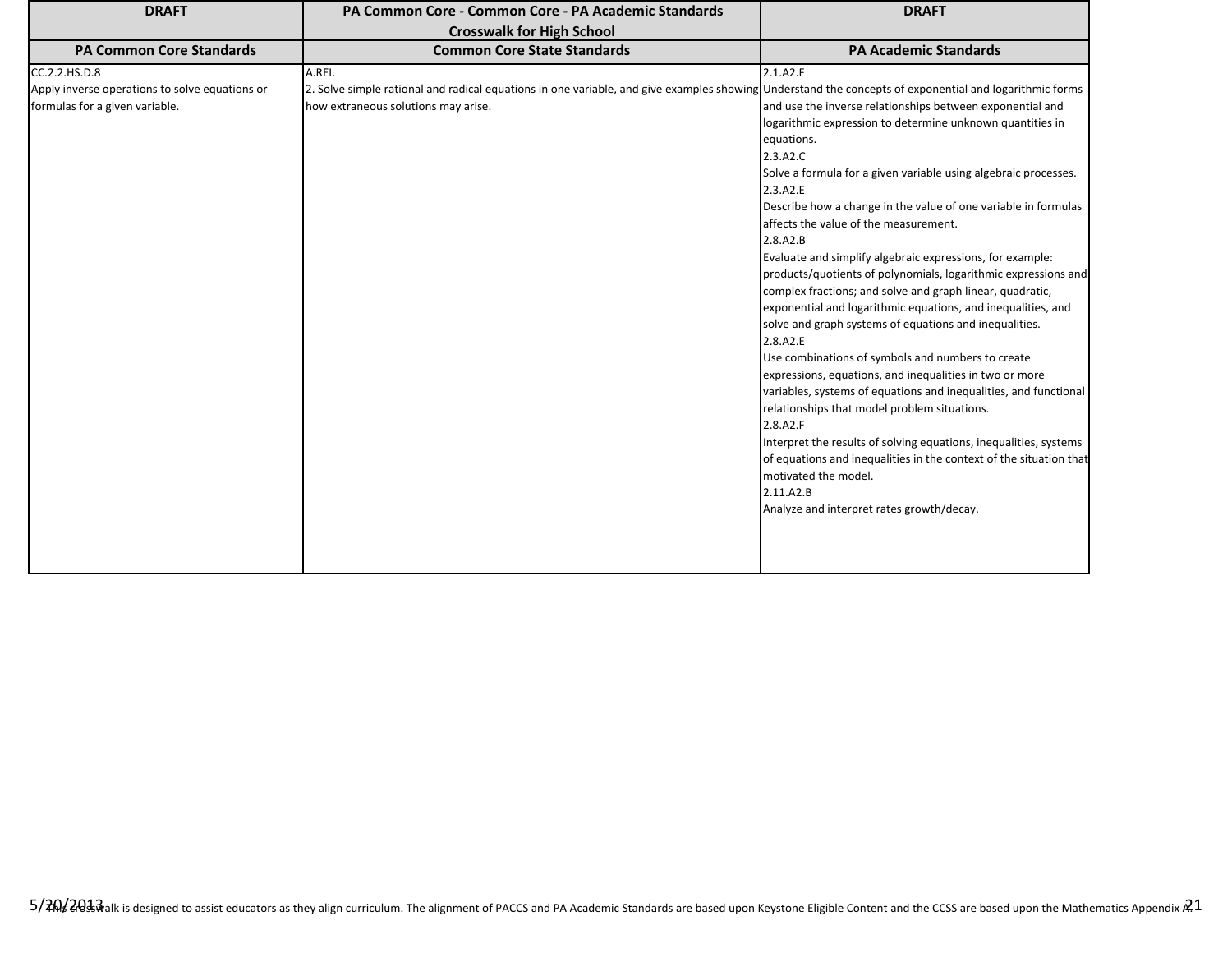| <b>DRAFT</b>                                                                          | PA Common Core - Common Core - PA Academic Standards                                                                                                                                                    | <b>DRAFT</b>                                                                                                                                                                                                                                                                                                                                                                                                                                                                                                                                                                                                                                                                                                                                                                                                                                                                                                                 |
|---------------------------------------------------------------------------------------|---------------------------------------------------------------------------------------------------------------------------------------------------------------------------------------------------------|------------------------------------------------------------------------------------------------------------------------------------------------------------------------------------------------------------------------------------------------------------------------------------------------------------------------------------------------------------------------------------------------------------------------------------------------------------------------------------------------------------------------------------------------------------------------------------------------------------------------------------------------------------------------------------------------------------------------------------------------------------------------------------------------------------------------------------------------------------------------------------------------------------------------------|
|                                                                                       | <b>Crosswalk for High School</b>                                                                                                                                                                        |                                                                                                                                                                                                                                                                                                                                                                                                                                                                                                                                                                                                                                                                                                                                                                                                                                                                                                                              |
| <b>PA Common Core Standards</b>                                                       | <b>Common Core State Standards</b>                                                                                                                                                                      | <b>PA Academic Standards</b>                                                                                                                                                                                                                                                                                                                                                                                                                                                                                                                                                                                                                                                                                                                                                                                                                                                                                                 |
| CC.2.2.HS.D.9<br>Use reasoning to solve equations and justify the<br>solution method. | A.REI.<br>2. Solve simple rational and radical equations in one variable, and give examples showing Understand the concepts of exponential and logarithmic forms<br>how extraneous solutions may arise. | 2.1.A2.F<br>and use the inverse relationships between exponential and<br>logarithmic expression to determine unknown quantities in<br>equations.<br>2.3.A2.C<br>Solve a formula for a given variable using algebraic processes.<br>2.3.A2.E<br>Describe how a change in the value of one variable in formulas<br>affects the value of the measurement.<br>2.8.A2.B<br>Evaluate and simplify algebraic expressions, for example:<br>products/quotients of polynomials, logarithmic expressions and<br>complex fractions; and solve linear, quadratic, exponential and<br>logarithmic equations, and inequalities, and functional<br>relationships that model problem situations.<br>2.8.A2.F<br>Interpret the results of solving equations, inequalities, systems<br>of equations, and inequalities in the context of the situation<br>that motivated the model.<br>2.11.A2.B<br>Analyze and interpret rates of growth/decay. |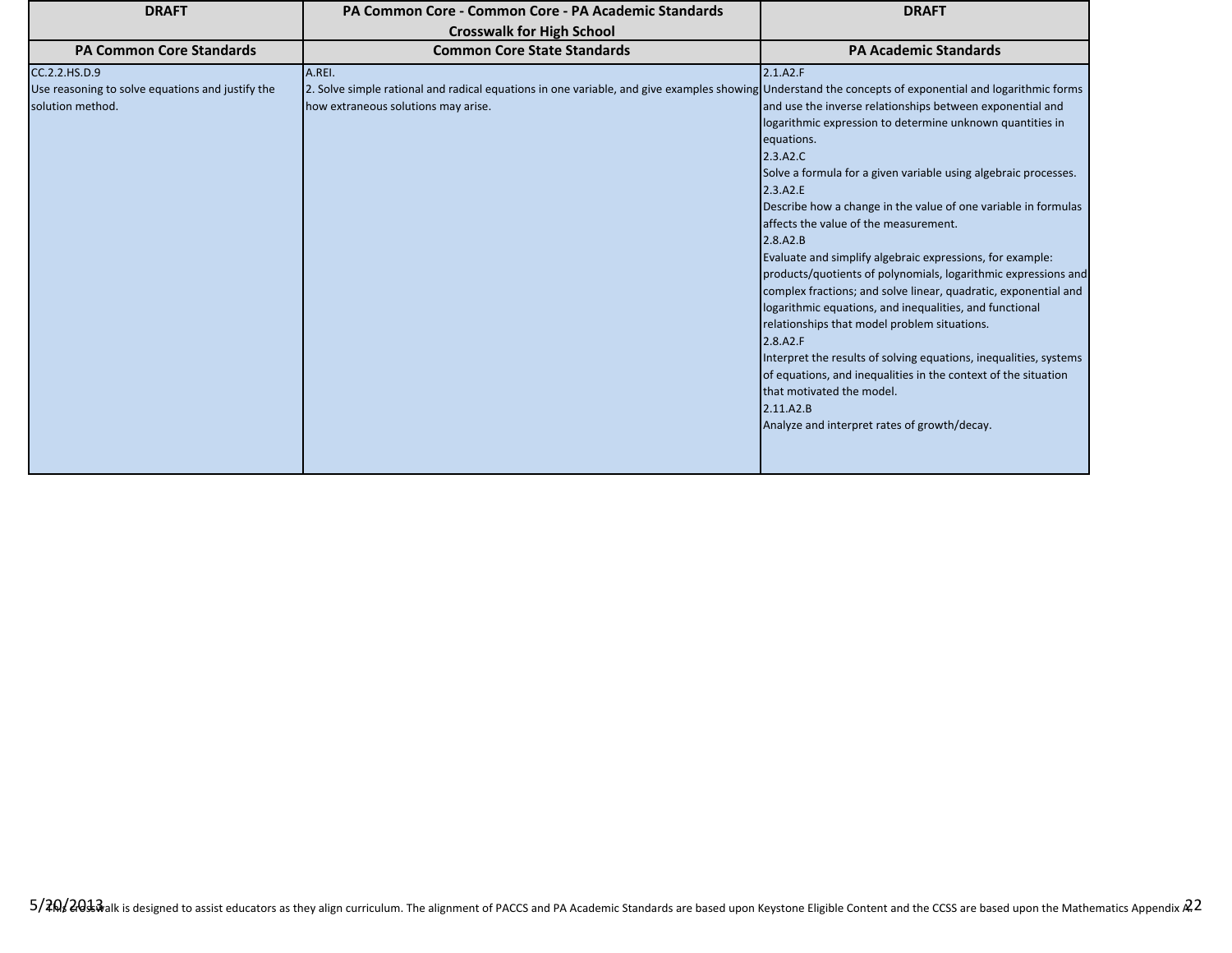| <b>DRAFT</b>                                                                                                         | PA Common Core - Common Core - PA Academic Standards<br><b>Crosswalk for High School</b>                                                                                                                                                                                                                                                                                                                                                                                                                                                                                                       | <b>DRAFT</b>                                                                                                                                                                                                                                                                                                                                                                                                                                                                                                                                                                                                                                                                                                                                                                                                                                                                                                                                                                                                                                                                                                                                                                     |
|----------------------------------------------------------------------------------------------------------------------|------------------------------------------------------------------------------------------------------------------------------------------------------------------------------------------------------------------------------------------------------------------------------------------------------------------------------------------------------------------------------------------------------------------------------------------------------------------------------------------------------------------------------------------------------------------------------------------------|----------------------------------------------------------------------------------------------------------------------------------------------------------------------------------------------------------------------------------------------------------------------------------------------------------------------------------------------------------------------------------------------------------------------------------------------------------------------------------------------------------------------------------------------------------------------------------------------------------------------------------------------------------------------------------------------------------------------------------------------------------------------------------------------------------------------------------------------------------------------------------------------------------------------------------------------------------------------------------------------------------------------------------------------------------------------------------------------------------------------------------------------------------------------------------|
| <b>PA Common Core Standards</b>                                                                                      | <b>Common Core State Standards</b>                                                                                                                                                                                                                                                                                                                                                                                                                                                                                                                                                             | <b>PA Academic Standards</b>                                                                                                                                                                                                                                                                                                                                                                                                                                                                                                                                                                                                                                                                                                                                                                                                                                                                                                                                                                                                                                                                                                                                                     |
| CC.2.2.HS.D.10<br>and systems of equations/inequalities algebraically<br>and graphically.                            | A.REI.<br>Represent, solve and interpret equations/inequalities 11. Explain why the x-coordinates of the points where the graphs of the equations $y = f(x)$ Understand the concepts of exponential and logarithmic forms<br>and $y = g(x)$ intersect are the solutions of the equation $f(x) = g(x)$ ; find the solutions<br>approximately, e.g., using technology to graph the functions, make tables of values, or<br>find successive approximations. Include cases where $f(x)$ and/or $g(x)$ are linear,<br>polynomial, rational, absolute value, exponential, and logarithmic functions. | 2.1.A2.F<br>and use the inverse relationships between exponential and<br>logarithmic expression to determine unknown quantities in<br>equations.<br>2.3.A2.C<br>Solve a formula for a given variable using algebraic processes.<br>2.3.A2.E<br>Describe how a change in the value of one variable in formulas<br>affects the value of the measurement.<br>2.8.A2.B<br>Evaluate and simplify algebraic expressions, for example:<br>products/quotients of polynomials, logarithmic expressions and<br>complex fractions; and solve and graph linear, quadratic,<br>exponential and logarithmic equations and inequalities, and<br>solve and graph systems of equations and inequalities.<br>2.8.A2.E<br>Use combinations of symbols and numbers to create<br>expressions, equations, and inequalities in two or more<br>variables, systems of equations and inequalities, and functional<br>relationships that model problem situations.<br>2.8.A2.F<br>Interpret the results of solving equations, inequalities, systems<br>of equations and inequalities in the context of the situation that<br>motivated the model.<br>2.11.A2.B<br>Analyze and interpret rates growth/decay. |
| CC.2.2.HS.C.1<br>Use the concept and notation of functions to<br>interpret and apply them in terms of their context. | <b>Intentionally Blank</b>                                                                                                                                                                                                                                                                                                                                                                                                                                                                                                                                                                     | 2.8.A2.C<br>Recognize, describe and generalize patterns using sequences<br>and series to predict long-term outcomes.<br>2.8.A2.D<br>Demonstrate an understanding and apply properties of<br>functions (domain, range, inverses) and characteristics of<br>families of functions (linear, polynomial, rational, exponential,<br>logarithmic).                                                                                                                                                                                                                                                                                                                                                                                                                                                                                                                                                                                                                                                                                                                                                                                                                                     |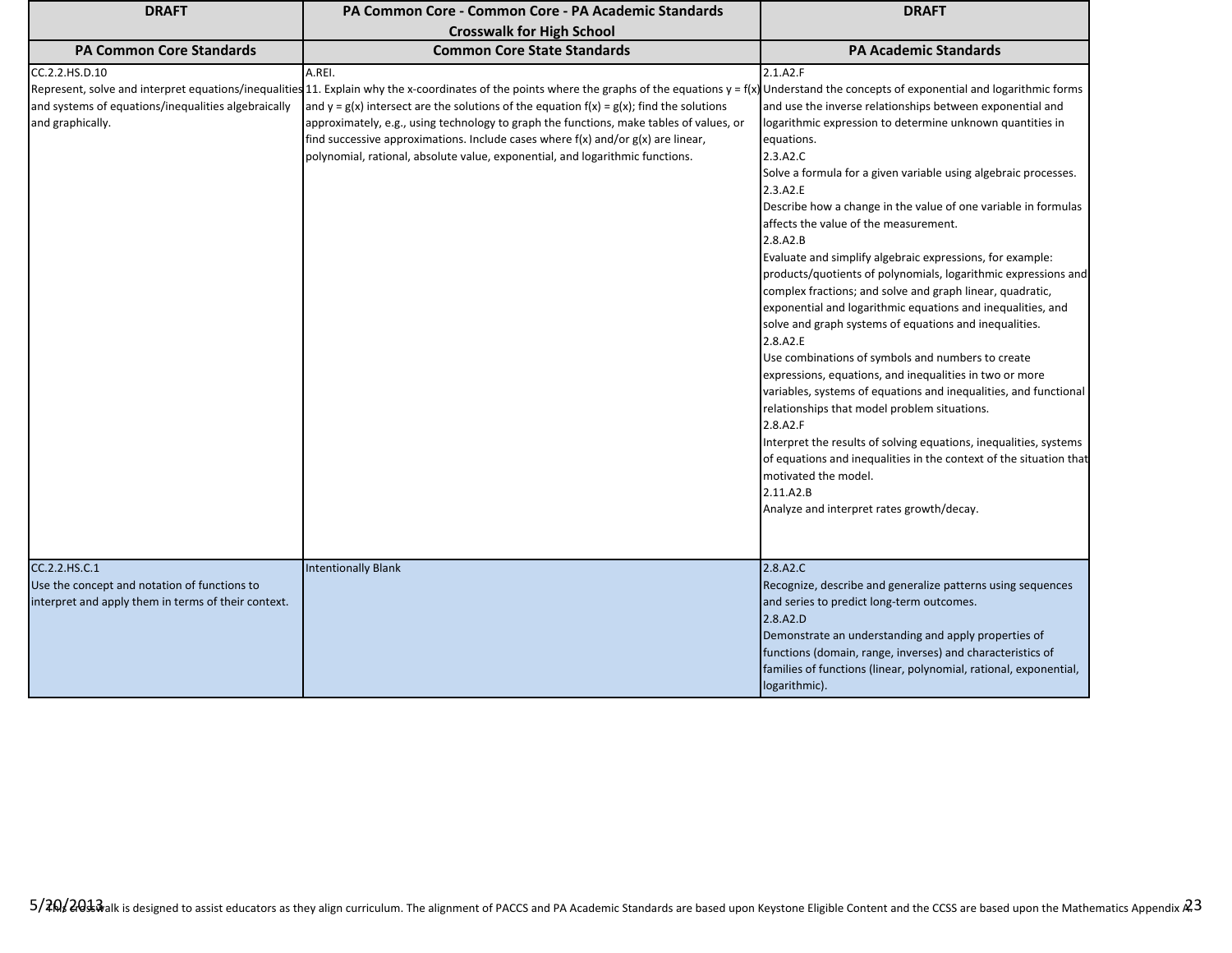| <b>DRAFT</b>                                                                                                      | PA Common Core - Common Core - PA Academic Standards                                                                                                                                                                                                                                                                                                                                                                                                                                                                                                                                                                                                                                                                                                                                                                                                                                                                                                                                                                                                                                                                                                                                                                                                                                                                                                                                                                                                                                                                                                                                                                                                                                                                                                                                                                                                                                                                                                                                                                                                                                                                                                                                                                                                                                                                                                                                                                                                                                                                                                                                                     | <b>DRAFT</b>                                                                                                                                                                                                                                                                                                                                                                                                                                                                                                                                                                                                                                                                                                                                                                                                                                                                                                                                                                                                                                                   |
|-------------------------------------------------------------------------------------------------------------------|----------------------------------------------------------------------------------------------------------------------------------------------------------------------------------------------------------------------------------------------------------------------------------------------------------------------------------------------------------------------------------------------------------------------------------------------------------------------------------------------------------------------------------------------------------------------------------------------------------------------------------------------------------------------------------------------------------------------------------------------------------------------------------------------------------------------------------------------------------------------------------------------------------------------------------------------------------------------------------------------------------------------------------------------------------------------------------------------------------------------------------------------------------------------------------------------------------------------------------------------------------------------------------------------------------------------------------------------------------------------------------------------------------------------------------------------------------------------------------------------------------------------------------------------------------------------------------------------------------------------------------------------------------------------------------------------------------------------------------------------------------------------------------------------------------------------------------------------------------------------------------------------------------------------------------------------------------------------------------------------------------------------------------------------------------------------------------------------------------------------------------------------------------------------------------------------------------------------------------------------------------------------------------------------------------------------------------------------------------------------------------------------------------------------------------------------------------------------------------------------------------------------------------------------------------------------------------------------------------|----------------------------------------------------------------------------------------------------------------------------------------------------------------------------------------------------------------------------------------------------------------------------------------------------------------------------------------------------------------------------------------------------------------------------------------------------------------------------------------------------------------------------------------------------------------------------------------------------------------------------------------------------------------------------------------------------------------------------------------------------------------------------------------------------------------------------------------------------------------------------------------------------------------------------------------------------------------------------------------------------------------------------------------------------------------|
|                                                                                                                   | <b>Crosswalk for High School</b>                                                                                                                                                                                                                                                                                                                                                                                                                                                                                                                                                                                                                                                                                                                                                                                                                                                                                                                                                                                                                                                                                                                                                                                                                                                                                                                                                                                                                                                                                                                                                                                                                                                                                                                                                                                                                                                                                                                                                                                                                                                                                                                                                                                                                                                                                                                                                                                                                                                                                                                                                                         |                                                                                                                                                                                                                                                                                                                                                                                                                                                                                                                                                                                                                                                                                                                                                                                                                                                                                                                                                                                                                                                                |
|                                                                                                                   |                                                                                                                                                                                                                                                                                                                                                                                                                                                                                                                                                                                                                                                                                                                                                                                                                                                                                                                                                                                                                                                                                                                                                                                                                                                                                                                                                                                                                                                                                                                                                                                                                                                                                                                                                                                                                                                                                                                                                                                                                                                                                                                                                                                                                                                                                                                                                                                                                                                                                                                                                                                                          |                                                                                                                                                                                                                                                                                                                                                                                                                                                                                                                                                                                                                                                                                                                                                                                                                                                                                                                                                                                                                                                                |
| <b>PA Common Core Standards</b><br>CC.2.2.HS.C.2<br>to make connections between the different<br>representations. | <b>Common Core State Standards</b><br>F.IF.<br>Graph and analyze functions and use their properties 4. For a function that models a relationship between two quantities, interpret key<br>features of graphs and tables in terms of the quantities, and sketch graphs showing key<br>features given a verbal description of the relationship. Key features include: intercepts;<br>intervals where the<br>function is increasing, decreasing, positive, or negative; relative maximums and<br>minimums; symmetries; end behavior; and periodicity.<br>5. Relate the domain of a function to its graph and, where applicable, to the quantitative Recognize, describe and generalize patterns using sequences<br>relationship it describes. For example, if the function $h(n)$ gives the number of person-<br>hours it takes to assemble n engines in a factory, then the positive integers would be an<br>appropriate domain for the function.<br>6. Calculate and interpret the average rate of change of a function (presented<br>symbolically or as a table) over a specified interval. Estimate the rate of change from a<br>graph.<br>7. Graph functions expressed symbolically and show key features of the graph, by hand in 2.8.A2.E<br>simple cases and using technology for more complicated cases.<br>a. Graph linear and quadratic functions and show intercepts,<br>maxima, and minima.<br>b. Graph square root, cube root, and piecewise-defined functions,<br>including step functions and absolute value functions.<br>c. Graph polynomial functions, identifying zeros when suitable<br>factorizations are available, and showing end behavior.<br>d. (+) Graph rational functions, identifying zeros and asymptotes<br>when suitable factorizations are available, and showing end behavior.<br>e. Graph exponential and logarithmic functions, showing intercepts<br>and end behavior, and trigonometric functions, showing period, midline, and amplitude.<br>8. Write a function defined by an expression in different but equivalent forms to reveal<br>and explain different properties of the function.<br>a. Use the process of factoring and completing the square in a<br>quadratic function to show zeros, extreme values, and symmetry of the graph, and<br>interpret these in terms of a context.<br>b. Use the properties of exponents to interpret expressions for<br>exponential functions. For example, identify percent rate of change in functions such as y<br>= $(1.02)$ t, y = $(0.97)$ t, y = $(1.01)$ 12t, y = $(1.2)$ t/10, and classify them as representing | <b>PA Academic Standards</b><br>2.8.A2.B<br>Evaluate and simplify algebraic expressions, for example:<br>products/quotients of polynomials, logarithmic expressions and<br>complex fractions; and solve and graph linear, quadratic,<br>exponential and logarithmic equations and inequalities, and<br>solve and graph systems of equations and inequalities.<br>2.8.A2.C<br>and series to predict ling-term outcomes.<br>2.8.A2.D<br>Demonstrate an understanding and apply properties of<br>functions (domain, range, inverses) and characteristics of<br>families of functions (linear, polynomial, rational, exponential,<br>logarithmic).<br>Use combinations of symbols and numbers to create<br>expressions, equations, and inequalities in two or more<br>variables, systems of equations and inequalities, and functional<br>relationships that model problem situations.<br>2.2.A2.F<br>Interpret the results solving equations, inequalities, systems of<br>equations and inequalities in the context of the situation that<br>motivated the model. |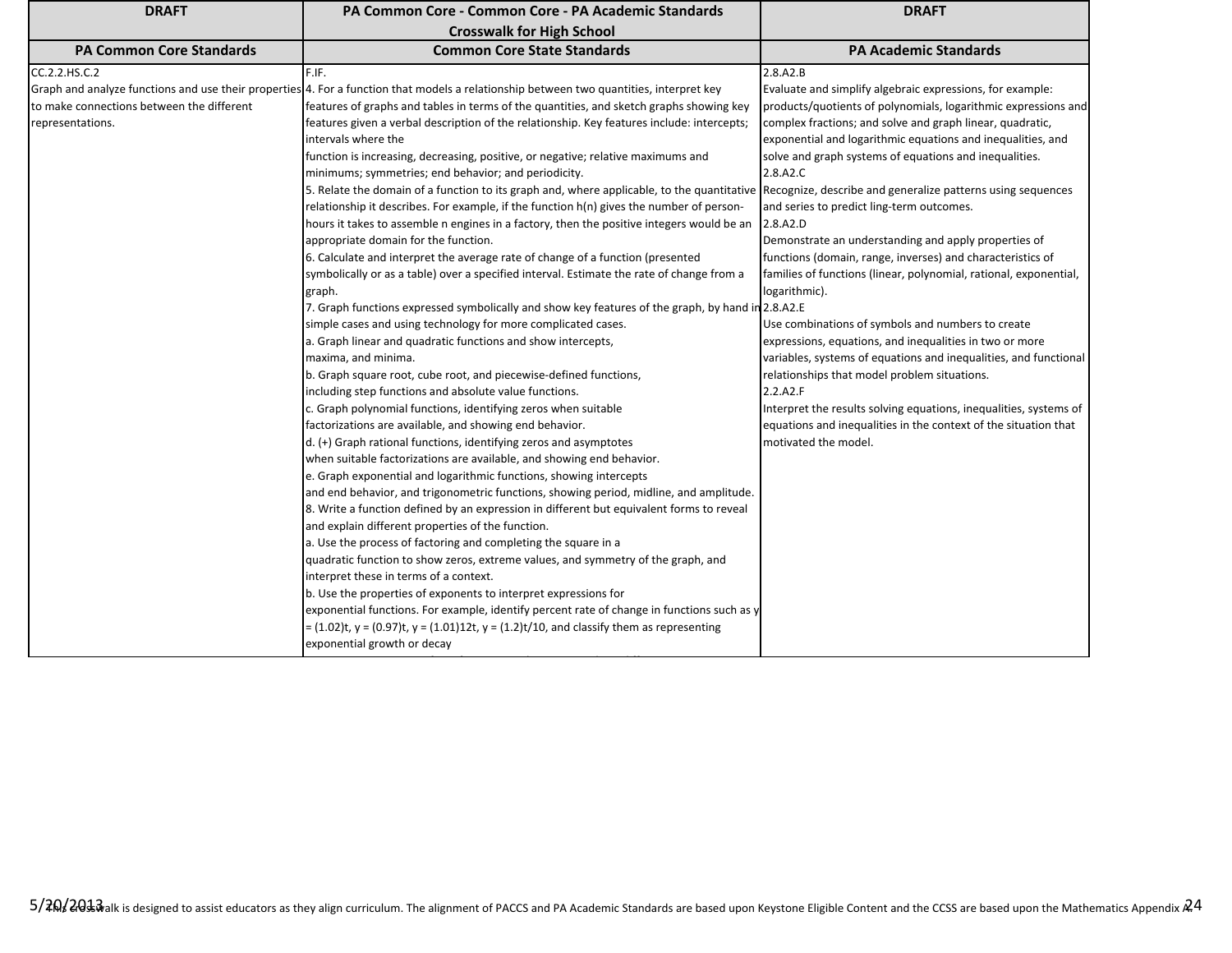| <b>DRAFT</b>                                                                                      | PA Common Core - Common Core - PA Academic Standards                                                                                                                                                                                                                                                                                                                                                                                               | <b>DRAFT</b>                                                                                                                                                                                                                                                                                                                                                                                                                                                                                                                                                                                                                                                                                                                                                                                                                                                                                                                                                                                                                                                                                                                                                                                                                                                                       |
|---------------------------------------------------------------------------------------------------|----------------------------------------------------------------------------------------------------------------------------------------------------------------------------------------------------------------------------------------------------------------------------------------------------------------------------------------------------------------------------------------------------------------------------------------------------|------------------------------------------------------------------------------------------------------------------------------------------------------------------------------------------------------------------------------------------------------------------------------------------------------------------------------------------------------------------------------------------------------------------------------------------------------------------------------------------------------------------------------------------------------------------------------------------------------------------------------------------------------------------------------------------------------------------------------------------------------------------------------------------------------------------------------------------------------------------------------------------------------------------------------------------------------------------------------------------------------------------------------------------------------------------------------------------------------------------------------------------------------------------------------------------------------------------------------------------------------------------------------------|
|                                                                                                   | <b>Crosswalk for High School</b>                                                                                                                                                                                                                                                                                                                                                                                                                   |                                                                                                                                                                                                                                                                                                                                                                                                                                                                                                                                                                                                                                                                                                                                                                                                                                                                                                                                                                                                                                                                                                                                                                                                                                                                                    |
| <b>PA Common Core Standards</b>                                                                   | <b>Common Core State Standards</b>                                                                                                                                                                                                                                                                                                                                                                                                                 | <b>PA Academic Standards</b>                                                                                                                                                                                                                                                                                                                                                                                                                                                                                                                                                                                                                                                                                                                                                                                                                                                                                                                                                                                                                                                                                                                                                                                                                                                       |
| CC.2.2.HS.C.3<br>Write functions or sequences that model<br>relationships between two quantities. | F.BF.<br>1. Write a function that describes a relationship between two quantities.<br>a. Determine an explicit expression, a recursive process, or steps for<br>calculation from a context.<br>b. Combine standard function types using arithmetic operations. For<br>example, build a function that models the temperature of a cooling body by adding a<br>constant function to a decaying exponential, and relate these functions to the model. | 2.1.A2.F<br>Understand the concepts of exponential and logarithmic forms<br>and use the inverse relationships between exponential and<br>logarithmic expression to determine unknown quantities in<br>equations.<br>2.8.A2.B<br>Evaluate and simplify algebraic expressions, for example:<br>products/quotients of polynomials, logarithmic expressions and<br>complex fractions; and solve and graph linear, quadratic,<br>exponential and logarithmic equations and inequalities, and<br>solve and graph systems of equations and inequalities.<br>2.8.A2.C<br>Recognize, describe and generalize patterns using sequences<br>and series to predict long-term outcomes.<br>2.8.A2.E<br>Use combinations of symbols and numbers to create<br>expressions, equations, and inequalities in two or more<br>variables, systems of equations and inequalities, and functional<br>relationships that model problem situations.<br>2.8.A2.F<br>Interpret the results of solving equations, inequalities, systems<br>of equations, and inequalities in the context of the situation<br>that motivated the model.<br>2.11.A2.A<br>Determine and interpret maximum and minimum values of a<br>function over a specified interval.<br>2.11.A2.B<br>Analyze and interpret rates growth/decay. |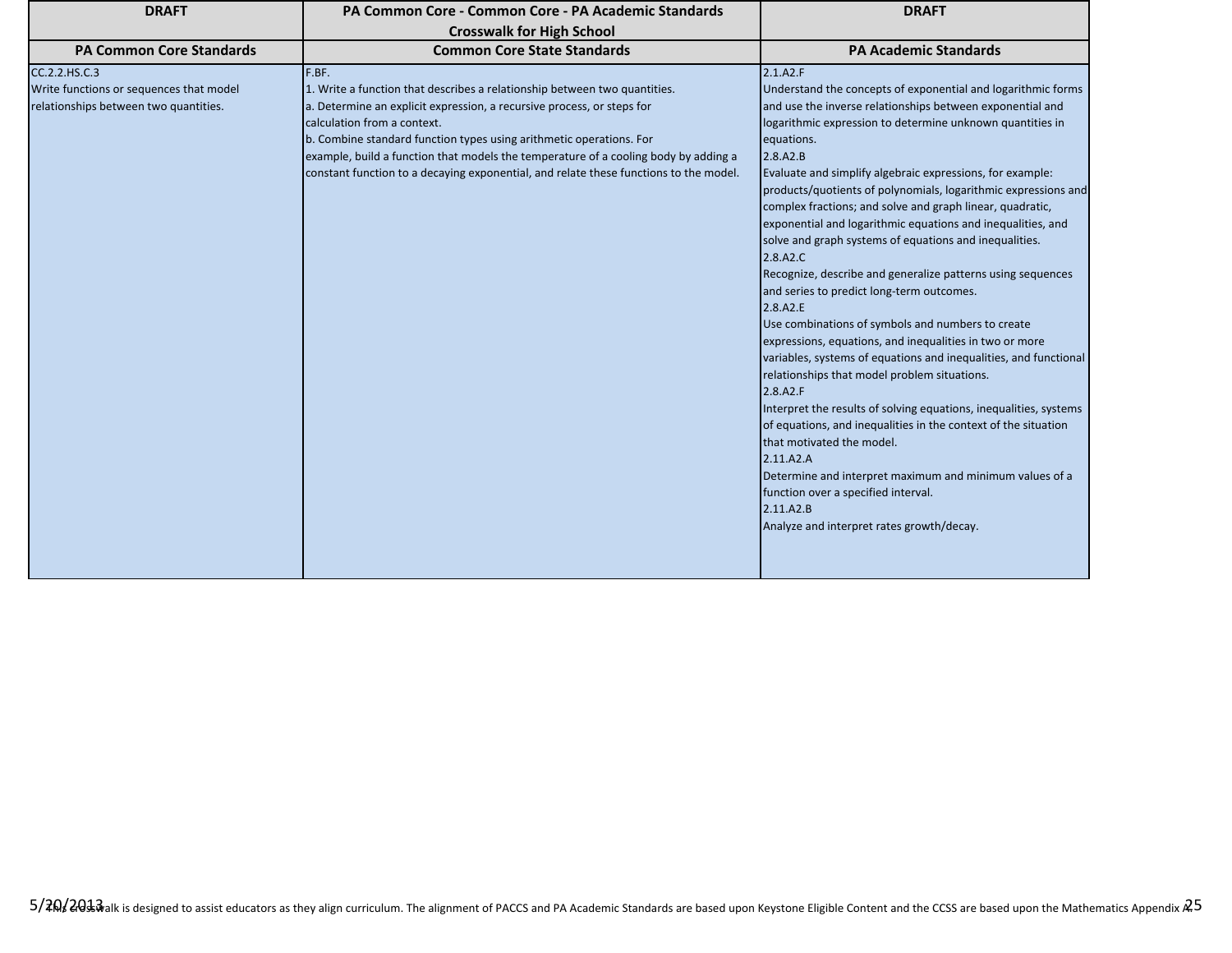| <b>DRAFT</b>                                                                                                     | PA Common Core - Common Core - PA Academic Standards                                                                                                                                                                                                                                                                                                                                                                                                                                                                                                                                                                                                                                                                                         | <b>DRAFT</b>                                                                                                                                                                                                                                                                                                                                                                                                                                                                                                                                                                                                                                                                                                                                              |
|------------------------------------------------------------------------------------------------------------------|----------------------------------------------------------------------------------------------------------------------------------------------------------------------------------------------------------------------------------------------------------------------------------------------------------------------------------------------------------------------------------------------------------------------------------------------------------------------------------------------------------------------------------------------------------------------------------------------------------------------------------------------------------------------------------------------------------------------------------------------|-----------------------------------------------------------------------------------------------------------------------------------------------------------------------------------------------------------------------------------------------------------------------------------------------------------------------------------------------------------------------------------------------------------------------------------------------------------------------------------------------------------------------------------------------------------------------------------------------------------------------------------------------------------------------------------------------------------------------------------------------------------|
|                                                                                                                  | <b>Crosswalk for High School</b>                                                                                                                                                                                                                                                                                                                                                                                                                                                                                                                                                                                                                                                                                                             |                                                                                                                                                                                                                                                                                                                                                                                                                                                                                                                                                                                                                                                                                                                                                           |
| <b>PA Common Core Standards</b>                                                                                  | <b>Common Core State Standards</b>                                                                                                                                                                                                                                                                                                                                                                                                                                                                                                                                                                                                                                                                                                           | <b>PA Academic Standards</b>                                                                                                                                                                                                                                                                                                                                                                                                                                                                                                                                                                                                                                                                                                                              |
| CC.2.2.HS.C.4<br>Interpret the effects transformations have on<br>Ifunctions and find the inverses of functions. | F.BF.<br>3. Identify the effect on the graph of replacing $f(x)$ by $f(x) + k$ , k $f(x)$ , $f(kx)$ , and $f(x + k)$ for<br>specific values of k (both positive and negative); find the value of k given the graphs.<br>Experiment with cases and illustrate an explanation of the effects on the graph using<br>technology. Include recognizing even and odd functions from their graphs and algebraic<br>expressions for them.<br>4. Find inverse functions.<br>a. Solve an equation of the form $f(x) = c$ for a simple function f<br>that has an inverse and write an expression for the inverse. For example, $f(x) = 2x3$ or $f(x)$ variables, systems of equations and inequalities, and functional<br>$=(x+1)/(x-1)$ for $x \ne 1$ . | 2.8.A2.D<br>Demonstrate an understanding and apply properties of<br>functions (domain, range, inverses) and characteristics of<br>families of functions (linear, polynomial, rational, exponential,<br>logarithmic).<br>2.8.A2.E<br>Use combinations of symbols and numbers to create<br>expressions, equations, and inequalities in two or more<br>relationships that model problem situations.<br>2.8.A2.F<br>Interpret the results of solving equations, inequalities, systems<br>of equations, and inequalities in the context of the situation<br>that motivated the model.<br>2.11.A2.A<br>Determine and interpret maximum and minimum values of a<br>function over a specified interval.<br>2.11.A2.B<br>Analyze and interpret rates growth/decay. |
|                                                                                                                  |                                                                                                                                                                                                                                                                                                                                                                                                                                                                                                                                                                                                                                                                                                                                              |                                                                                                                                                                                                                                                                                                                                                                                                                                                                                                                                                                                                                                                                                                                                                           |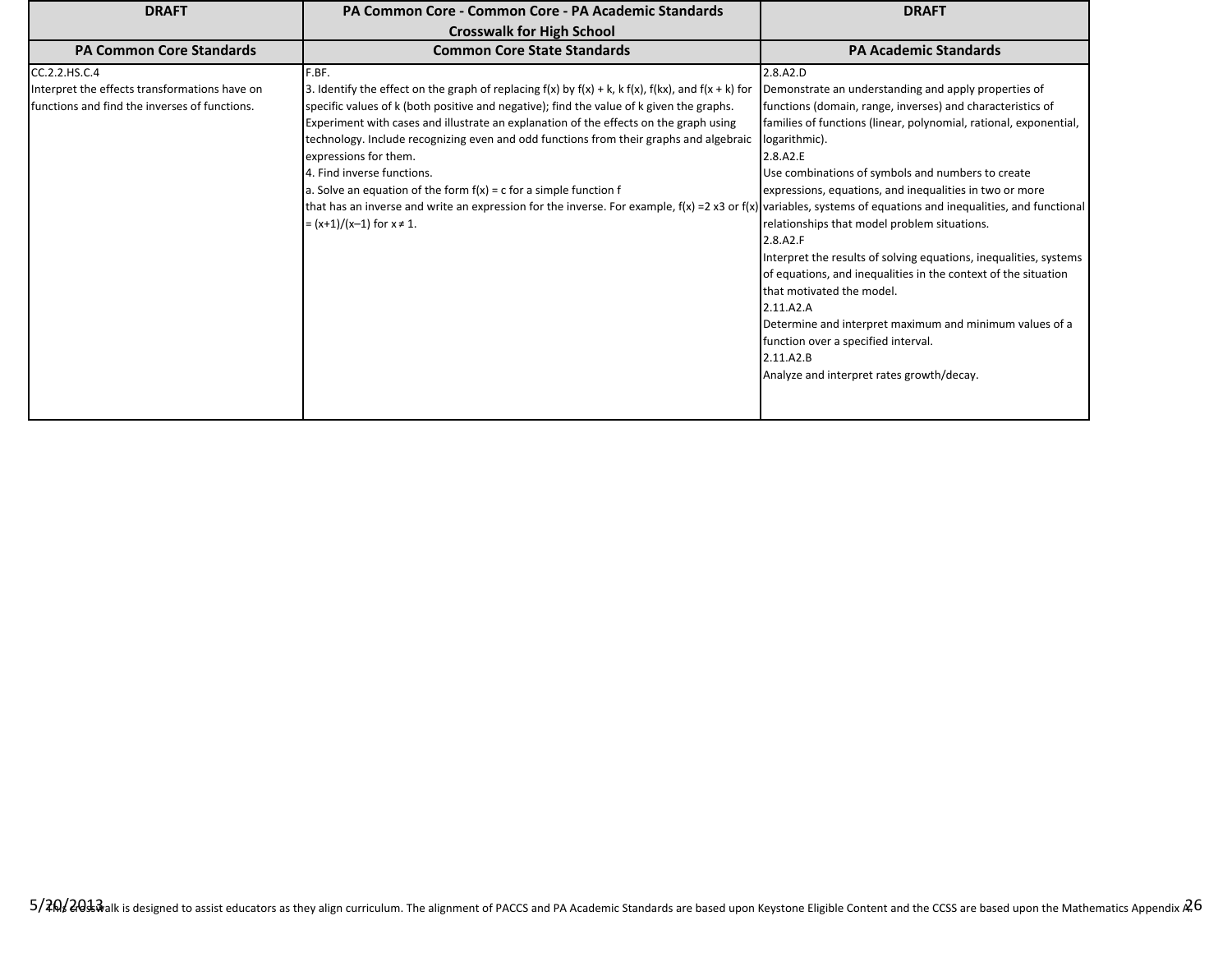| <b>DRAFT</b>                                                                                          | PA Common Core - Common Core - PA Academic Standards                                                                                                                                                                                                                                                                                                                                                                                                                                                                                                                                                                                                                                             | <b>DRAFT</b>                                                                                                                                                                                                                                                                                                                                                                                                                                                                                                                                                                                                                                                                                                                                                                                                                                                                                                                                                                                                                                                                                                                                                                                                                                                                                                                                                                                                                                                                                                                        |
|-------------------------------------------------------------------------------------------------------|--------------------------------------------------------------------------------------------------------------------------------------------------------------------------------------------------------------------------------------------------------------------------------------------------------------------------------------------------------------------------------------------------------------------------------------------------------------------------------------------------------------------------------------------------------------------------------------------------------------------------------------------------------------------------------------------------|-------------------------------------------------------------------------------------------------------------------------------------------------------------------------------------------------------------------------------------------------------------------------------------------------------------------------------------------------------------------------------------------------------------------------------------------------------------------------------------------------------------------------------------------------------------------------------------------------------------------------------------------------------------------------------------------------------------------------------------------------------------------------------------------------------------------------------------------------------------------------------------------------------------------------------------------------------------------------------------------------------------------------------------------------------------------------------------------------------------------------------------------------------------------------------------------------------------------------------------------------------------------------------------------------------------------------------------------------------------------------------------------------------------------------------------------------------------------------------------------------------------------------------------|
|                                                                                                       | <b>Crosswalk for High School</b>                                                                                                                                                                                                                                                                                                                                                                                                                                                                                                                                                                                                                                                                 |                                                                                                                                                                                                                                                                                                                                                                                                                                                                                                                                                                                                                                                                                                                                                                                                                                                                                                                                                                                                                                                                                                                                                                                                                                                                                                                                                                                                                                                                                                                                     |
| <b>PA Common Core Standards</b>                                                                       | <b>Common Core State Standards</b>                                                                                                                                                                                                                                                                                                                                                                                                                                                                                                                                                                                                                                                               | <b>PA Academic Standards</b>                                                                                                                                                                                                                                                                                                                                                                                                                                                                                                                                                                                                                                                                                                                                                                                                                                                                                                                                                                                                                                                                                                                                                                                                                                                                                                                                                                                                                                                                                                        |
| CC.2.2.HS.C.5<br>Construct and compare linear, quadratic and<br>exponential models to solve problems. | F.LE.<br>2. Construct linear and exponential functions, including arithmetic and geometric<br>sequences, given a graph, a description of a relationship, or two input-output pairs<br>(include reading these from a table).<br>3. Observe using graphs and tables that a quantity increasing exponentially eventually<br>exceeds a quantity increasing linearly, quadratic ally, or (more generally) as a polynomial 2.8.A2.B<br>function.<br>4. For exponential models, express as a logarithm the solution to abct = d where a, c, and products/quotients of polynomials, logarithmic expressions and<br>d are numbers and the base b is 2, 10, or e; evaluate the logarithm using technology. | 2.1.A2.F<br>Understand the concepts of exponential and logarithmic forms<br>and use the inverse relationships between exponential and<br>logarithmic expression to determine unknown quantities in<br>equations.<br>Evaluate and simplify algebraic expressions, for example:<br>compels fractions; and solve and graph linear, quadratic,<br>exponential and logarithmic equations and inequalities, and<br>solve and graph systems of equations and inequalities.<br>2.8.A2.C<br>Recognize, describe and generalize patterns using sequences<br>and series to predict long-term outcomes.<br>2.8.A2.D<br>Demonstrate an understanding and apply properties of<br>functions (domain, range, inverses) and characteristics of<br>families of functions (linear, polynomial, rational, exponential,<br>logarithmic.<br>2.8.A2.E<br>Use combinations of symbols and numbers to create<br>expressions, equations, and inequalities in two or more<br>variables, systems of equations and inequalities, and functional<br>relationships that model problem situations.<br>2.8.A2.F<br>Interpret the results of solving equations, inequalities, systems<br>of equations and inequalities in the context of the situation that<br>motivated the model.<br>2.8.A2.D<br>Demonstrate an understanding and apply properties of<br>functions (domain, range, inverses) and characteristics of<br>families of functions (linear, polynomial, rational, exponential,<br>logarithmic).<br>2.11.A2.B<br>Analyze and interpret rates growth/decay. |
| CC.2.2.HS.C.6<br>Interpret functions in terms of the situation they<br>model.                         | <b>Intentionally Blank</b>                                                                                                                                                                                                                                                                                                                                                                                                                                                                                                                                                                                                                                                                       | 2.8.A2.C<br>Recognize, describe and generalize patterns using sequences<br>and series to predict long-term outcomes.<br>2.8.A2.D<br>Demonstrate an understanding and apply properties of<br>functions (domain, range, inverses) and characteristics of<br>families of functions (linear, polynomial, rational, exponential,<br>logarithmic).                                                                                                                                                                                                                                                                                                                                                                                                                                                                                                                                                                                                                                                                                                                                                                                                                                                                                                                                                                                                                                                                                                                                                                                        |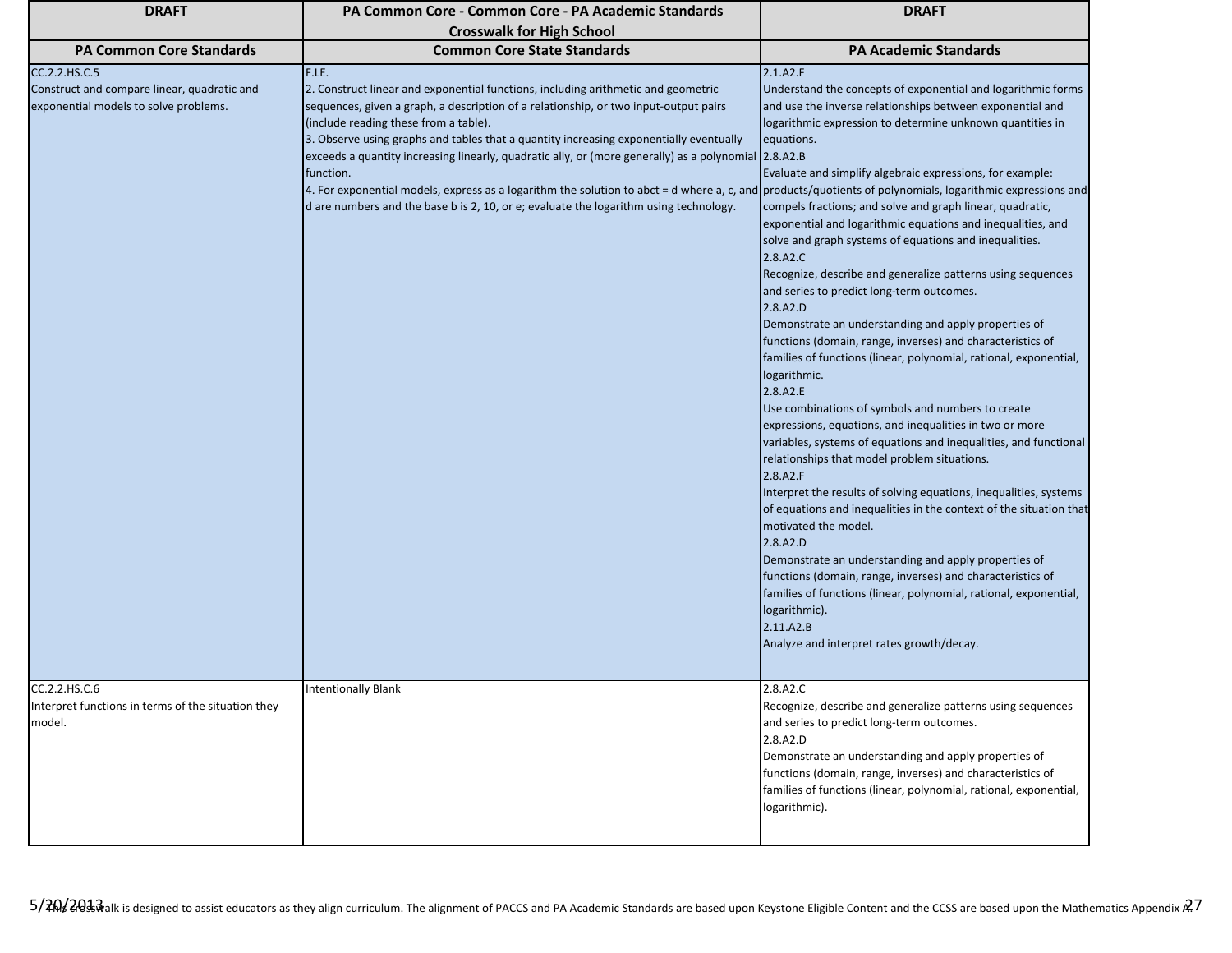| <b>DRAFT</b>                                                                                                                | PA Common Core - Common Core - PA Academic Standards                                                                                                                                                                                                                                                                                                       | <b>DRAFT</b>                 |
|-----------------------------------------------------------------------------------------------------------------------------|------------------------------------------------------------------------------------------------------------------------------------------------------------------------------------------------------------------------------------------------------------------------------------------------------------------------------------------------------------|------------------------------|
|                                                                                                                             | <b>Crosswalk for High School</b>                                                                                                                                                                                                                                                                                                                           |                              |
| <b>PA Common Core Standards</b>                                                                                             | <b>Common Core State Standards</b>                                                                                                                                                                                                                                                                                                                         | <b>PA Academic Standards</b> |
| CC.2.2.HS.C.7<br>Apply radian measure of an angle and the unit circle<br>to analyze the trigonometric functions.            | F.TF.<br>1. Understand radian measure of an angle as the length of the arc on the unit circle<br>subtended by the angle.<br>2. Explain how the unit circle in the coordinate plane enables the extension of<br>trigonometric functions to all real numbers, interpreted as radian measures of angles<br>traversed counterclockwise around the unit circle. | <b>Intentionally Blank</b>   |
| CC.2.2.HS.C.8<br>Choose trigonometric functions to model periodic<br>phenomena and describe the properties of the<br>graphs | F.TF.<br>5. Choose trigonometric functions to model periodic phenomena with specified<br>amplitude, frequency, and midline.                                                                                                                                                                                                                                | <b>Intentionally Blank</b>   |
| CC.2.2.HS.C.9<br>Prove the Pythagorean identity and use it to<br>calculate trigonometric ratios.                            | F.TF.<br>8. Prove the Pythagorean identity $sin2(\theta) + cos2(\theta) = 1$ and use it to find $sin(\theta)$ , $cos(\theta)$ , or<br>tan( $\theta$ ) given sin( $\theta$ ), cos( $\theta$ ), or tan( $\theta$ ) and the quadrant of the angle.                                                                                                            | <b>Intentionally Blank</b>   |
| CC.2.3.HS.A.1<br>Use geometric figures and their properties to<br>represent transformations in the plane.                   | <b>Intentionally Blank</b>                                                                                                                                                                                                                                                                                                                                 | <b>Intentionally Blank</b>   |
| CC.2.3.HS.A.2<br>Apply rigid transformations to determine and explain<br>congruence.                                        | <b>Intentionally Blank</b>                                                                                                                                                                                                                                                                                                                                 | <b>Intentionally Blank</b>   |
| CC.2.3.HS.A.3<br>Verify and apply geometric theorems as they relate<br>to geometric figures.                                | <b>Intentionally Blank</b>                                                                                                                                                                                                                                                                                                                                 | <b>Intentionally Blank</b>   |
| CC.2.3.HS.A.4<br>Apply the concept of congruence to create geometric<br>constructions.                                      | <b>Intentionally Blank</b>                                                                                                                                                                                                                                                                                                                                 | <b>Intentionally Blank</b>   |
| CC.2.3.HS.A.5<br>Create justifications based on transformations to<br>establish similarity of plane figures.                | <b>Intentionally Blank</b>                                                                                                                                                                                                                                                                                                                                 | <b>Intentionally Blank</b>   |
| CC.2.3.HS.A.6<br>Verify and apply theorems involving similarity as they<br>relate to plane figures.                         | <b>Intentionally Blank</b>                                                                                                                                                                                                                                                                                                                                 | <b>Intentionally Blank</b>   |
| CC.2.3.HS.A.7<br>Apply trigonometric ratios to solve problems<br>involving right triangles.                                 | <b>Intentionally Blank</b>                                                                                                                                                                                                                                                                                                                                 | <b>Intentionally Blank</b>   |
| CC.2.3.HS.A.8<br>Apply geometric theorems to verify properties of<br>circles.                                               | <b>Intentionally Blank</b>                                                                                                                                                                                                                                                                                                                                 | <b>Intentionally Blank</b>   |
| CC.2.3.HS.A.9<br>Extend the concept of similarity to determine arc<br>lengths and areas of sectors of circles.              | <b>Intentionally Blank</b>                                                                                                                                                                                                                                                                                                                                 | <b>Intentionally Blank</b>   |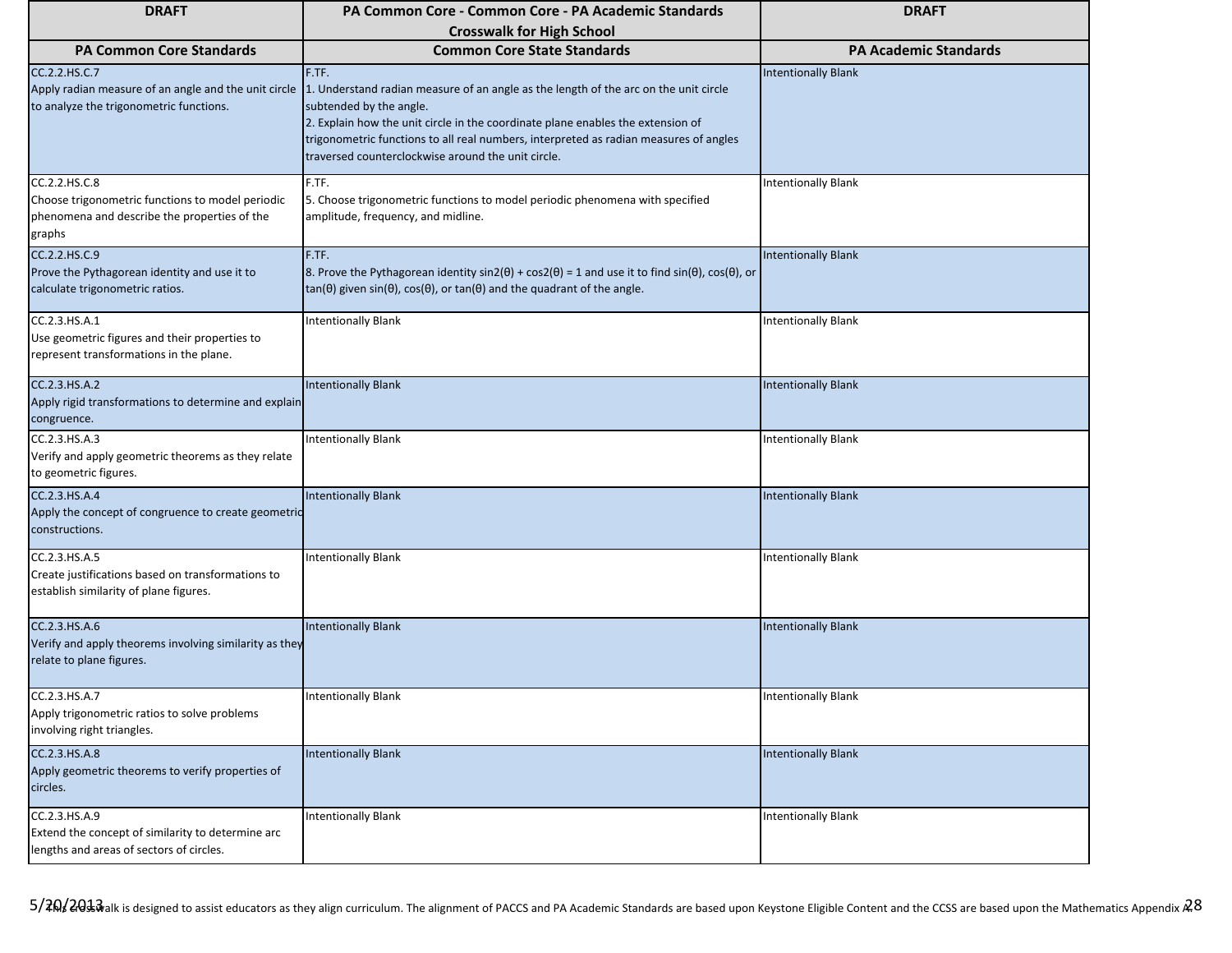| <b>DRAFT</b>                                                                                                | PA Common Core - Common Core - PA Academic Standards                                                                                                                                                                                                                                                                                                                                                                                                                                                                                                                                                                                                                                                                                                                                                                          | <b>DRAFT</b>                                                                                                                                                                                                                                                                                                                                                                                                                                                                                                                                                                                                                                                                                                                                                                                                                    |
|-------------------------------------------------------------------------------------------------------------|-------------------------------------------------------------------------------------------------------------------------------------------------------------------------------------------------------------------------------------------------------------------------------------------------------------------------------------------------------------------------------------------------------------------------------------------------------------------------------------------------------------------------------------------------------------------------------------------------------------------------------------------------------------------------------------------------------------------------------------------------------------------------------------------------------------------------------|---------------------------------------------------------------------------------------------------------------------------------------------------------------------------------------------------------------------------------------------------------------------------------------------------------------------------------------------------------------------------------------------------------------------------------------------------------------------------------------------------------------------------------------------------------------------------------------------------------------------------------------------------------------------------------------------------------------------------------------------------------------------------------------------------------------------------------|
|                                                                                                             | <b>Crosswalk for High School</b>                                                                                                                                                                                                                                                                                                                                                                                                                                                                                                                                                                                                                                                                                                                                                                                              |                                                                                                                                                                                                                                                                                                                                                                                                                                                                                                                                                                                                                                                                                                                                                                                                                                 |
| <b>PA Common Core Standards</b>                                                                             | <b>Common Core State Standards</b>                                                                                                                                                                                                                                                                                                                                                                                                                                                                                                                                                                                                                                                                                                                                                                                            | <b>PA Academic Standards</b>                                                                                                                                                                                                                                                                                                                                                                                                                                                                                                                                                                                                                                                                                                                                                                                                    |
| CC.2.3.HS.A.10<br>Translate between the geometric description and the<br>equation for a conic section.      | <b>Intentionally Blank</b>                                                                                                                                                                                                                                                                                                                                                                                                                                                                                                                                                                                                                                                                                                                                                                                                    | <b>Intentionally Blank</b>                                                                                                                                                                                                                                                                                                                                                                                                                                                                                                                                                                                                                                                                                                                                                                                                      |
| CC.2.3.HS.A.11<br>Apply coordinate geometry to prove simple<br>geometric theorems algebraically.            | <b>Intentionally Blank</b>                                                                                                                                                                                                                                                                                                                                                                                                                                                                                                                                                                                                                                                                                                                                                                                                    | <b>Intentionally Blank</b>                                                                                                                                                                                                                                                                                                                                                                                                                                                                                                                                                                                                                                                                                                                                                                                                      |
| CC.2.3.HS.A.12<br>Explain volume formulas and use them to solve<br>problems.                                | <b>Intentionally Blank</b>                                                                                                                                                                                                                                                                                                                                                                                                                                                                                                                                                                                                                                                                                                                                                                                                    | <b>Intentionally Blank</b>                                                                                                                                                                                                                                                                                                                                                                                                                                                                                                                                                                                                                                                                                                                                                                                                      |
| CC.2.3.HS.A.13<br>Analyze relationships between two-dimensional and<br>three-dimensional objects.           | <b>Intentionally Blank</b>                                                                                                                                                                                                                                                                                                                                                                                                                                                                                                                                                                                                                                                                                                                                                                                                    | <b>Intentionally Blank</b>                                                                                                                                                                                                                                                                                                                                                                                                                                                                                                                                                                                                                                                                                                                                                                                                      |
| CC.2.3.HS.A.14<br>Apply geometric concepts to model and solve real<br>world problems.                       | <b>Intentionally Blank</b>                                                                                                                                                                                                                                                                                                                                                                                                                                                                                                                                                                                                                                                                                                                                                                                                    | <b>Intentionally Blank</b>                                                                                                                                                                                                                                                                                                                                                                                                                                                                                                                                                                                                                                                                                                                                                                                                      |
| CC.2.4.HS.B.1<br>count or measurement variable.                                                             | S.ID.4<br>Summarize, represent, and interpret data on a single 4. Use the mean and standard deviation of a data set to fit it to a normal distribution and<br>to estimate population percentages. Recognize that there are data sets for which such a<br>procedure is not appropriate. Use calculators, spreadsheets, and tables to estimate areas<br>under the normal curve.                                                                                                                                                                                                                                                                                                                                                                                                                                                 | <b>Intentionally Blank</b>                                                                                                                                                                                                                                                                                                                                                                                                                                                                                                                                                                                                                                                                                                                                                                                                      |
| CC.2.4.HS.B.2<br>Summarize, represent, and interpret data on two<br>categorical and quantitative variables. | S.ID.<br>5. Summarize categorical data for two categories in two-way frequency tables. Interpret<br>relative frequencies in the context of the data (including joint, marginal, and conditional<br>relative frequencies). Recognize possible associations and trends in the data.<br>6. Represent data on two quantitative variables on a scatter plot, and describe how the<br>variables are related.<br>a. Fit a function to the data; use functions fitted to data to solve<br>problems in the context of the data. Use given functions or choose a function suggested<br>by the context. Emphasize linear, quadratic, and exponential models.<br>b. Informally assess the fit of a function by plotting and analyzing<br>residuals.<br>c. Fit a linear function for a scatter plot that suggests a linear<br>association. | 2.6.A2.C<br>Construct a line of best fit and calculate its equation for linear<br>and nonlinear two-variable data.<br>2.6.A2.E<br>Make predictions based on lines of best fit or draw conclusions<br>on the value of a variable in a population based on the results of<br>a sample.<br>2.7.A2.A<br>Use probability to predict the likelihood of an outcome in an<br>experiment.<br>2.7.A2.E<br>Use probability to make judgments about the likelihood of<br>various outcomes.<br>2.8.A2.C<br>Recognize, describe and generalize patterns using sequences<br>and series to predict long-term outcomes.<br>2.8.A2.D<br>Demonstrate an understanding and apply properties of<br>functional (domain, range, inverses) and characteristics of<br>families of functions (linear, polynomial, rational, exponential,<br>logarithmic). |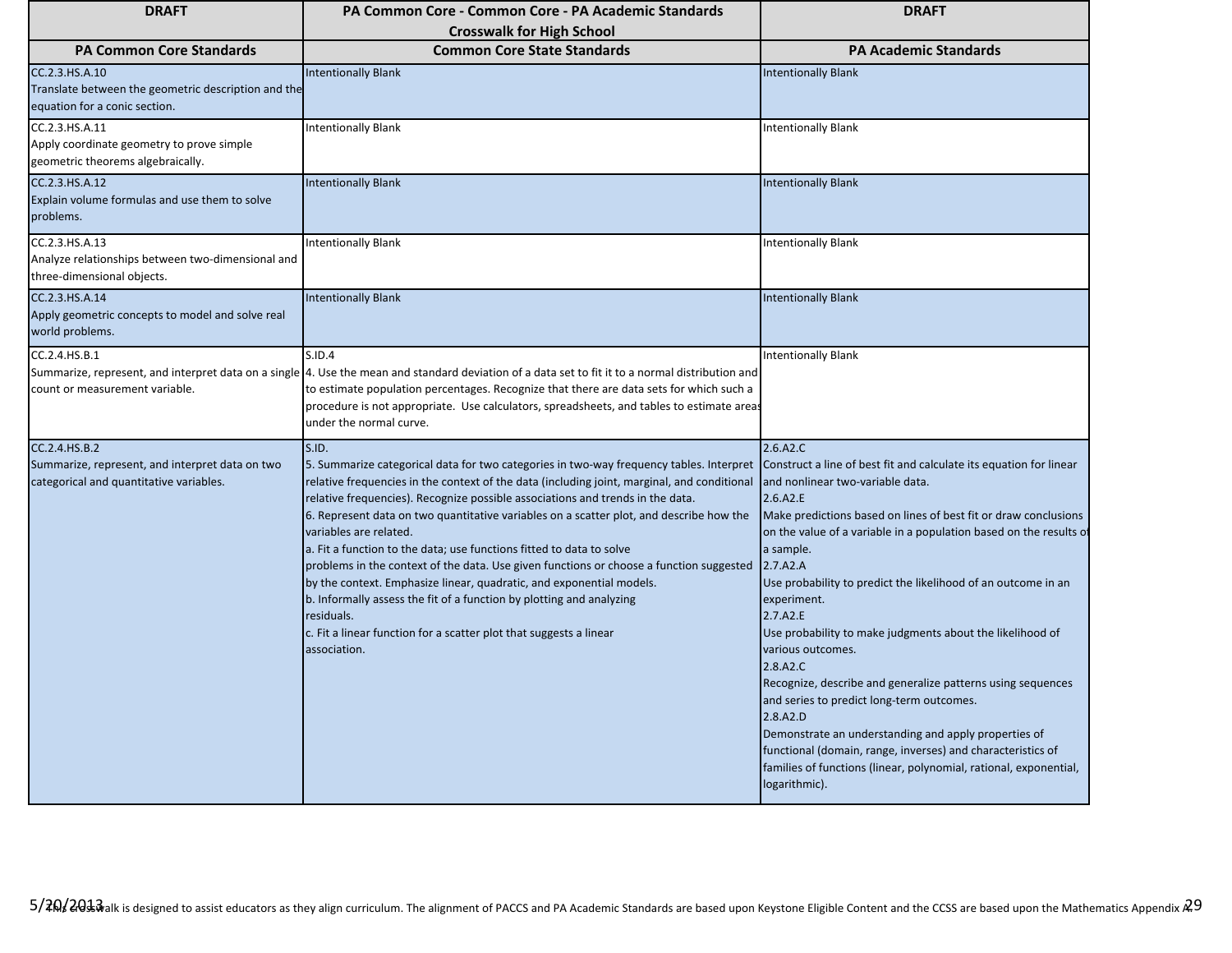| <b>DRAFT</b>                                                                                                                    | PA Common Core - Common Core - PA Academic Standards                                                                                                                                                                                                                                                                                                                                                                                                                                                                                           | <b>DRAFT</b>                                                                                                                                                                                                                                                                                                                                                                                                                                                                                                                |
|---------------------------------------------------------------------------------------------------------------------------------|------------------------------------------------------------------------------------------------------------------------------------------------------------------------------------------------------------------------------------------------------------------------------------------------------------------------------------------------------------------------------------------------------------------------------------------------------------------------------------------------------------------------------------------------|-----------------------------------------------------------------------------------------------------------------------------------------------------------------------------------------------------------------------------------------------------------------------------------------------------------------------------------------------------------------------------------------------------------------------------------------------------------------------------------------------------------------------------|
|                                                                                                                                 | <b>Crosswalk for High School</b>                                                                                                                                                                                                                                                                                                                                                                                                                                                                                                               |                                                                                                                                                                                                                                                                                                                                                                                                                                                                                                                             |
| <b>PA Common Core Standards</b>                                                                                                 | <b>Common Core State Standards</b>                                                                                                                                                                                                                                                                                                                                                                                                                                                                                                             | <b>PA Academic Standards</b>                                                                                                                                                                                                                                                                                                                                                                                                                                                                                                |
| CC.2.4.HS.B.3<br>Analyze linear models to make interpretations based<br>on the data.                                            | <b>Intentionally Blank</b>                                                                                                                                                                                                                                                                                                                                                                                                                                                                                                                     | 2.6.A2.C<br>Construct a line of best fit and calculate its equation for linear<br>and nonlinear two-variable data.<br>2.6.A2.E<br>Make predictions based on lines of best fit or draw conclusions<br>on the value of a variable in a population based on the results of<br>a sample.<br>2.7.A2.A<br>Use probability to predict the likelihood of an outcome in an<br>experiment.<br>2.7.A2.C<br>Compare odds and probability.<br>2.7.A2.E<br>Use probability to make judgments about the likelihood of<br>various outcomes. |
| CC.2.4.HS.B.4<br>Recognize and evaluate random processes<br>underlying statistical experiments.                                 | S.IC.<br>1. Understand statistics as a process for making inferences about population parameters Construct a line of best fit and calculate its equation for linear<br>based on a random sample from that population.<br>2. Decide if a specified model is consistent with results from a given data-generating<br>process, e.g., using simulation. For example, a model says a spinning coin falls heads up<br>with probability 0.5. Would a result of 5 tails in a row cause you to question the model?                                      | 2.6.A2.C<br>and nonlinear two-variable data.<br>2.6.A2.E<br>Make predictions based on lines of best fit or draw conclusions<br>on the value of a variable in a population based on the results of<br>a sample.<br>2.7.A2.A<br>Use probability to predict likelihood of an outcome in an<br>experiment.<br>2.7.A2.C<br>Compare odds and probability.<br>2.7.A2.E<br>Use probability to make judgments about the likelihood of                                                                                                |
| CC.2.4.HS.B.5<br>Make inferences and justify conclusions based on<br>sample surveys, experiments, and observational<br>studies. | S.IC.<br>3. Recognize the purposes of and differences among sample surveys, experiments, and<br>observational studies; explain how randomization relates to each<br>4. Use data from a sample survey to estimate a population mean or proportion; develop a 2.6.A2.E<br>margin of error through the use of simulation models for random sampling.<br>5. Use data from a randomized experiment to compare two treatments; use simulations<br>to decide if differences between parameters are significant.<br>6. Evaluate reports based on data. | 2.6.A2.C<br>Construct a line of best fit and calculate its equation for linear<br>and nonlinear two-variable data.<br>Make predictions based on lines of best fit or draw conclusions<br>on the value of a variable in a population based on the results of<br>a sample.<br>2.7.A2.A<br>Use probability to predict the likelihood of an outcome in an<br>experiment.<br>2.7.A2.C<br>Compare odds and probability.<br>2.7.A2.E<br>Use probability to make judgments about the likelihood of<br>various outcomes.             |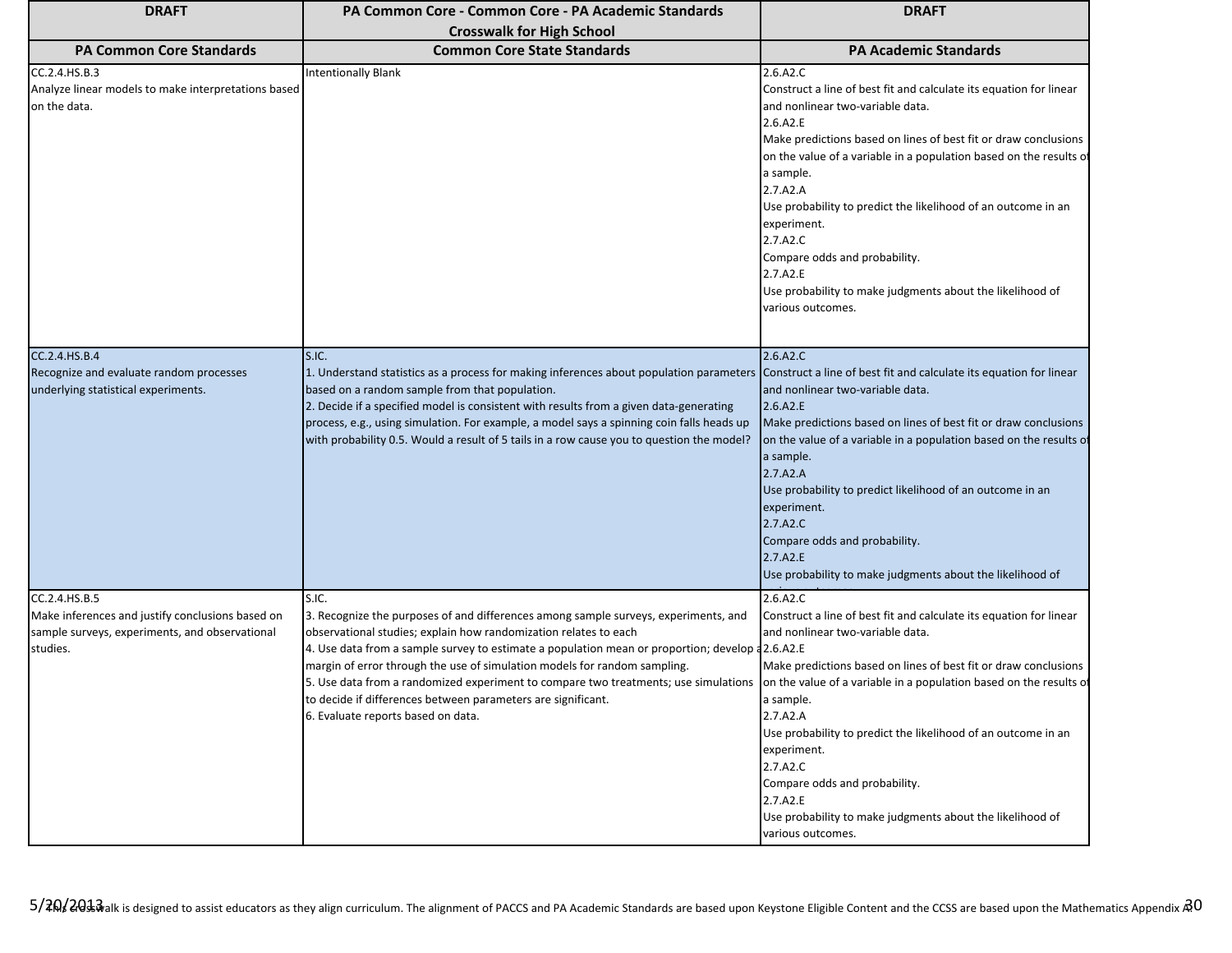| <b>DRAFT</b>                                                                                                                        | PA Common Core - Common Core - PA Academic Standards                                                                                                                                                                                                                                   | <b>DRAFT</b>                                                                                                                                                                                                                                                                                                                                                                                                                                                                                                                |
|-------------------------------------------------------------------------------------------------------------------------------------|----------------------------------------------------------------------------------------------------------------------------------------------------------------------------------------------------------------------------------------------------------------------------------------|-----------------------------------------------------------------------------------------------------------------------------------------------------------------------------------------------------------------------------------------------------------------------------------------------------------------------------------------------------------------------------------------------------------------------------------------------------------------------------------------------------------------------------|
|                                                                                                                                     | <b>Crosswalk for High School</b>                                                                                                                                                                                                                                                       |                                                                                                                                                                                                                                                                                                                                                                                                                                                                                                                             |
| <b>PA Common Core Standards</b>                                                                                                     | <b>Common Core State Standards</b>                                                                                                                                                                                                                                                     | <b>PA Academic Standards</b>                                                                                                                                                                                                                                                                                                                                                                                                                                                                                                |
| CC.2.4. HS.B.6<br>Use the concepts of independence and conditional<br>probability to interpret data.                                | <b>Intentionally Blank</b>                                                                                                                                                                                                                                                             | 2.6.A2.C<br>Construct a line of best fit and calculate its equation for linear<br>and nonlinear two-variable data.<br>2.6.A2.E<br>Make predictions based on lines of best fit or draw conclusions<br>on the value of a variable in a population based on the results of<br>a sample.<br>2.7.A2.A<br>Use probability to predict the likelihood of an outcome in an<br>experiment.<br>2.7.A2.C<br>Compare odds and probability.<br>2.7.A2.E<br>Use probability to make judgments about the likelihood of<br>various outcomes. |
| CC.2.4.HS.B.7<br>Apply the rules of probability to compute<br>probabilities of compound events in a uniform<br>probability model.   | S.MD.<br>6. (+) Use probabilities to make fair decisions (e.g., drawing by lots, using a random<br>number generator).<br>7. (+) Analyze decisions and strategies using probability concepts (e.g., product testing,<br>medical testing, pulling a hockey goalie at the end of a game). | 2.7.A2.A<br>Use probability to predict the likelihood of an outcome in an<br>experiment.<br>2.7.A2.C<br>Compare odds and probability.<br>2.7.A2.E<br>Use probability to make judgments about the likelihood of<br>various outcomes.                                                                                                                                                                                                                                                                                         |
|                                                                                                                                     | <b>Geometry</b>                                                                                                                                                                                                                                                                        |                                                                                                                                                                                                                                                                                                                                                                                                                                                                                                                             |
| CC.2.1.HS.F.1<br>Apply and extend the properties of exponents to<br>solve problems with rational exponents.                         | <b>Intentionally Blank</b>                                                                                                                                                                                                                                                             | <b>Intentionally Blank</b>                                                                                                                                                                                                                                                                                                                                                                                                                                                                                                  |
| CC.2.1.HS.F.2<br>Apply properties of rational and irrational numbers<br>to solve real world or mathematical problems.               | <b>Intentionally Blank</b>                                                                                                                                                                                                                                                             | Intentionally Blank                                                                                                                                                                                                                                                                                                                                                                                                                                                                                                         |
| CC.2.1.HS.F.3<br>Apply quantitative reasoning to choose and Interpret<br>units and scales in formulas, graphs and data<br>displays. | <b>Intentionally Blank</b>                                                                                                                                                                                                                                                             | <b>Intentionally Blank</b>                                                                                                                                                                                                                                                                                                                                                                                                                                                                                                  |
| CC.2.1.HS.F.4<br>Use units as a way to understand problems and to<br>guide the solution of multi-step problems.                     | <b>Intentionally Blank</b>                                                                                                                                                                                                                                                             | <b>Intentionally Blank</b>                                                                                                                                                                                                                                                                                                                                                                                                                                                                                                  |
| CC.2.1.HS.F.5<br>Choose a level of accuracy appropriate to limitations<br>on measurement when reporting quantities.                 | <b>Intentionally Blank</b>                                                                                                                                                                                                                                                             | <b>Intentionally Blank</b>                                                                                                                                                                                                                                                                                                                                                                                                                                                                                                  |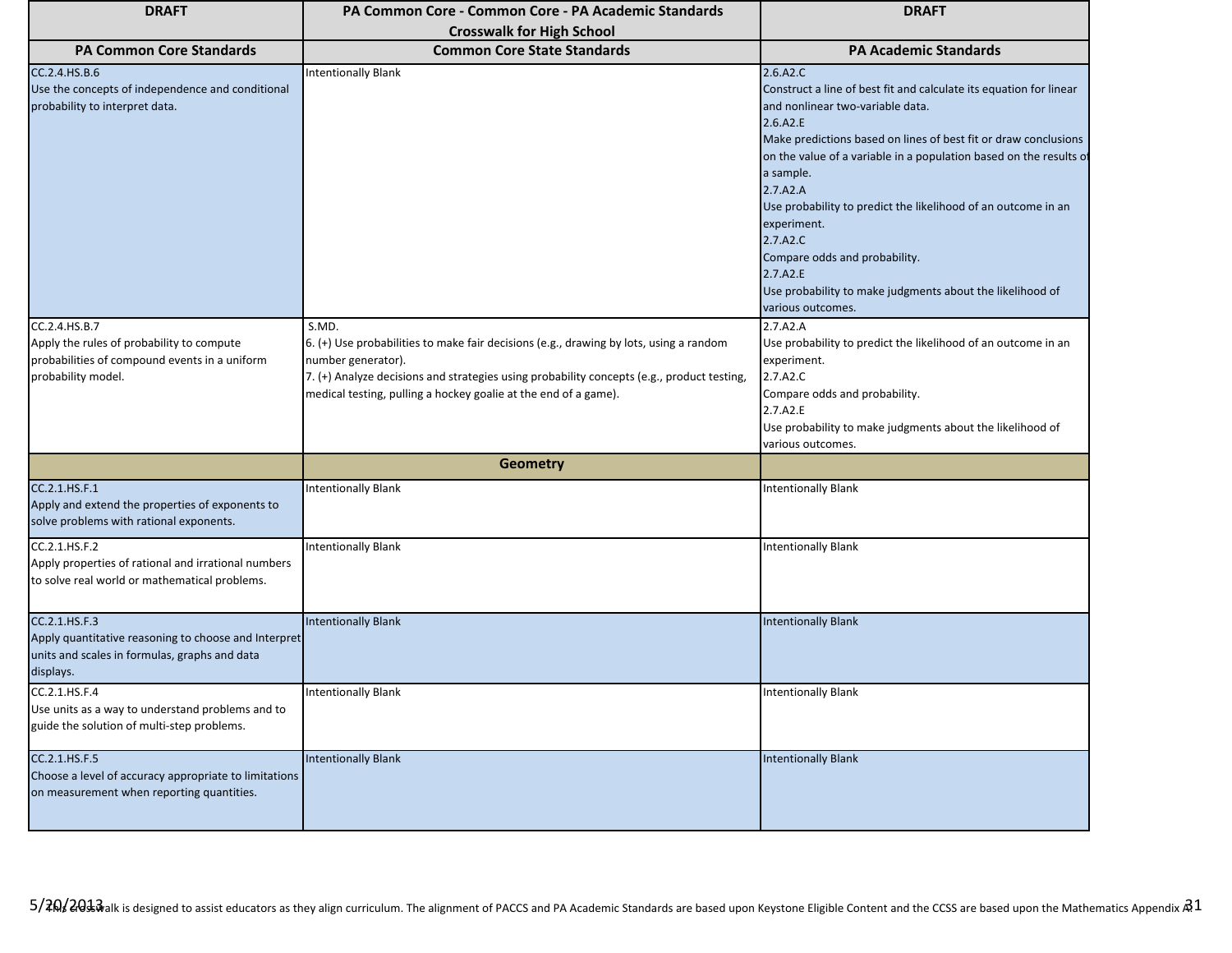| <b>DRAFT</b>                                                                                                                                          | PA Common Core - Common Core - PA Academic Standards | <b>DRAFT</b>                 |
|-------------------------------------------------------------------------------------------------------------------------------------------------------|------------------------------------------------------|------------------------------|
|                                                                                                                                                       | <b>Crosswalk for High School</b>                     |                              |
| <b>PA Common Core Standards</b>                                                                                                                       | <b>Common Core State Standards</b>                   | <b>PA Academic Standards</b> |
| CC.2.1.HS.F.6<br>Extend the knowledge of arithmetic operations and<br>apply to complex numbers.                                                       | <b>Intentionally Blank</b>                           | <b>Intentionally Blank</b>   |
| CC.2.1.HS.F.7<br>Apply concepts of complex numbers in polynomial<br>identities and quadratic equations to solve problems.                             | <b>Intentionally Blank</b>                           | <b>Intentionally Blank</b>   |
| CC.2.2.HS.D.1<br>Interpret the structure of expressions to represent a<br>quantity in terms of its context.                                           | <b>Intentionally Blank</b>                           | <b>Intentionally Blank</b>   |
| CC.2.2.HS.D.2<br>Write expressions in equivalent forms to solve<br>problems.                                                                          | <b>Intentionally Blank</b>                           | <b>Intentionally Blank</b>   |
| CC.2.2.HS.D.3<br>Extend the knowledge of arithmetic operations and<br>apply to polynomials.                                                           | <b>Intentionally Blank</b>                           | <b>Intentionally Blank</b>   |
| CC.2.2.HS.D.4<br>Understand the relationship between zeros and<br>factors of polynomials to make generalizations about<br>functions and their graphs. | <b>Intentionally Blank</b>                           | <b>Intentionally Blank</b>   |
| CC.2.2.HS.D.5<br>Use polynomial identities to solve problems.                                                                                         | <b>Intentionally Blank</b>                           | <b>Intentionally Blank</b>   |
| CC.2.2.HS.D.6<br>Extend the knowledge of rational functions to<br>rewrite in equivalent forms.                                                        | <b>Intentionally Blank</b>                           | <b>Intentionally Blank</b>   |
| CC.2.2.HS.D.7<br>Create and graph equations or inequalities to<br>describe numbers or relationships.                                                  | <b>Intentionally Blank</b>                           | <b>Intentionally Blank</b>   |
| CC.2.2.HS.D.8<br>Apply inverse operations to solve equations or<br>formulas for a given variable.                                                     | <b>Intentionally Blank</b>                           | <b>Intentionally Blank</b>   |
| CC.2.2.HS.D.9<br>Use reasoning to solve equations and justify the<br>solution method.                                                                 | <b>Intentionally Blank</b>                           | <b>Intentionally Blank</b>   |
| CC.2.2.HS.D.10<br>Represent, solve and interpret equations/inequalities<br>and systems of equations/inequalities algebraically<br>and graphically.    | <b>Intentionally Blank</b>                           | <b>Intentionally Blank</b>   |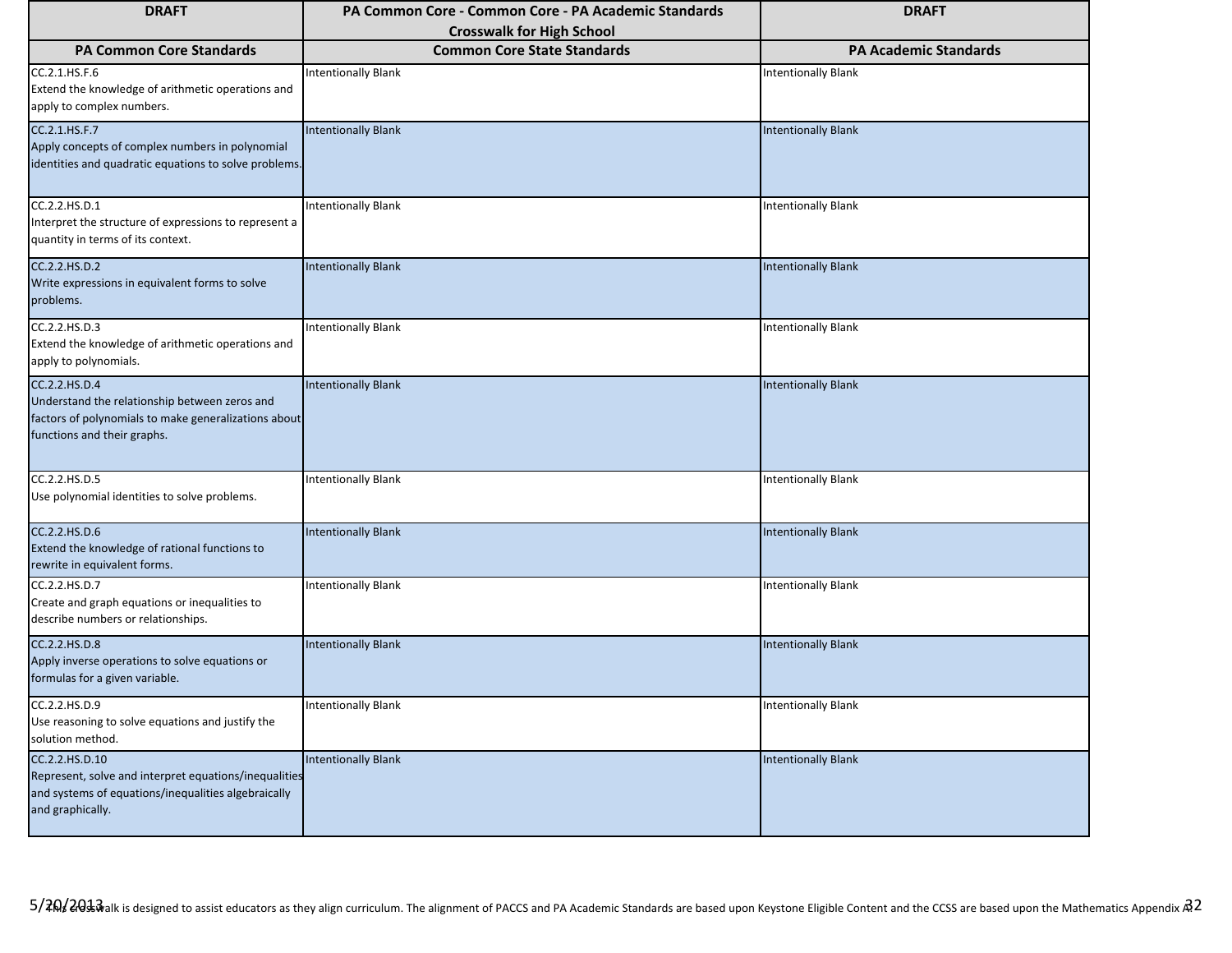| <b>DRAFT</b>                                                                                                                           | PA Common Core - Common Core - PA Academic Standards                   | <b>DRAFT</b>                                                                                                                                                                                                                                                                                                                                                                                                                                                                                                                                                                                                                                                         |
|----------------------------------------------------------------------------------------------------------------------------------------|------------------------------------------------------------------------|----------------------------------------------------------------------------------------------------------------------------------------------------------------------------------------------------------------------------------------------------------------------------------------------------------------------------------------------------------------------------------------------------------------------------------------------------------------------------------------------------------------------------------------------------------------------------------------------------------------------------------------------------------------------|
| <b>PA Common Core Standards</b>                                                                                                        | <b>Crosswalk for High School</b><br><b>Common Core State Standards</b> | <b>PA Academic Standards</b>                                                                                                                                                                                                                                                                                                                                                                                                                                                                                                                                                                                                                                         |
|                                                                                                                                        |                                                                        |                                                                                                                                                                                                                                                                                                                                                                                                                                                                                                                                                                                                                                                                      |
| CC.2.2.HS.C.1<br>Use the concept and notation of functions to<br>interpret and apply them in terms of their context.                   | <b>Intentionally Blank</b>                                             | 2.3.G.C<br>Use properties of geometric figures and measurement formulas<br>to solve for a missing quantity (e.g., the measure of a specific<br>angle created by parallel lines and is a transversal).<br>2.3.G.E<br>Describe how a change in the value of one variable in area and<br>volume formulas affect the value of the measurement.<br>2.7.G.A<br>Use geometric figures and the concept of area to calculate<br>probability.<br>2.11.G.A<br>Find the measures of the sides of a polygon with a given<br>perimeter that will maximize the area of the polygon.<br>2.11.G.C<br>Use sums of areas of standard shapes to estimate the areas of<br>complex shapes. |
| CC.2.2.HS.C.2<br>Graph and analyze functions and use their properties<br>to make connections between the different<br>representations. | <b>Intentionally Blank</b>                                             | <b>Intentionally Blank</b>                                                                                                                                                                                                                                                                                                                                                                                                                                                                                                                                                                                                                                           |
| CC.2.2.HS.C.3<br>Write functions or sequences that model<br>relationships between two quantities.                                      | <b>Intentionally Blank</b>                                             | <b>Intentionally Blank</b>                                                                                                                                                                                                                                                                                                                                                                                                                                                                                                                                                                                                                                           |
| CC.2.2.HS.C.4<br>Interpret the effects transformations have on<br>functions and find the inverses of functions.                        | <b>Intentionally Blank</b>                                             | <b>Intentionally Blank</b>                                                                                                                                                                                                                                                                                                                                                                                                                                                                                                                                                                                                                                           |
| CC.2.2.HS.C.5<br>Construct and compare linear, quadratic and<br>exponential models to solve problems.                                  | <b>Intentionally Blank</b>                                             | <b>Intentionally Blank</b>                                                                                                                                                                                                                                                                                                                                                                                                                                                                                                                                                                                                                                           |
| CC.2.2.HS.C.6<br>Interpret functions in terms of the situation they<br>model.                                                          | <b>Intentionally Blank</b>                                             | <b>Intentionally Blank</b>                                                                                                                                                                                                                                                                                                                                                                                                                                                                                                                                                                                                                                           |
| CC.2.2.HS.C.7<br>Apply radian measure of an angle and the unit circle<br>to analyze the trigonometric functions.                       | <b>Intentionally Blank</b>                                             | <b>Intentionally Blank</b>                                                                                                                                                                                                                                                                                                                                                                                                                                                                                                                                                                                                                                           |
| CC.2.2.HS.C.8<br>Choose trigonometric functions to model periodic<br>phenomena and describe the properties of the<br>graphs            | <b>Intentionally Blank</b>                                             | <b>Intentionally Blank</b>                                                                                                                                                                                                                                                                                                                                                                                                                                                                                                                                                                                                                                           |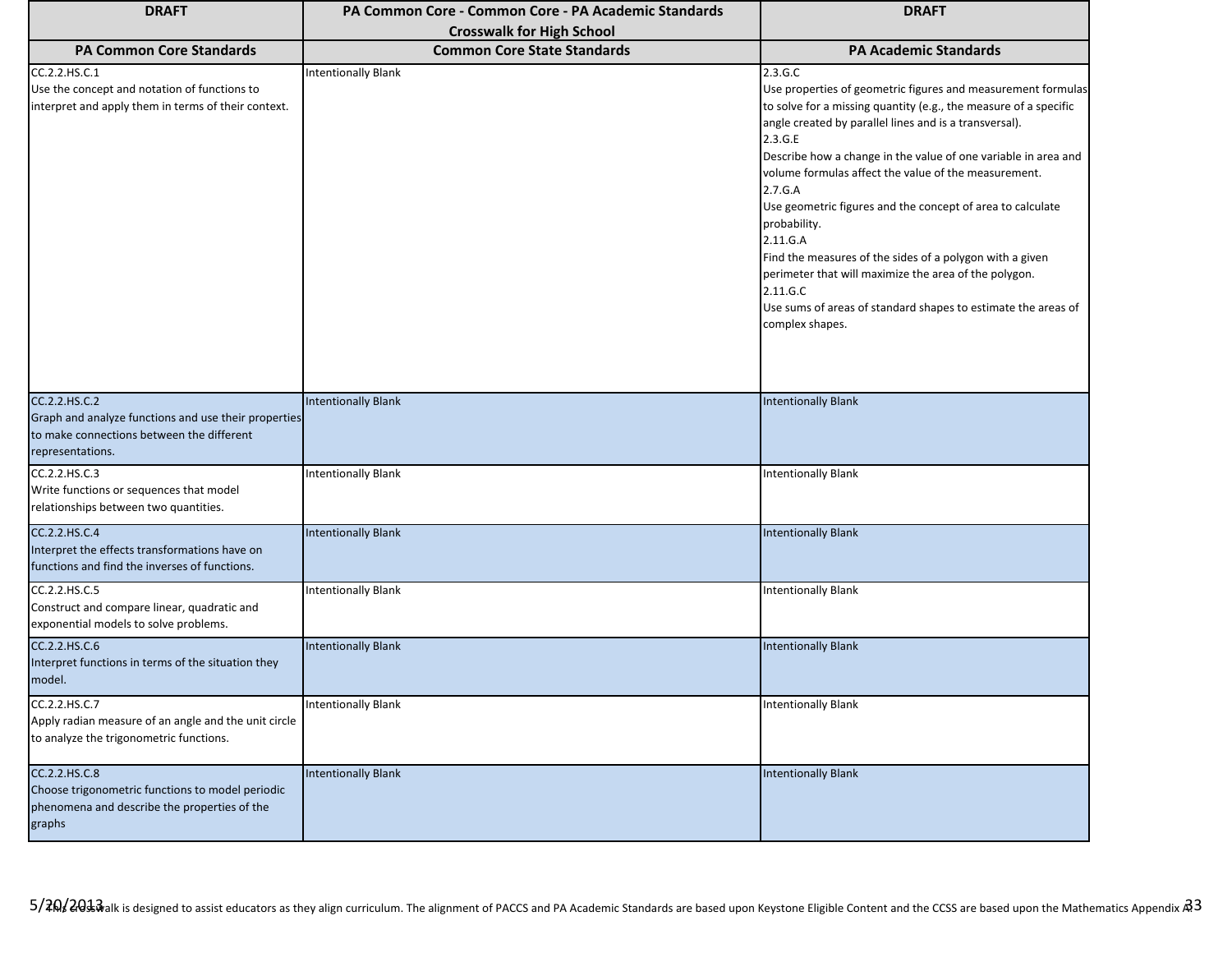| <b>DRAFT</b>                                                                                     | PA Common Core - Common Core - PA Academic Standards                                                                                                                                                                                                                                                                                                                                                                                                                                                                                                                                                                                                                                                                                                                                                                                                                                                                                                                                                                                                                                                                                              | <b>DRAFT</b>                                                                                                                                                                                                                                                                                                                                                                                            |
|--------------------------------------------------------------------------------------------------|---------------------------------------------------------------------------------------------------------------------------------------------------------------------------------------------------------------------------------------------------------------------------------------------------------------------------------------------------------------------------------------------------------------------------------------------------------------------------------------------------------------------------------------------------------------------------------------------------------------------------------------------------------------------------------------------------------------------------------------------------------------------------------------------------------------------------------------------------------------------------------------------------------------------------------------------------------------------------------------------------------------------------------------------------------------------------------------------------------------------------------------------------|---------------------------------------------------------------------------------------------------------------------------------------------------------------------------------------------------------------------------------------------------------------------------------------------------------------------------------------------------------------------------------------------------------|
|                                                                                                  | <b>Crosswalk for High School</b>                                                                                                                                                                                                                                                                                                                                                                                                                                                                                                                                                                                                                                                                                                                                                                                                                                                                                                                                                                                                                                                                                                                  |                                                                                                                                                                                                                                                                                                                                                                                                         |
| <b>PA Common Core Standards</b>                                                                  | <b>Common Core State Standards</b>                                                                                                                                                                                                                                                                                                                                                                                                                                                                                                                                                                                                                                                                                                                                                                                                                                                                                                                                                                                                                                                                                                                | <b>PA Academic Standards</b>                                                                                                                                                                                                                                                                                                                                                                            |
| CC.2.2.HS.C.9<br>Prove the Pythagorean identity and use it to<br>calculate trigonometric ratios. | <b>Intentionally Blank</b>                                                                                                                                                                                                                                                                                                                                                                                                                                                                                                                                                                                                                                                                                                                                                                                                                                                                                                                                                                                                                                                                                                                        | 2.10.G.A<br>Identify, create, and solve practical problems involving right<br>triangles using the trigonometric functions and the Pythagorean<br>Theorem.                                                                                                                                                                                                                                               |
| CC.2.3.HS.A.1                                                                                    | G.CO.                                                                                                                                                                                                                                                                                                                                                                                                                                                                                                                                                                                                                                                                                                                                                                                                                                                                                                                                                                                                                                                                                                                                             | <b>Intentionally Blank</b>                                                                                                                                                                                                                                                                                                                                                                              |
| Use geometric figures and their properties to<br>represent transformations in the plane.         | 1. Know precise definitions of angle, circle, perpendicular line, parallel line, and line<br>segment, based on the undefined notions of point, line, distance along a line, and<br>distance around a circular arc.<br>2. Represent transformations in the plane using, e.g., transparencies and geometry<br>software; describe transformations as functions that take points in the plane as inputs<br>and give other points as outputs. Compare transformations that preserve distance and<br>angle to those that do not (e.g., translation versus horizontal stretch).<br>3. Given a rectangle, parallelogram, trapezoid, or regular polygon, describe the rotations<br>and reflections that carry it onto itself.<br>4. Develop definitions of rotations, reflections, and translations in terms of angles, circles,<br>perpendicular lines, parallel lines, and line segments.<br>5. Given a geometric figure and a rotation, reflection, or translation, draw the<br>transformed figure using, e.g., graph paper, tracing paper, or geometry software. Specify<br>a sequence of transformations that will carry a given figure onto another. |                                                                                                                                                                                                                                                                                                                                                                                                         |
| CC.2.3.HS.A.2                                                                                    | G.CO.                                                                                                                                                                                                                                                                                                                                                                                                                                                                                                                                                                                                                                                                                                                                                                                                                                                                                                                                                                                                                                                                                                                                             | 2.1.G.C                                                                                                                                                                                                                                                                                                                                                                                                 |
| congruence.                                                                                      | Apply rigid transformations to determine and explain 6. Use geometric descriptions of rigid motions to transform figures and to predict the<br>effect of a given rigid motion on a given figure; given two figures, use the definition of<br>congruence in terms of rigid motions to decide if they are congruent.<br>7. Use the definition of congruence in terms of rigid motions to show that two triangles<br>are congruent if and only if corresponding pairs of sides and corresponding pairs of angles contradiction, use of counter-examples, truth tables, etc.) to<br>are congruent.<br>8. Explain how the criteria for triangle congruence (ASA, SAS, and SSS) follow from the<br>definition of congruence in terms of rigid motions.                                                                                                                                                                                                                                                                                                                                                                                                  | Use ratio and proportion to model relationships between<br>quantities.<br>2.4.G.A<br>Write formal proofs (direct proofs, indirect proof/proofs by<br>validate conjectures or arguments.<br>2.7.G.A<br>Use geometric figures and the concept of area to calculate<br>probability.<br>2.9.G.B<br>Use arguments based on transformations to establish<br>congruence or similarity of 2 dimensional shapes. |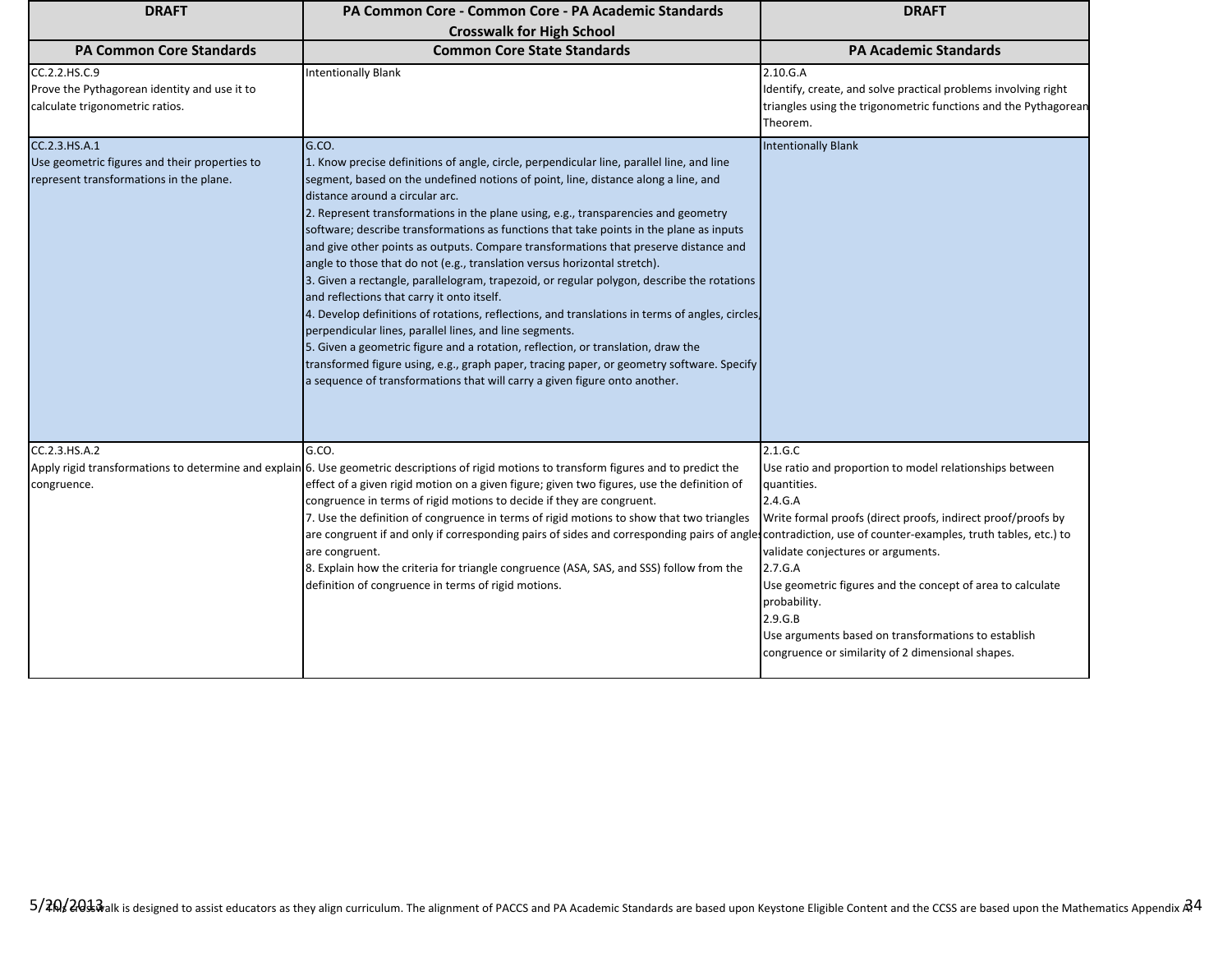| <b>DRAFT</b>                                                                                 | PA Common Core - Common Core - PA Academic Standards                                                                                                                                                                                                                                                                                                                                                                                                                                                                                                                                                                                                                                                                                                                                                                                                                                                                                                                       | <b>DRAFT</b>                                                                                                                                                                                                                                                                                                                                                                                                                                                                                                                                                                                                                                                                                                                                                                                                                                                                                                                                                                                                                                                                                                                                                                                              |
|----------------------------------------------------------------------------------------------|----------------------------------------------------------------------------------------------------------------------------------------------------------------------------------------------------------------------------------------------------------------------------------------------------------------------------------------------------------------------------------------------------------------------------------------------------------------------------------------------------------------------------------------------------------------------------------------------------------------------------------------------------------------------------------------------------------------------------------------------------------------------------------------------------------------------------------------------------------------------------------------------------------------------------------------------------------------------------|-----------------------------------------------------------------------------------------------------------------------------------------------------------------------------------------------------------------------------------------------------------------------------------------------------------------------------------------------------------------------------------------------------------------------------------------------------------------------------------------------------------------------------------------------------------------------------------------------------------------------------------------------------------------------------------------------------------------------------------------------------------------------------------------------------------------------------------------------------------------------------------------------------------------------------------------------------------------------------------------------------------------------------------------------------------------------------------------------------------------------------------------------------------------------------------------------------------|
|                                                                                              | <b>Crosswalk for High School</b>                                                                                                                                                                                                                                                                                                                                                                                                                                                                                                                                                                                                                                                                                                                                                                                                                                                                                                                                           |                                                                                                                                                                                                                                                                                                                                                                                                                                                                                                                                                                                                                                                                                                                                                                                                                                                                                                                                                                                                                                                                                                                                                                                                           |
| <b>PA Common Core Standards</b>                                                              | <b>Common Core State Standards</b>                                                                                                                                                                                                                                                                                                                                                                                                                                                                                                                                                                                                                                                                                                                                                                                                                                                                                                                                         | <b>PA Academic Standards</b>                                                                                                                                                                                                                                                                                                                                                                                                                                                                                                                                                                                                                                                                                                                                                                                                                                                                                                                                                                                                                                                                                                                                                                              |
| CC.2.3.HS.A.3<br>Verify and apply geometric theorems as they relate<br>to geometric figures. | G.CO.<br>9. Prove theorems about lines and angles. Theorems include: vertical angles are<br>congruent; when a transversal crosses parallel lines, alternate interior angles are<br>congruent and corresponding angles are congruent; points on a perpendicular bisector of 2.3.G.C<br>a line segment are exactly those equidistant from the segment's endpoints.<br>10. Prove theorems about triangles. Theorems include: measures of interior angles of a<br>triangle sum to 180°; base angles of isosceles triangles are congruent; the segment<br>joining midpoints of two sides of a triangle is parallel to the third side and half the length; 2.3.G.E<br>the medians of a triangle meet at a point.<br>11. Prove theorems about parallelograms. Theorems include: opposite sides are<br>congruent, opposite angles are congruent, the diagonals<br>of a parallelogram bisect each other, and conversely, rectangles are parallelograms with<br>congruent diagonals. | 2.1.G.C<br>Use ratio and proportion to model relationships between<br>quantities.<br>Use properties of geometric figures and measurement formulas<br>to solve for a missing quantity (e.g., the measure of a specific<br>angle created by parallel lines and is transversal.<br>Describe how a change in the value one variable in area and<br>volume formulas affect the value of the measurement.<br>2.4.G.A<br>Write formal proofs (direct proofs, indirect proofs/proofs by<br>contradiction, use of counter-examples, truth tables, etc.) to<br>validate conjectures or arguments.<br>2.4.G.B<br>Use statements, converses, inverses, and contrapositive to<br>construct valid arguments or to validate arguments relating to<br>geometric theorems.<br>2.7.G.A<br>Use geometric figures and the concept of area to calculate<br>probability.<br>2.9.G.B<br>Use arguments based on transformation to establish<br>congruence or similarity of 2 dimensional shapes.<br>2.11.G.A<br>Find the measures of the sides of a polygon with a given<br>perimeter that will maximize the area of the polygon.<br>2.11.G.C<br>Use sums of areas of Standard Shapes to estimate the areas of<br>complex shapes. |
| CC.2.3.HS.A.4<br>constructions.                                                              | G.CO.<br>Apply the concept of congruence to create geometric 12. Make formal geometric constructions with a variety of tools and methods (compass<br>and straightedge, string, reflective devices,<br>paper folding, dynamic geometric software, etc.). Copying a segment; copying an angle;<br>bisecting a segment; bisecting an angle; constructing perpendicular lines, including the<br>perpendicular bisector of a line segment; and constructing a line parallel to a given line<br>through a point not on the line.<br>13. Construct an equilateral triangle, a square, and a regular hexagon inscribed in a circle.                                                                                                                                                                                                                                                                                                                                                | <b>Intentionally Blank</b>                                                                                                                                                                                                                                                                                                                                                                                                                                                                                                                                                                                                                                                                                                                                                                                                                                                                                                                                                                                                                                                                                                                                                                                |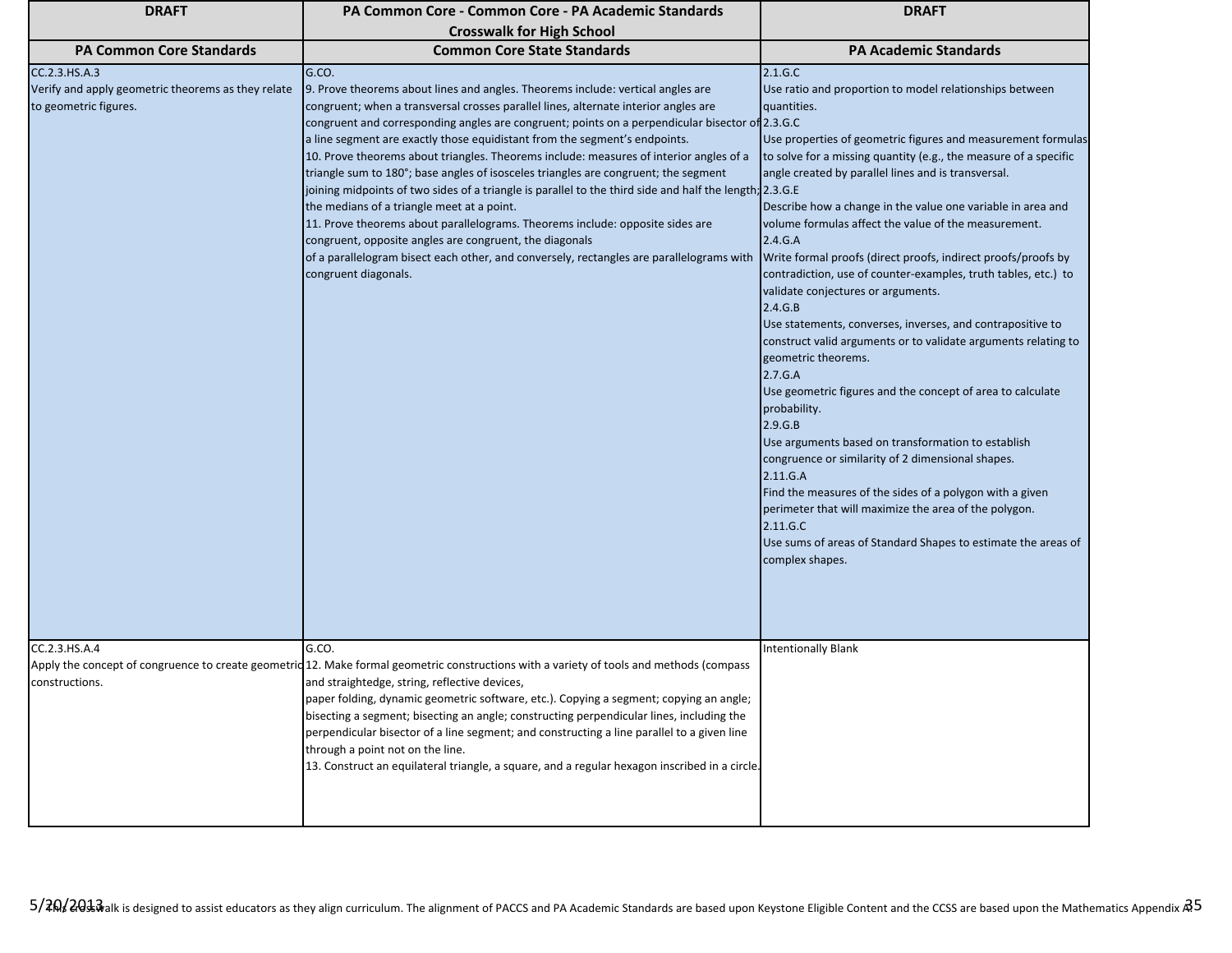| <b>DRAFT</b>                                                                                                 | PA Common Core - Common Core - PA Academic Standards                                                                                                                                                                                                                                                                                                                                                                                                                                                                                                                                                                                                                                                                                                                                                                                                                          | <b>DRAFT</b>                                                                                                                                                                                                                                                                                                                                                                                                                                                                                                                                                 |
|--------------------------------------------------------------------------------------------------------------|-------------------------------------------------------------------------------------------------------------------------------------------------------------------------------------------------------------------------------------------------------------------------------------------------------------------------------------------------------------------------------------------------------------------------------------------------------------------------------------------------------------------------------------------------------------------------------------------------------------------------------------------------------------------------------------------------------------------------------------------------------------------------------------------------------------------------------------------------------------------------------|--------------------------------------------------------------------------------------------------------------------------------------------------------------------------------------------------------------------------------------------------------------------------------------------------------------------------------------------------------------------------------------------------------------------------------------------------------------------------------------------------------------------------------------------------------------|
|                                                                                                              | <b>Crosswalk for High School</b>                                                                                                                                                                                                                                                                                                                                                                                                                                                                                                                                                                                                                                                                                                                                                                                                                                              |                                                                                                                                                                                                                                                                                                                                                                                                                                                                                                                                                              |
| <b>PA Common Core Standards</b>                                                                              | <b>Common Core State Standards</b>                                                                                                                                                                                                                                                                                                                                                                                                                                                                                                                                                                                                                                                                                                                                                                                                                                            | <b>PA Academic Standards</b>                                                                                                                                                                                                                                                                                                                                                                                                                                                                                                                                 |
| CC.2.3.HS.A.5<br>Create justifications based on transformations to<br>establish similarity of plane figures. | G.SRT.<br>1. Verify experimentally the properties of dilations given by a center and a scale factor:<br>a. A dilation takes a line not passing through the center of the<br>dilation to a parallel line, and leaves a line passing through the center unchanged.<br>b. The dilation of a line segment is longer or shorter in the ratio<br>given by the scale factor.<br>2. Given two figures, use the definition of similarity in terms of similarity transformations validate conjectures or arguments.<br>to decide if they are similar; explain using similarity transformations the meaning of<br>similarity for triangles as the equality of all corresponding pairs of angles and the<br>proportionality of all corresponding pairs of sides.<br>3. Use the properties of similarity transformations to establish the AA criterion for two<br>triangles to be similar. | 2.1.G.C<br>Use ratio and proportion to model relationships between<br>quantities.<br>2.4.G.A<br>Write formal proofs (direct proofs, indirect proof/proofs by<br>contradiction, use of counter-examples, truth tables, etc.) to<br>2.7.G.A<br>Use arguments based on transformations to establish<br>congruence or similarity of 2 dimensional shapes.                                                                                                                                                                                                        |
| CC.2.3.HS.A.6<br>relate to plane figures.                                                                    | G.SRT.<br>Verify and apply theorems involving similarity as they 4. Prove theorems about triangles. Theorems include: a line parallel to one side of a<br>triangle divides the other two proportionally, and conversely; the Pythagorean Theorem<br>proved using triangle similarity.<br>5. Use congruence and similarity criteria for triangles to solve problems and to prove<br>relationships in geometric figures.                                                                                                                                                                                                                                                                                                                                                                                                                                                        | 2.1.G.C<br>Use ratio and proportion to model relationships between<br>quantities.<br>2.4.G.A<br>Write formal proofs (direct proofs, indirect proof/proofs by<br>contradiction, use of counter-examples, truth tables, etc.) to<br>validate conjectures or arguments.<br>2.7.G.A<br>Use statements, converse, inverses, and contrapositives to<br>construct valid arguments or to validate arguments relating to<br>geometric theorems.<br>2.9.G.B<br>Use arguments based on transformation to establish<br>congruence or similarity of 2 dimensional shapes. |
| CC.2.3.HS.A.7<br>Apply trigonometric ratios to solve problems<br>involving right triangles.                  | GIST.<br>6. Understand that by similarity, side ratios in right triangles are properties of the angles<br>in the triangle, leading to definitions of trigonometric ratios for acute angles.<br>7. Explain and use the relationship between the sine and cosine of complementary<br>angles.<br>8. Use trigonometric ratios and the Pythagorean Theorem to solve right triangles in<br>applied problems.                                                                                                                                                                                                                                                                                                                                                                                                                                                                        | 2.8.G.B<br>Use algebraic representations to solve problems using<br>coordinate geometry.<br>2.9.G.C<br>Use techniques from coordinate geometry to establish<br>properties of lines and 2-dimensional shapes and solids.<br>2.10.G.A<br>Identify, create, and solve practical problems involving right<br>triangles using the trigonometric functions and the Pythagorean<br>Theorem.                                                                                                                                                                         |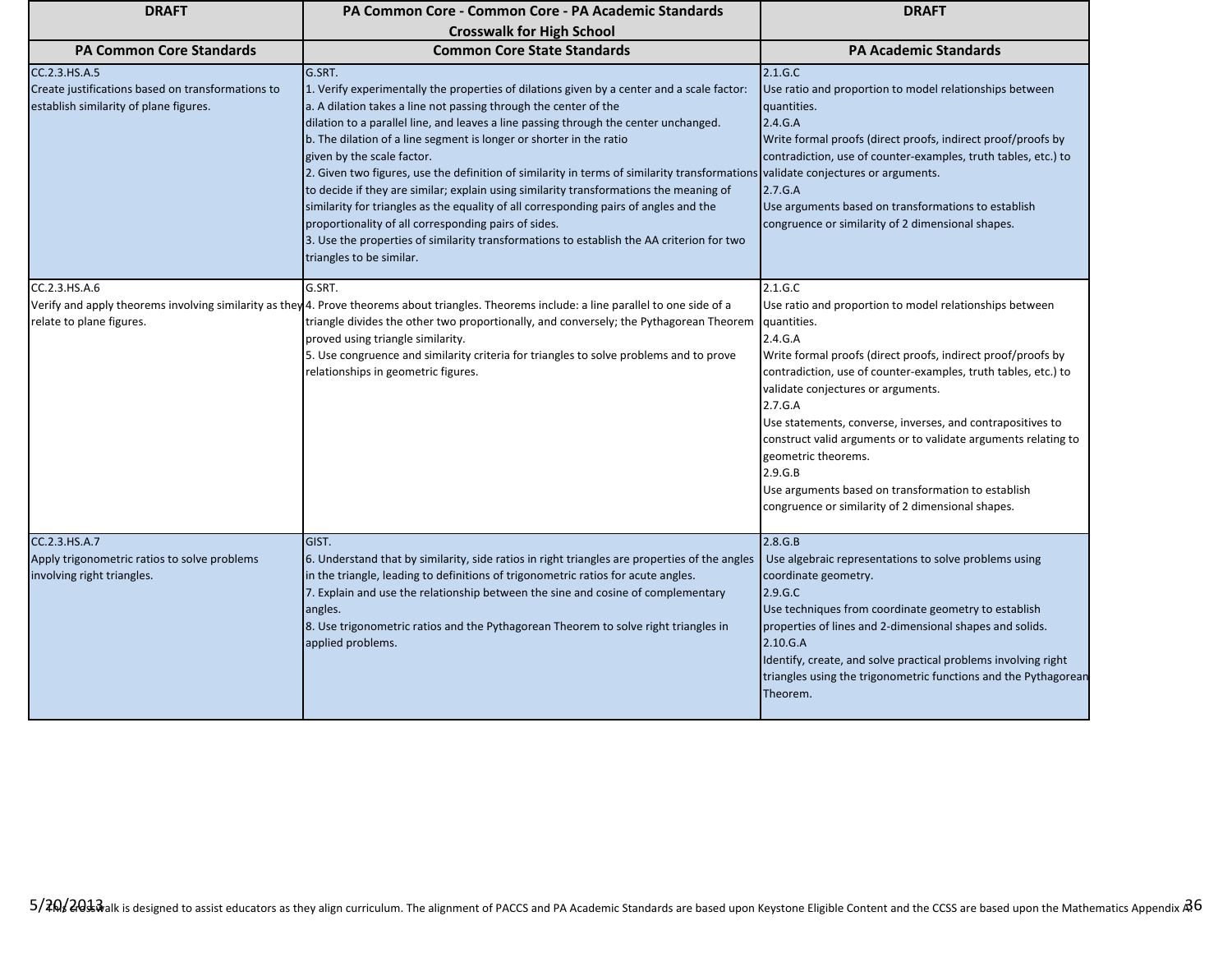| <b>DRAFT</b>                                                                                                   | PA Common Core - Common Core - PA Academic Standards                                                                                                                                                                                                                                                                                                                                                                                                                                                                                                                                                               | <b>DRAFT</b>                                                                                                                                                                                                                                                                                                                                                                                                                                                               |
|----------------------------------------------------------------------------------------------------------------|--------------------------------------------------------------------------------------------------------------------------------------------------------------------------------------------------------------------------------------------------------------------------------------------------------------------------------------------------------------------------------------------------------------------------------------------------------------------------------------------------------------------------------------------------------------------------------------------------------------------|----------------------------------------------------------------------------------------------------------------------------------------------------------------------------------------------------------------------------------------------------------------------------------------------------------------------------------------------------------------------------------------------------------------------------------------------------------------------------|
|                                                                                                                | <b>Crosswalk for High School</b>                                                                                                                                                                                                                                                                                                                                                                                                                                                                                                                                                                                   |                                                                                                                                                                                                                                                                                                                                                                                                                                                                            |
| <b>PA Common Core Standards</b>                                                                                | <b>Common Core State Standards</b>                                                                                                                                                                                                                                                                                                                                                                                                                                                                                                                                                                                 | <b>PA Academic Standards</b>                                                                                                                                                                                                                                                                                                                                                                                                                                               |
| CC.2.3.HS.A.8<br>Apply geometric theorems to verify properties of<br>circles.                                  | GM<br>1. Prove that all circles are similar.<br>2. Identify and describe relationships among inscribed angles, radii, and chords. Include<br>the relationship between central, inscribed, and circumscribed angles; inscribed angles o<br>a diameter are right angles; the radius of a circle is perpendicular to the tangent where<br>the radius intersects the circle.<br>3. Construct the inscribed and circumscribed circles of a triangle, and prove properties of<br>angles for a quadrilateral inscribed in a circle.<br>4. (+) Construct a tangent line from a point outside a given circle to the circle. | 2.4.G.A<br>Write formal proofs (direct proofs, indirect proofs/proofs by<br>contradiction, use of counter-examples, truth tables, etc.) to<br>validate conjectures or arguments.<br>2.4.G.B<br>Use statements, converses, inverses, and contrapositives to<br>construct valid arguments or to validate arguments relating to<br>geometric theorems.<br>2.9.G.B<br>Use arguments based on transformations to establish<br>congruence or similarity of 2 dimensional shapes. |
| CC.2.3.HS.A.9<br>Extend the concept of similarity to determine arc<br>lengths and areas of sectors of circles. | GM<br>5. Derive using similarity the fact that the length of the arc intercepted by an angle is<br>proportional to the radius, and define the radian measure of the angle as the constant of<br>proportionality; derive the formula for the area of a sector.                                                                                                                                                                                                                                                                                                                                                      | 2.3.G.C<br>Use properties of geometric figures and measurement formulas<br>to solve for a missing quantity (e.g., the measure of a specific<br>angle created by parallel lines and is a transversal).                                                                                                                                                                                                                                                                      |
| CC.2.3.HS.A.9<br>Extend the concept of similarity to determine arc<br>lengths and areas of sectors of circles. | GM<br>5. Derive using similarity the fact that the length of the arc intercepted by an angle is<br>proportional to the radius, and define the radian measure of the angle as the constant of<br>proportionality; derive the formula for the area of a sector.                                                                                                                                                                                                                                                                                                                                                      | 2.4.G.A<br>Write formal proofs (direct proofs, indirect proofs/proofs by<br>contradiction, use of counter-examples, truth tables, etc.) to<br>validate conjectures or arguments.                                                                                                                                                                                                                                                                                           |
| CC.2.3.HS.A.9<br>Extend the concept of similarity to determine arc<br>lengths and areas of sectors of circles. | GM<br>5. Derive using similarity the fact that the length of the arc intercepted by an angle is<br>proportional to the radius, and define the radian measure of the angle as the constant of<br>proportionality; derive the formula for the area of a sector.                                                                                                                                                                                                                                                                                                                                                      | 2.9.G.A<br>Identify and use properties and relations of geometric figures;<br>create justifications for arguments related to geometric<br>relations.                                                                                                                                                                                                                                                                                                                       |
| CC.2.3.HS.A.9<br>Extend the concept of similarity to determine arc<br>lengths and areas of sectors of circles. | GM<br>5. Derive using similarity the fact that the length of the arc intercepted by an angle is<br>proportional to the radius, and define the radian measure of the angle as the constant of perimeter that will maximize the area of the polygon.<br>proportionality; derive the formula for the area of a sector.                                                                                                                                                                                                                                                                                                | 2.11.G.A<br>Find the measures of the sides of a polygon with a given                                                                                                                                                                                                                                                                                                                                                                                                       |
| CC.2.3.HS.A.10<br>equation for a conic section.                                                                | GAGE.<br>Translate between the geometric description and the 1. Derive the equation of a circle of given center and radius using the Pythagorean<br>Theorem; complete the square to find the center and radius of a circle given by an<br>equation.<br>2. Derive the equation of a parabola given a focus and directrix.                                                                                                                                                                                                                                                                                           | 2.9.G.C<br>Use techniques from coordinate geometry to establish<br>properties of lines and 2-dimensional shapes and solids.<br>2.11.G.C<br>Use sums of areas of standard shapes to estimate the areas of<br>complex shapes.                                                                                                                                                                                                                                                |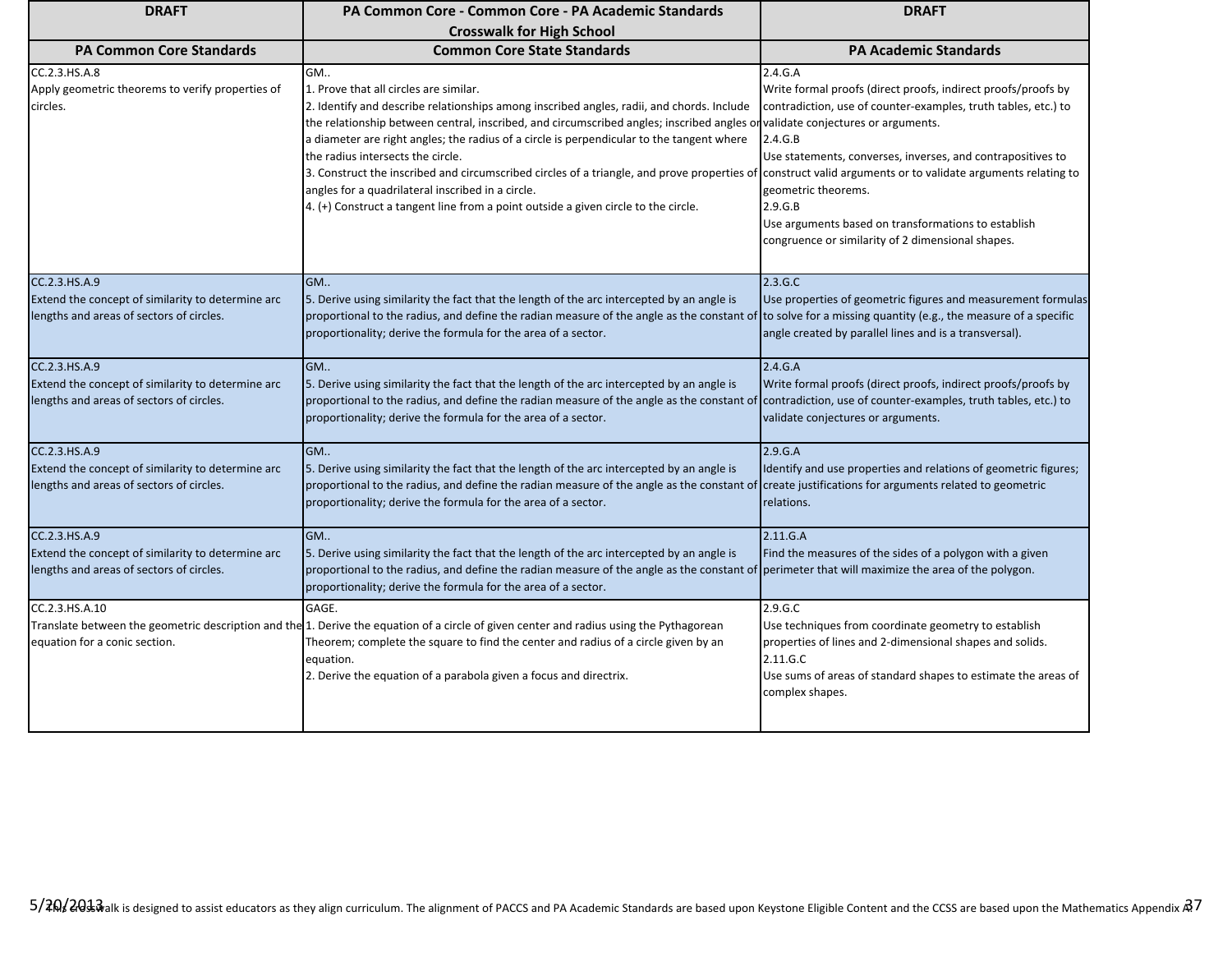| <b>DRAFT</b>                                                                                     | PA Common Core - Common Core - PA Academic Standards                                                                                                                                                                                                                                                                                                                                                                                                                                                                                                                                                                                                                                                                                                                                                                                                                                                                                                       | <b>DRAFT</b>                                                                                                                                                                                                                                                                                                                                                                                                                                                |
|--------------------------------------------------------------------------------------------------|------------------------------------------------------------------------------------------------------------------------------------------------------------------------------------------------------------------------------------------------------------------------------------------------------------------------------------------------------------------------------------------------------------------------------------------------------------------------------------------------------------------------------------------------------------------------------------------------------------------------------------------------------------------------------------------------------------------------------------------------------------------------------------------------------------------------------------------------------------------------------------------------------------------------------------------------------------|-------------------------------------------------------------------------------------------------------------------------------------------------------------------------------------------------------------------------------------------------------------------------------------------------------------------------------------------------------------------------------------------------------------------------------------------------------------|
|                                                                                                  | <b>Crosswalk for High School</b>                                                                                                                                                                                                                                                                                                                                                                                                                                                                                                                                                                                                                                                                                                                                                                                                                                                                                                                           |                                                                                                                                                                                                                                                                                                                                                                                                                                                             |
| <b>PA Common Core Standards</b>                                                                  | <b>Common Core State Standards</b>                                                                                                                                                                                                                                                                                                                                                                                                                                                                                                                                                                                                                                                                                                                                                                                                                                                                                                                         | <b>PA Academic Standards</b>                                                                                                                                                                                                                                                                                                                                                                                                                                |
| CC.2.3.HS.A.11<br>Apply coordinate geometry to prove simple<br>geometric theorems algebraically. | G.GPE.<br>4. Use coordinates to prove simple geometric theorems algebraically. For example, prove Use statements, converses, inverses, and contrapositives to<br>or disprove that a figure defined by four given points in the coordinate plane is a<br>rectangle; prove or disprove that the point (1, V3) lies on the circle centered at the origin<br>and containing the point (0, 2).<br>5. Prove the slope criteria for parallel and perpendicular lines and use them to solve<br>geometric problems (e.g., find the equation of a line parallel or perpendicular to a given<br>line that passes through a given point).<br>6. Find the point on a directed line segment between two given points that partitions the Identify, create, and solve practical problems involving right<br>segment in a given ratio.<br>7. Use coordinates to compute perimeters of polygons and areas of triangles and<br>rectangles, e.g., using the distance formula. | 2.4.G.B<br>construct valid arguments or to validate arguments relating to<br>geometric theorems.<br>2.8.G.B<br>Use algebraic representations to solve problems using<br>coordinate geometry.<br>2.10.G.A<br>triangles using the trigonometric functions and the Pythagorean<br>Theorem.                                                                                                                                                                     |
| CC.2.3.HS.A.12<br>Explain volume formulas and use them to solve<br>problems.                     | G.GMD.<br>1. Give an informal argument for the formulas for the circumference of a circle, area of a<br>circle, volume of a cylinder, pyramid, and cone. Use dissection arguments, Cavalieri's<br>principle, and informal limit arguments.<br>3. Use volume formulas for cylinders, pyramids, cones, and spheres to solve problems.                                                                                                                                                                                                                                                                                                                                                                                                                                                                                                                                                                                                                        | 2.3.G.C<br>Use properties of geometric figures and measurement formulas<br>to solve for a missing quantity (e.g., the measure of a specific<br>angle created by parallel lines and is a transversal).<br>2.3.G.E<br>Describe how a change in the value of one variable in area and<br>volume formulas affect the value of the measurement.                                                                                                                  |
| CC.2.3.HS.A.13<br>three-dimensional objects.                                                     | G.GMD.<br>Analyze relationships between two-dimensional and  4. Identify the shapes of two-dimensional cross-sections of three-dimensional objects,<br>and identify three-dimensional objects generated by rotations of two-dimensional<br>objects.                                                                                                                                                                                                                                                                                                                                                                                                                                                                                                                                                                                                                                                                                                        | 2.3.G.C<br>Use properties of geometric figures and measurement formulas<br>to solve for a missing quantity (e.g., the measure of a specific<br>angle created by parallel lines and is a transversal).<br>2.9.G.A<br>Identify and use properties and relations of geometric figures;<br>create justifications for arguments related to geometric<br>relations.                                                                                               |
| CC.2.3.HS.A.14<br>Apply geometric concepts to model and solve real<br>world problems.            | G.MG.<br>1. Use geometric shapes, their measures, and their properties to describe objects (e.g.,<br>modeling a tree trunk or a human torso as a cylinder).<br>2. Apply concepts of density based on area and volume in modeling situations (e.g.,<br>persons per square mile, BTUs per cubic foot).<br>3. Apply geometric methods to solve design problems (e.g., designing an object or<br>structure to satisfy physical constraints or minimize cost; working with typographic grid<br>systems based on ratios).                                                                                                                                                                                                                                                                                                                                                                                                                                        | 2.3.G.E<br>Describe how a change in the value of one variable in area and<br>volume formulas affect the value of the measurement.<br>2.7.G.A<br>Use geometric figures and the concept of area to calculate<br>probability.<br>2.11.G.A<br>Find the measures of the sides of a polygon with a given<br>perimeter that will maximize the area of the polygon.<br>2.11.G.C<br>Use sums of areas of standard shapes to estimate the areas of<br>complex shapes. |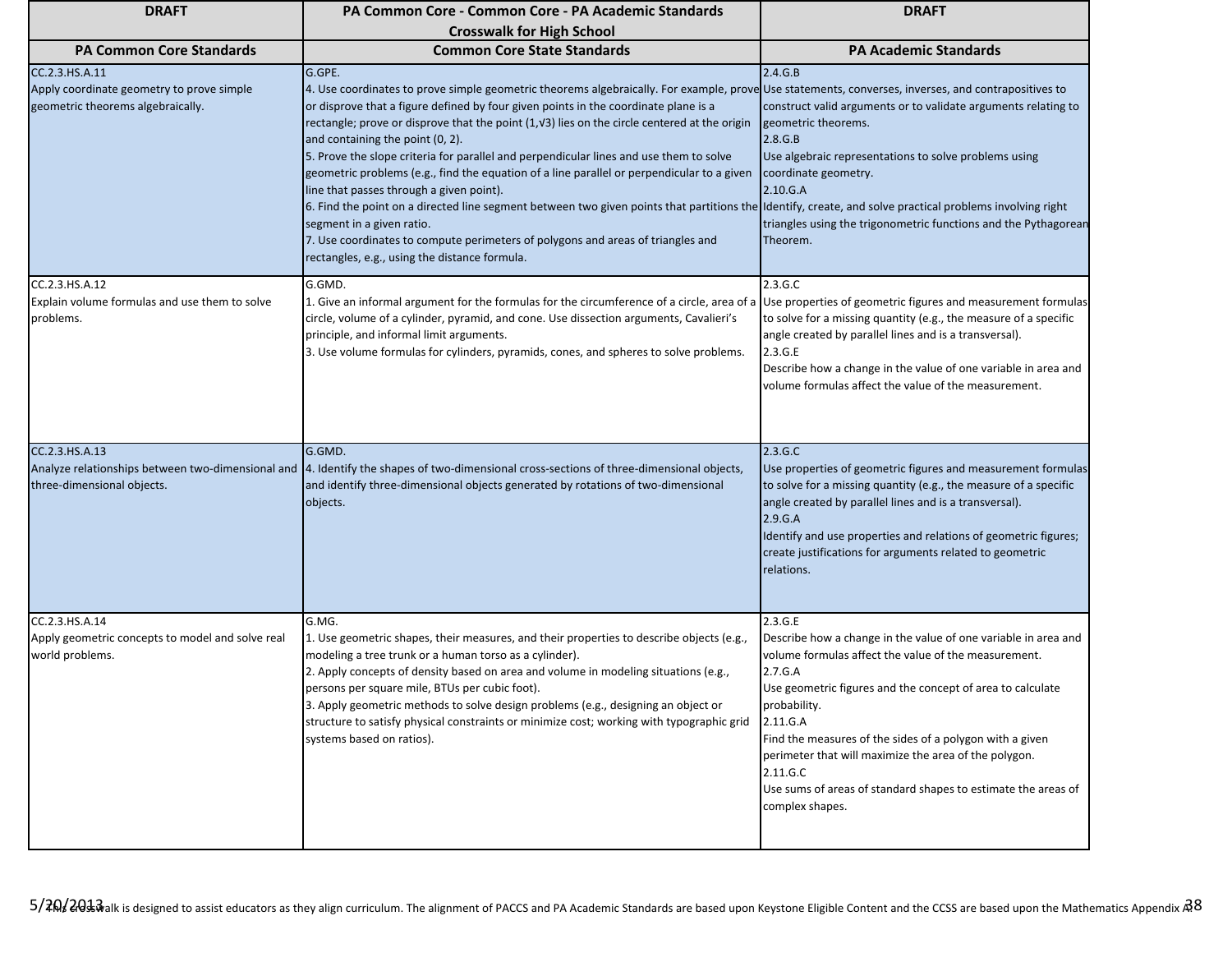| <b>DRAFT</b>                                                                                                                    | <b>PA Common Core - Common Core - PA Academic Standards</b>                                                                                                                                                                                                                                                                                                                                                                                                                                                                                                                                                                                                                                                                                                                                                                                                                                                                                                                                                                                                                                                                                                                                                                                                                                                                                                                                                                                                                                                                                                                                                                                                                  | <b>DRAFT</b>                 |
|---------------------------------------------------------------------------------------------------------------------------------|------------------------------------------------------------------------------------------------------------------------------------------------------------------------------------------------------------------------------------------------------------------------------------------------------------------------------------------------------------------------------------------------------------------------------------------------------------------------------------------------------------------------------------------------------------------------------------------------------------------------------------------------------------------------------------------------------------------------------------------------------------------------------------------------------------------------------------------------------------------------------------------------------------------------------------------------------------------------------------------------------------------------------------------------------------------------------------------------------------------------------------------------------------------------------------------------------------------------------------------------------------------------------------------------------------------------------------------------------------------------------------------------------------------------------------------------------------------------------------------------------------------------------------------------------------------------------------------------------------------------------------------------------------------------------|------------------------------|
| <b>PA Common Core Standards</b>                                                                                                 | <b>Crosswalk for High School</b><br><b>Common Core State Standards</b>                                                                                                                                                                                                                                                                                                                                                                                                                                                                                                                                                                                                                                                                                                                                                                                                                                                                                                                                                                                                                                                                                                                                                                                                                                                                                                                                                                                                                                                                                                                                                                                                       | <b>PA Academic Standards</b> |
| CC.2.4.HS.B.1<br>Summarize, represent, and interpret data on a single<br>count or measurement variable.                         | <b>Intentionally Blank</b>                                                                                                                                                                                                                                                                                                                                                                                                                                                                                                                                                                                                                                                                                                                                                                                                                                                                                                                                                                                                                                                                                                                                                                                                                                                                                                                                                                                                                                                                                                                                                                                                                                                   | <b>Intentionally Blank</b>   |
| CC.2.4.HS.B.2<br>Summarize, represent, and interpret data on two<br>categorical and quantitative variables.                     | <b>Intentionally Blank</b>                                                                                                                                                                                                                                                                                                                                                                                                                                                                                                                                                                                                                                                                                                                                                                                                                                                                                                                                                                                                                                                                                                                                                                                                                                                                                                                                                                                                                                                                                                                                                                                                                                                   | <b>Intentionally Blank</b>   |
| CC.2.4.HS.B.3<br>Analyze linear models to make interpretations based<br>on the data.                                            | <b>Intentionally Blank</b>                                                                                                                                                                                                                                                                                                                                                                                                                                                                                                                                                                                                                                                                                                                                                                                                                                                                                                                                                                                                                                                                                                                                                                                                                                                                                                                                                                                                                                                                                                                                                                                                                                                   | <b>Intentionally Blank</b>   |
| CC.2.4.HS.B.4<br>Recognize and evaluate random processes<br>underlying statistical experiments.                                 | <b>Intentionally Blank</b>                                                                                                                                                                                                                                                                                                                                                                                                                                                                                                                                                                                                                                                                                                                                                                                                                                                                                                                                                                                                                                                                                                                                                                                                                                                                                                                                                                                                                                                                                                                                                                                                                                                   | <b>Intentionally Blank</b>   |
| CC.2.4.HS.B.5<br>Make inferences and justify conclusions based on<br>sample surveys, experiments, and observational<br>studies. | <b>Intentionally Blank</b>                                                                                                                                                                                                                                                                                                                                                                                                                                                                                                                                                                                                                                                                                                                                                                                                                                                                                                                                                                                                                                                                                                                                                                                                                                                                                                                                                                                                                                                                                                                                                                                                                                                   | <b>Intentionally Blank</b>   |
| CC.2.4.HS.B.6<br>Use the concepts of independence and conditional<br>probability to interpret data.                             | S.CP.<br>1. Describe events as subsets of a sample space (the set of outcomes) using<br>characteristics (or categories) of the outcomes, or as unions, intersections, or<br>complements of other events ("or," "and," "not").<br>2. Understand that two events A and B are independent if the probability of A and B<br>occurring together is the product of their probabilities, and use this characterization to<br>determine if they are independent.<br>3. Understand the conditional probability of A given B as P(A and B)/P(B), and interpret<br>independence of A and B as saying that the conditional probability of A given B is the<br>same as the probability of A, and the conditional probability of B given A is the same as<br>the probability of B.<br>4. Construct and interpret two-way frequency tables of data when two categories are<br>associated with each object being classified. Use the two-way table as a sample space to<br>decide if events are independent and to approximate conditional probabilities. For<br>example, collect data from a random sample of students in your school on their favorite<br>subject among math, science, and English. Estimate the probability that a randomly<br>selected student from your school will favor science given that the student is in tenth<br>grade. Do the same for other subjects and compare the results.<br>5. Recognize and explain the concepts of conditional probability and independence in<br>everyday language and everyday situations. For example, compare the chance of having<br>lung cancer if you are a smoker with the chance of being a smoker if you have lung<br>cancer. | <b>Intentionally Blank</b>   |